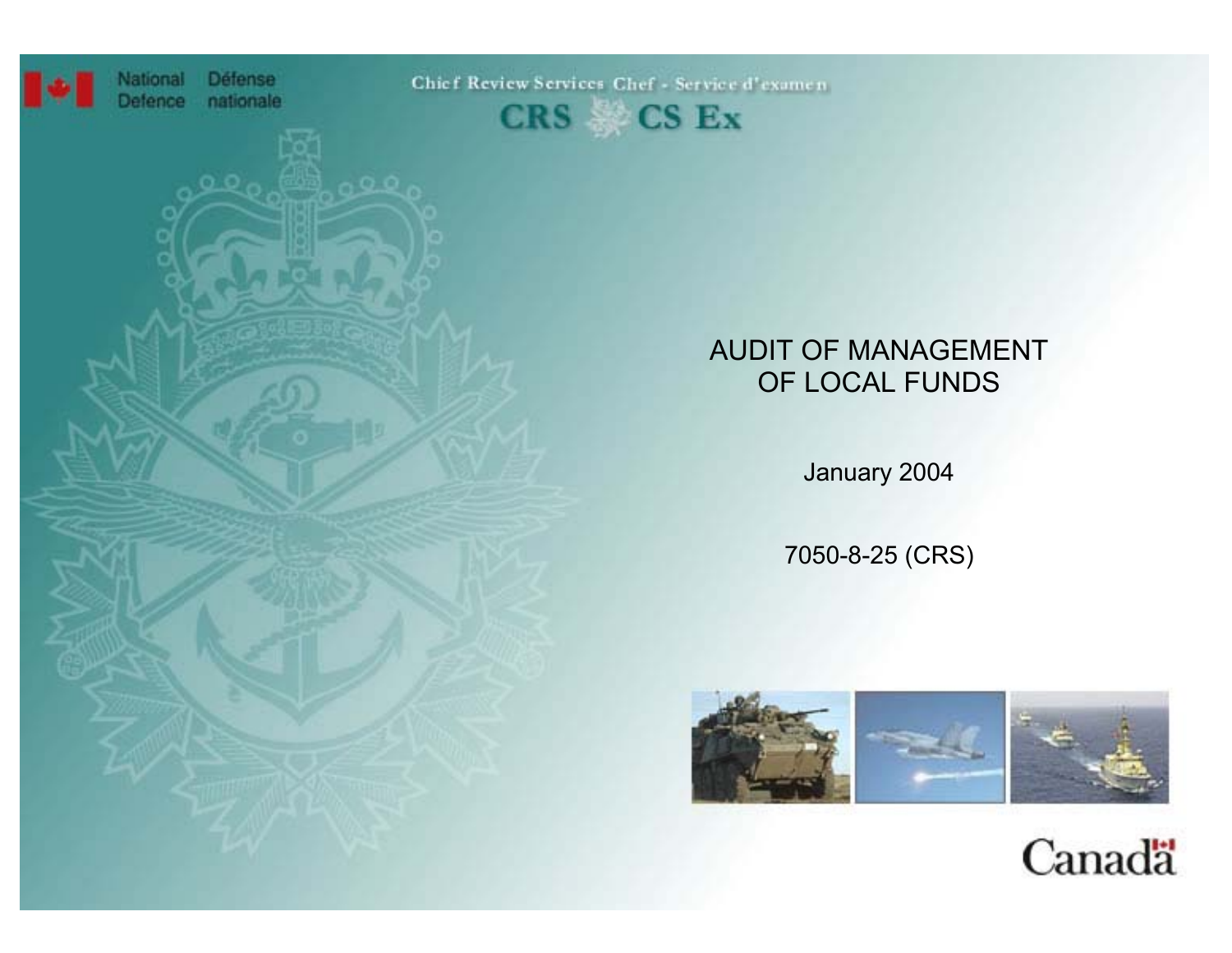# **SYNOPSIS**

*Prudent, compliant, transparent management of funds is fundamental to responsible government; as such, resource management, in the broadest sense, has been an on-going area of focus of internal audit attention within the Department of National Defence. This audit is one of several recent Chief of Review Services initiatives examining funds management, procurement practices, and oversight and monitoring mechanisms relating to resource management. While other audits will report on management related to large, centrally managed budgets, this audit sought to provide assurance relating to the management of those funds devolved to organizations, particularly Units, Bases and Wings, to carry out their day-to-day activities. The annual budgets involved amount to over \$1B and the need for enhanced control is essential.* 

*Among visited locations, the extent of compliance with government and Departmental policy varied from reasonably high to less than acceptable. The current environment in DND intends to allow reasonable flexibility in management practices, but demands ultimate accountability in the management of local funds. However, this accountability is hindered by inconsistent, often inadequate monitoring, and the absence of any Departmentally-defined acceptable level of compliance, or performance measures for the sound, efficient management of local funds. While certain improvements in the control framework were observed, and the vast majority of local transactions were appropriately executed, observed weaknesses and the variation in the diligence applied to funds management, prevent a conclusion on the overall acceptability of the Department's management of local funds.* 

*Recommendations focus on increasing the use of technology as a means to enhancing accountability and control, to provide improved processing efficiency, and to ensure that more accurate, complete information is available for risk analysis and management decisionmaking. Recommendations also address verification to ensure compliance with applicable legislation. Additionally, some Departmental policies need to be reviewed in light of recent changes in the processes used to manage local funds. Any enhanced policy needs to be attentive to the current operating environment and public expectations for demonstrated sound control. As well, an integrated approach to risk-management, including the design of effective delegated authorities and the automated monitoring of financial management/control performance, should be developed.* 

*We are convinced that there are substantial efficiency gains, in the rough order of \$12M annually, which can be achieved through the increased use of acquisition cards and the consolidation of invoice processing resources. Measures to achieve these savings are also consistent with improved control. This report captures a number of best practices within other jurisdictions.*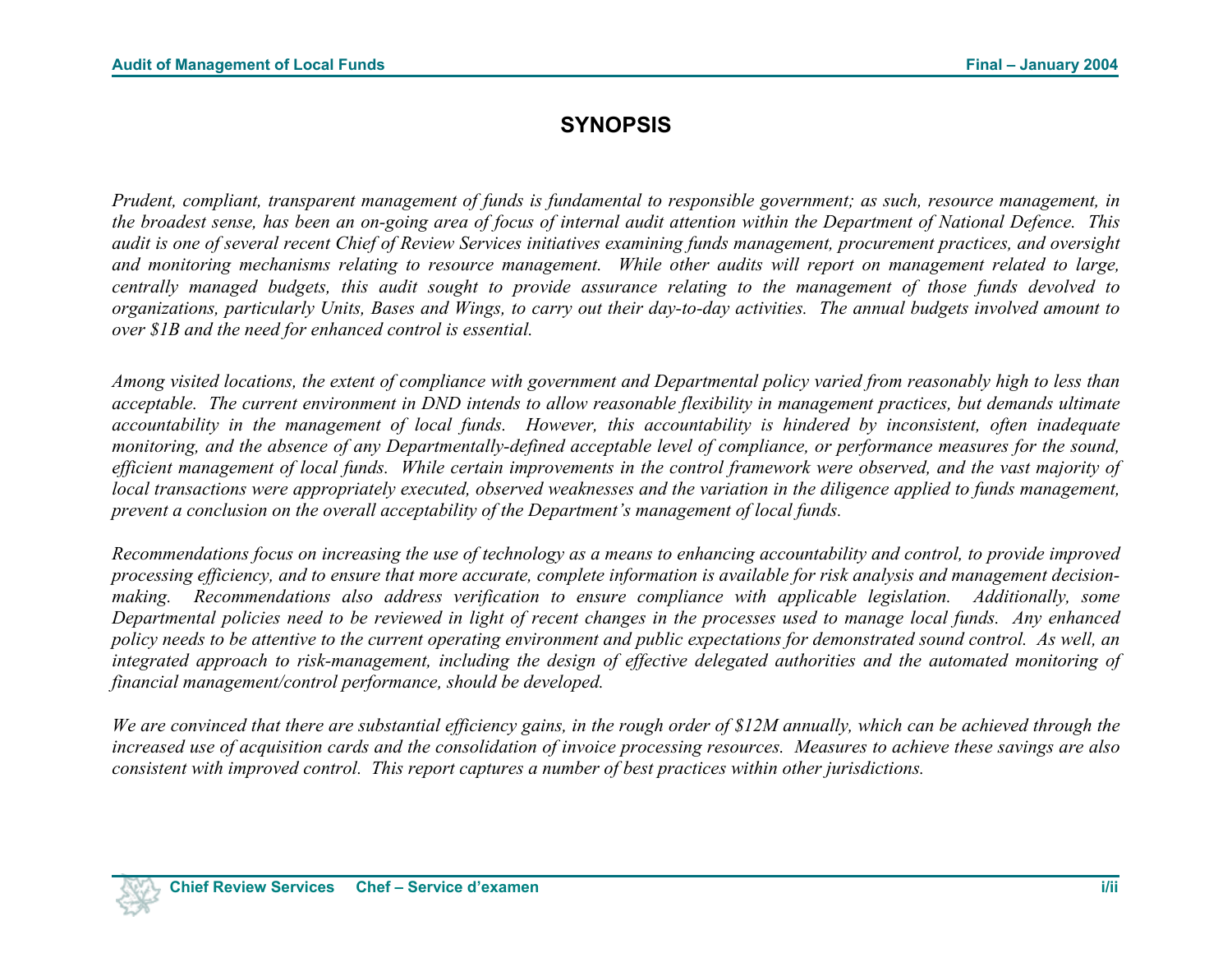*Ultimately, there have been improvements in the management of local funds since our prior audits of Local Procurement and the Management of Operating Budgets. However, it is evident that efforts are required to consolidate gains in comptrollership and to achieve accelerated progress toward a regime of risk-based Smart Controls. As indicated in the management action plan (see Report Annex G), the Department is indeed launching initiatives to revitalize Comptrollership and to address many of the recommendations contained in this report. On-going enhancements to the Department's financial management and procurement information systems, should provide more complete, integrated information and allow for a more automated/smart control system. Revitalization of the*  roles and responsibilities of Comptrollers, at all levels within the organization, should aid in ensuring that all expenditure *transactions demonstrate compliance and due diligence.*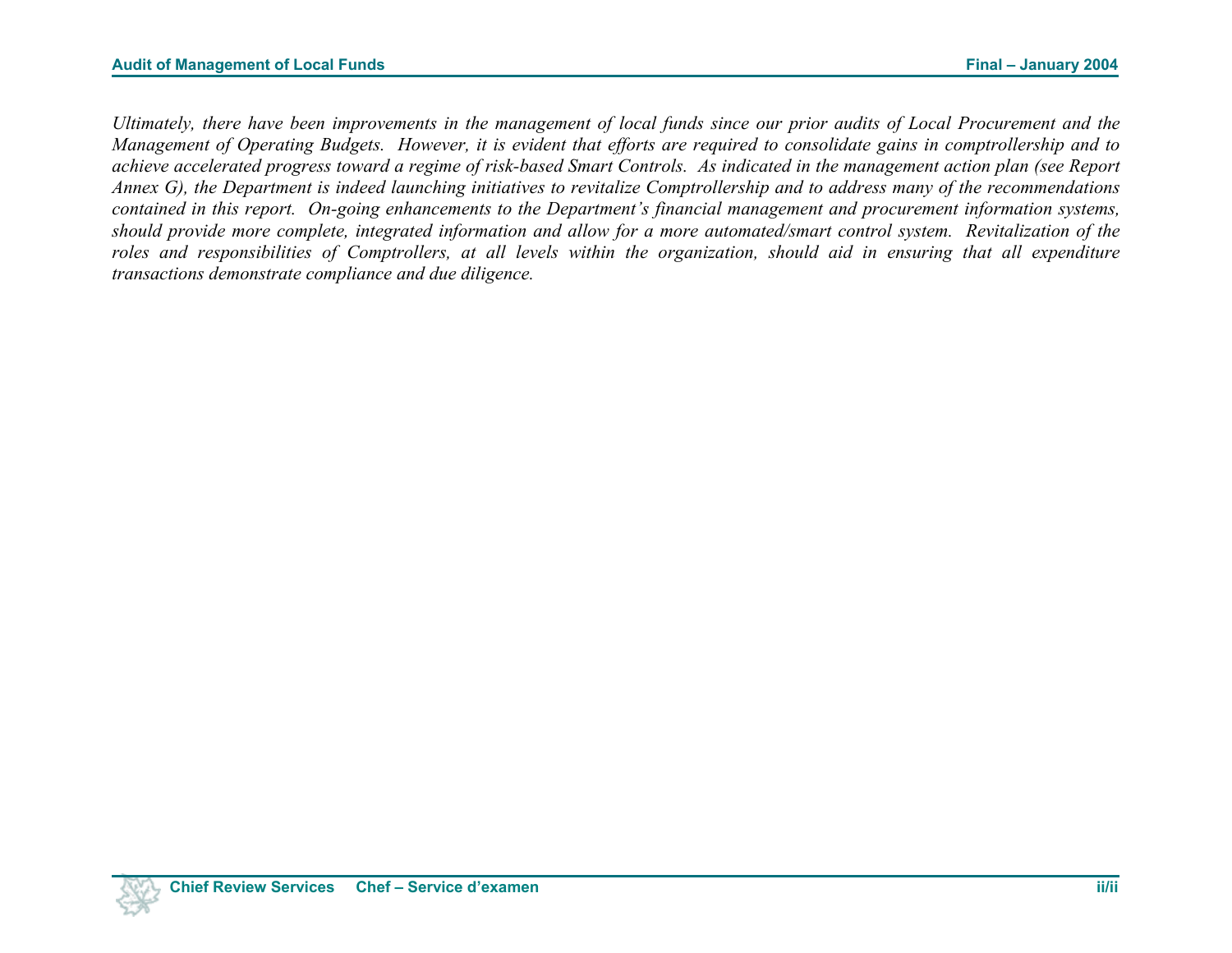# **TABLE OF CONTENTS**

| $\small \textsf{Introduction} \normalsize \dots \normalsize \dots \normalsize \dots \normalsize \dots \normalsize \dots \normalsize \dots \normalsize \dots \normalsize \dots \normalsize \dots \normalsize \dots \normalsize \dots \normalsize \dots \normalsize \dots \normalsize \dots \normalsize \dots \normalsize \dots \normalsize \dots \normalsize \dots \normalsize \dots \normalsize \dots \normalsize \dots \normalsize \dots \normalsize \dots \normalsize \dots \normalsize \dots \normalsize \dots \normalsize \dots \normalsize \dots \normalsize \dots \normalsize \dots \normalsize \dots \normalsize \dots \normalsize \dots \normalsize \dots \normalsize \dots \norm$ |  |
|--------------------------------------------------------------------------------------------------------------------------------------------------------------------------------------------------------------------------------------------------------------------------------------------------------------------------------------------------------------------------------------------------------------------------------------------------------------------------------------------------------------------------------------------------------------------------------------------------------------------------------------------------------------------------------------------|--|
|                                                                                                                                                                                                                                                                                                                                                                                                                                                                                                                                                                                                                                                                                            |  |
|                                                                                                                                                                                                                                                                                                                                                                                                                                                                                                                                                                                                                                                                                            |  |
|                                                                                                                                                                                                                                                                                                                                                                                                                                                                                                                                                                                                                                                                                            |  |
|                                                                                                                                                                                                                                                                                                                                                                                                                                                                                                                                                                                                                                                                                            |  |
|                                                                                                                                                                                                                                                                                                                                                                                                                                                                                                                                                                                                                                                                                            |  |
|                                                                                                                                                                                                                                                                                                                                                                                                                                                                                                                                                                                                                                                                                            |  |
|                                                                                                                                                                                                                                                                                                                                                                                                                                                                                                                                                                                                                                                                                            |  |
|                                                                                                                                                                                                                                                                                                                                                                                                                                                                                                                                                                                                                                                                                            |  |
|                                                                                                                                                                                                                                                                                                                                                                                                                                                                                                                                                                                                                                                                                            |  |
|                                                                                                                                                                                                                                                                                                                                                                                                                                                                                                                                                                                                                                                                                            |  |
|                                                                                                                                                                                                                                                                                                                                                                                                                                                                                                                                                                                                                                                                                            |  |
|                                                                                                                                                                                                                                                                                                                                                                                                                                                                                                                                                                                                                                                                                            |  |
|                                                                                                                                                                                                                                                                                                                                                                                                                                                                                                                                                                                                                                                                                            |  |
|                                                                                                                                                                                                                                                                                                                                                                                                                                                                                                                                                                                                                                                                                            |  |
|                                                                                                                                                                                                                                                                                                                                                                                                                                                                                                                                                                                                                                                                                            |  |
|                                                                                                                                                                                                                                                                                                                                                                                                                                                                                                                                                                                                                                                                                            |  |
|                                                                                                                                                                                                                                                                                                                                                                                                                                                                                                                                                                                                                                                                                            |  |
|                                                                                                                                                                                                                                                                                                                                                                                                                                                                                                                                                                                                                                                                                            |  |
|                                                                                                                                                                                                                                                                                                                                                                                                                                                                                                                                                                                                                                                                                            |  |
|                                                                                                                                                                                                                                                                                                                                                                                                                                                                                                                                                                                                                                                                                            |  |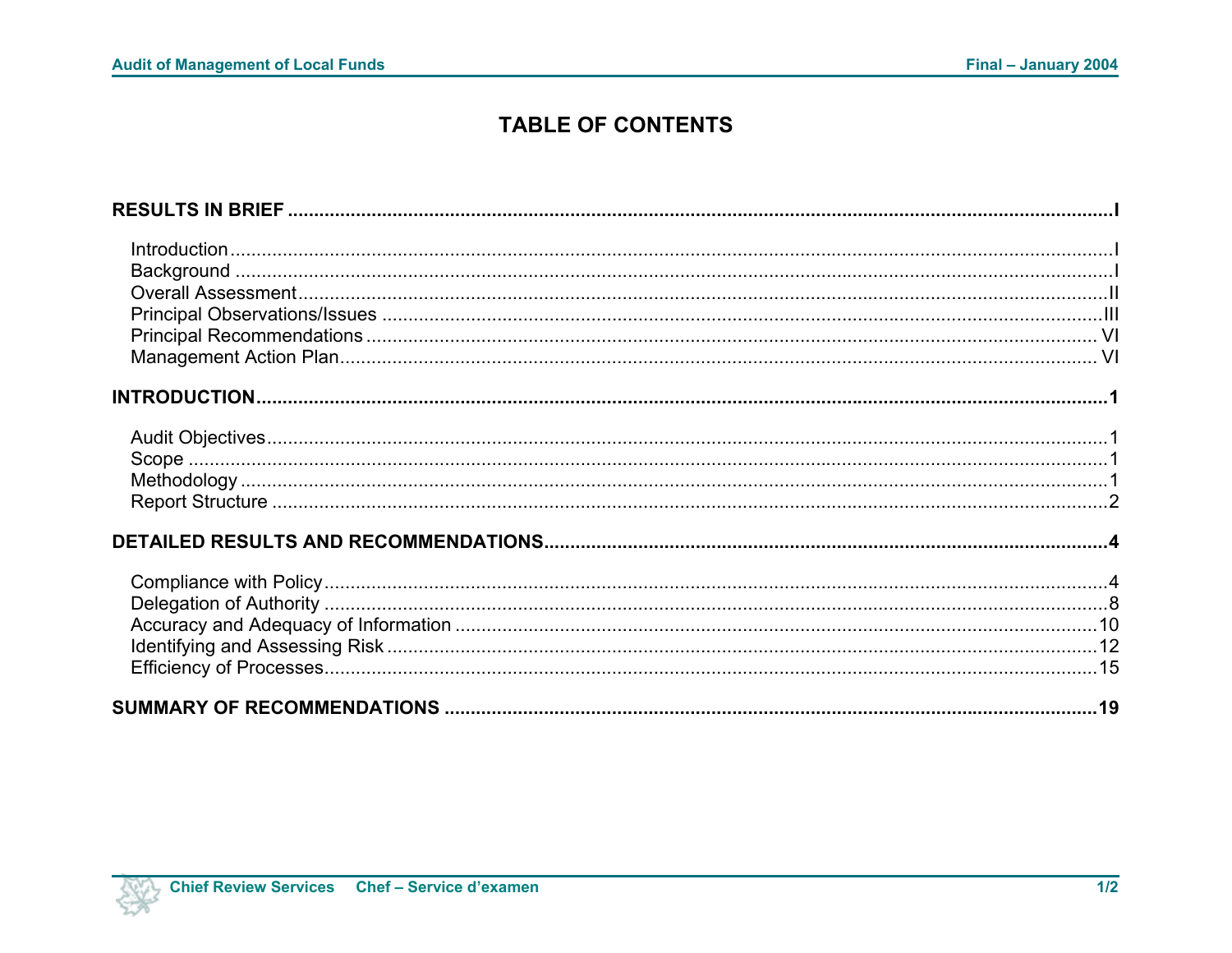| ANNEX C - PROTOTYPE FOR CONTINUOUS MONITORING OF THE MANAGEMENT OF LOCAL FUNDSC-1 |  |
|-----------------------------------------------------------------------------------|--|
|                                                                                   |  |
|                                                                                   |  |
|                                                                                   |  |
|                                                                                   |  |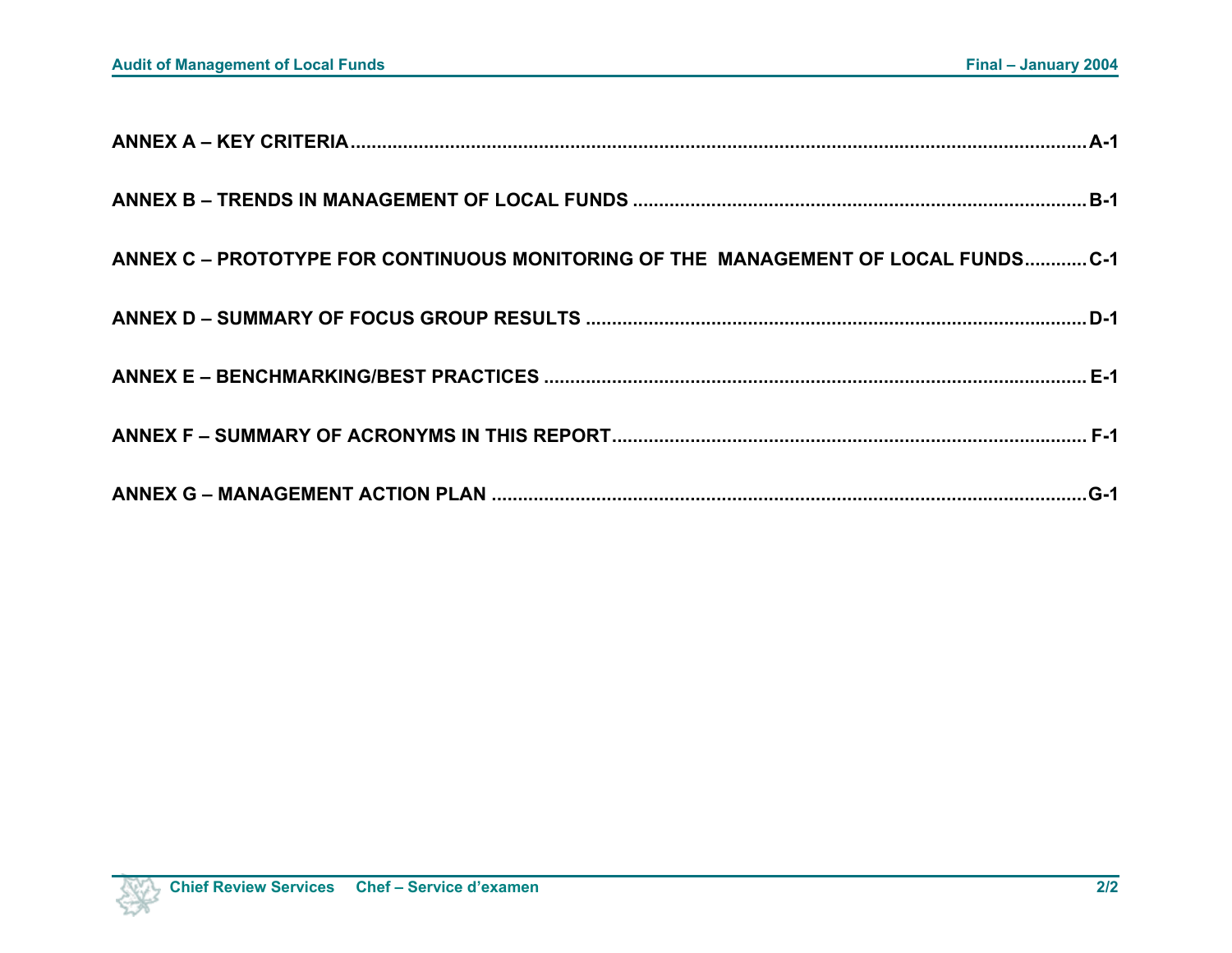# **RESULTS IN BRIEF**

#### <span id="page-5-1"></span><span id="page-5-0"></span>**INTRODUCTION**

1. Enhanced resource management, responsible spending and active monitoring are receiving increased attention across the federal government. Key initiatives such as the Modernization of Comptrollership in the Government of Canada, the Financial Information Strategy and *Results for Canadians* identify these areas as priorities. Within the Department of National Defence  $(DND)^1$ , resource management has been an ongoing theme in several audits and assessments over the past 15 years. Through these reviews, Chief of Review Services (CRS) has identified opportunities and proposed numerous recommendations for improvement in the management and control of public funds. It is within this context that an audit of the "Management of Local Funds" was included in the 2000–2001 CRS review plan.

#### **BACKGROUND**

2. The Department's approach to resource management has been subject to significant change – evolving from a rules-based to an accountability-based control framework. This new framework has been accompanied by:

- increased devolution of authority;
- decentralization of administrative responsibility;
- adoption of a more encompassing vision of comptrollership; and
- development of technology intended to streamline processes, and improve controls, as well as to provide desktop access to current information.

3. As articulated in *Results for Canadians*, the challenge is to ensure the resulting framework is "flexible enough … to support initiative and common sense – but tight enough on standards and control systems to ensure clear accountability"<sup>[2](#page-5-1)</sup>.

<sup>&</sup>lt;sup>1</sup> A list of abbreviations and acronyms is included at Annex F.

<sup>&</sup>lt;sup>2</sup> Results for Canadians: A Management Framework for the Government of Canada, Treasury Board of Canada Secretariat, http://www.tbssct.gc.ca/res\_can/rc\_1\_e.asp#pre.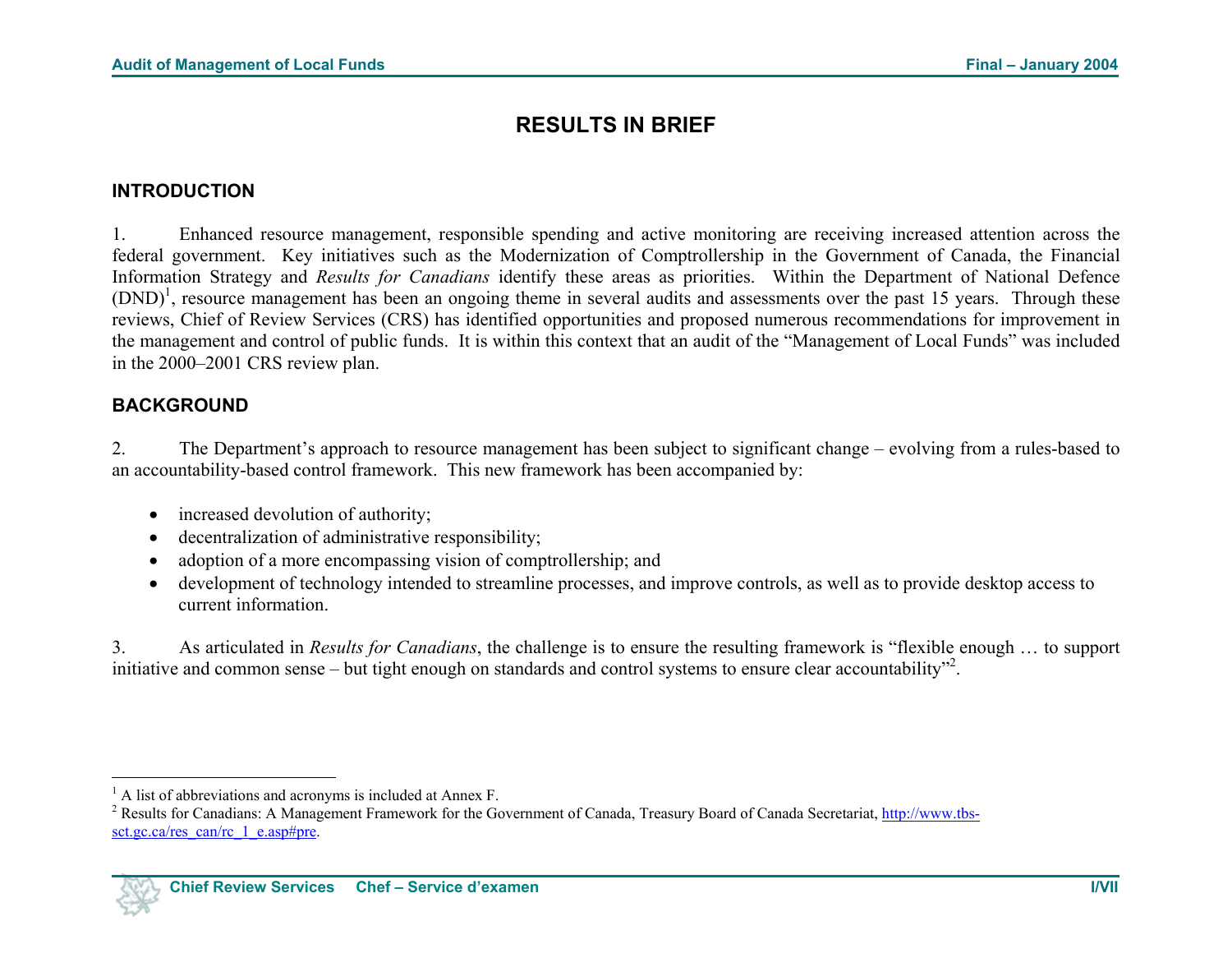4. The objective of this audit was to determine whether local operating and maintenance funds are being managed in accordance with the Financial Administration Act (FAA), Treasury Board (TB) and Departmental resource management policies. The accuracy and adequacy of management information, and the appropriateness of risk management strategies and practices were examined, as well as the efficiency and effectiveness of the processes in place to support budget planning, procurement, and monitoring. The audit focused on local funds managed by the three environmental commands (Chief of the Maritime Staff (CMS), Chief of the Land Staff (CLS), and Chief of the Air Staff (CAS)) during FYs 2001 and 2002. These comprised \$1.1B in FY 2001 and \$1.2B in FY 2002. Nine site visits were included in the audit conduct, representing a cross-section of environments, functions, and budget sizes. Results of statistical and judgmental sampling, focus groups, and interviews at these sites, were combined with comprehensive data analysis and benchmarking, to reach audit conclusions.

#### **OVERALL ASSESSMENT**

5. In the course of the audit, we observed wide variation in the diligence paid to the management of local funds. All visited locations were making good use of resource management committees to prioritize expenditures, reallocate funds, and monitor the overall budget status. However, at the more detailed transaction level, the extent of compliance with government and Departmental policy varied from reasonably high to less than acceptable. The wide variation in results among the visited sites precludes us from providing a conclusive statement of *assurance* regarding department-wide financial management practices.

6. The variation was due to several factors. Inconsistent policies, unclear authorities, and varying amounts of experience and training regarding financial management were partially responsible. Additionally, there appeared to be a relationship between the level of compliance and the emphasis placed on transaction-level monitoring and oversight. Locations with a strong, pro-active comptroller organization, and a robust method of monitoring, including reporting and follow-up, demonstrated higher levels of compliance. A Department-wide, standardized approach to monitoring, including the definition of acceptable performance standards for financial administration, is a critical mechanism to increasing compliance, which in turn mitigates the risk of misuse of funds.

7. Opportunities exist to increase the accuracy and adequacy of management information, to improve risk management practices, and to increase the efficiency of processes used to manage local funds. These will be realized principally through the definition and monitoring of standards for financial administration, increased use of acquisition cards and consolidation of the invoice processing function. The potential resource savings are substantial. These opportunities are discussed in the detailed results and recommendations that follow. While the audit conduct focused on management of local funds within the three Environmental Chiefs of Staff (ECS's), it is our view that other Level One managers (L1's) could also benefit by considering the reported recommendations.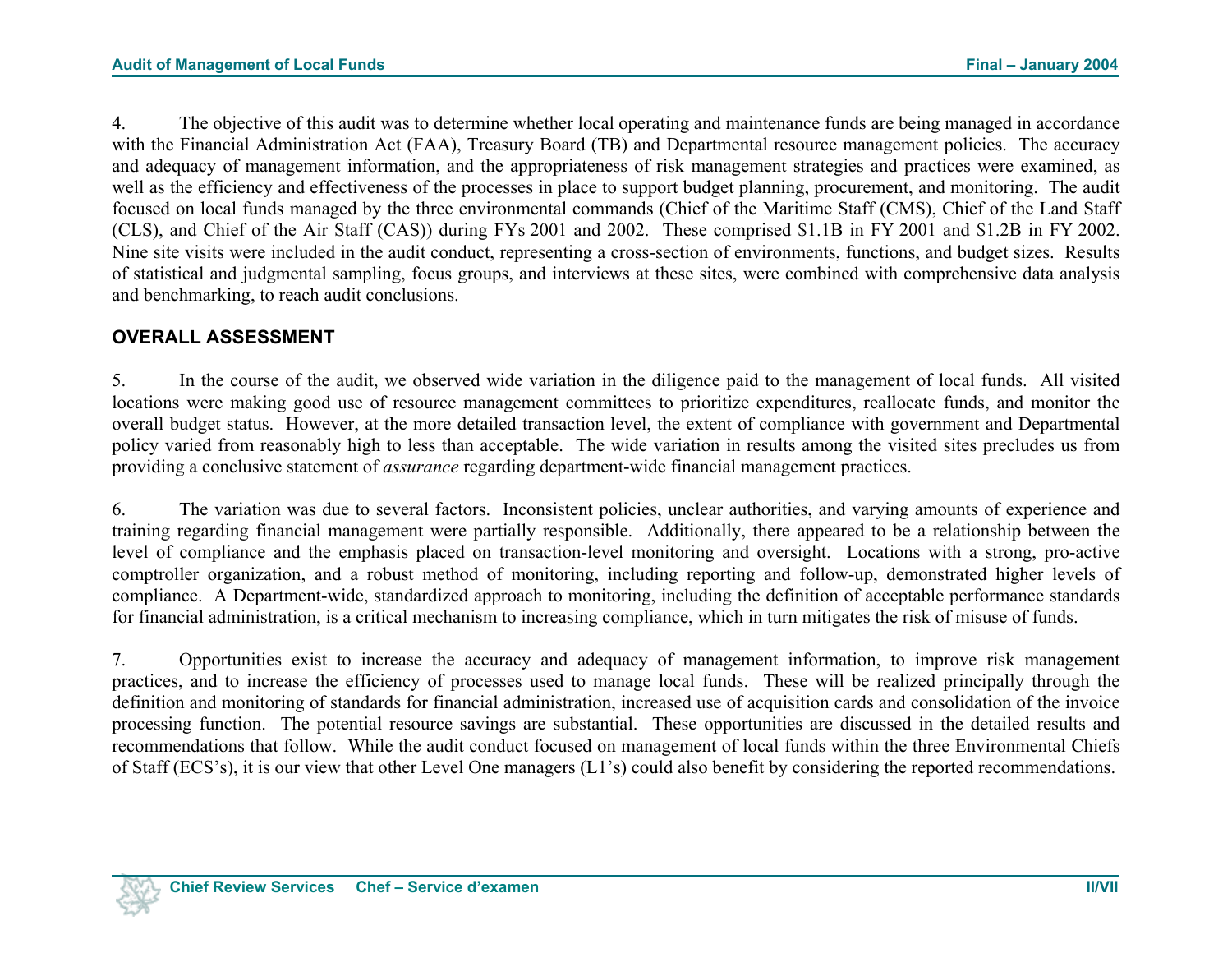#### **PRINCIPAL OBSERVATIONS/ISSUES**

8. **Compliance with Policy**. Statistical sampling during site visits determined that 7.4 per cent of local fund dollars expended either:

- did not comply with the FAA (in particular Section 34 which requires documented confirmation of receipt and price prior to payment);
- were not contracted in accordance with TB contracting policy;
- were not adequately supported with source documentation; and/or
- were erroneous payments (wrong payee, wrong amount).

Further information regarding the sampling methodology used, and the extent and nature of non-compliant transactions observed, are documented in the detailed results.

9. Significant variation in the extent of non-compliance – from four per cent at one location to as high as thirteen per cent at another – demonstrates that the problem is greater at some locations than others. The underlying causes varied. In some cases, conflicting, incomplete or confusing policy exists, either at the Departmental level or locally. In other cases, training has been inadequate. In still other cases, individuals chose to ignore policy for the sake of expediency. This highlights the requirement for more effective monitoring and clearer direction on acceptable practices from both the National Defence headquarters (NDHQ) policy centers and ECS senior management.

10. The audit examined compliance in relation to the FAA and TB contracting policy. Traditionally, implementation of these policies has been the separate mandate of the Assistant Deputy Minister Finance and Corporate Services (ADM(Fin CS)) and the Assistant Deputy Minister Material (ADM(Mat)) respectively, (and, at the base level, of the Comptroller Branch and the Supply Section). However, decentralization of purchasing and invoice payment has blurred the distinction, and has resulted in individuals requiring knowledge of the policies and procedures governing both disciplines. For these individuals, procurement is seen as a continuum involving contracting, purchase initiation, receipt, and payment. As a result, ADM(Fin CS) and ADM(Mat) should integrate their efforts to identify weaknesses and enhance control throughout the procurement/payment process. As the same underlying causes – including unclear delegations and inconsistent policies – were found in both disciplines, an integrated approach to resolving the issues should produce the optimal result.

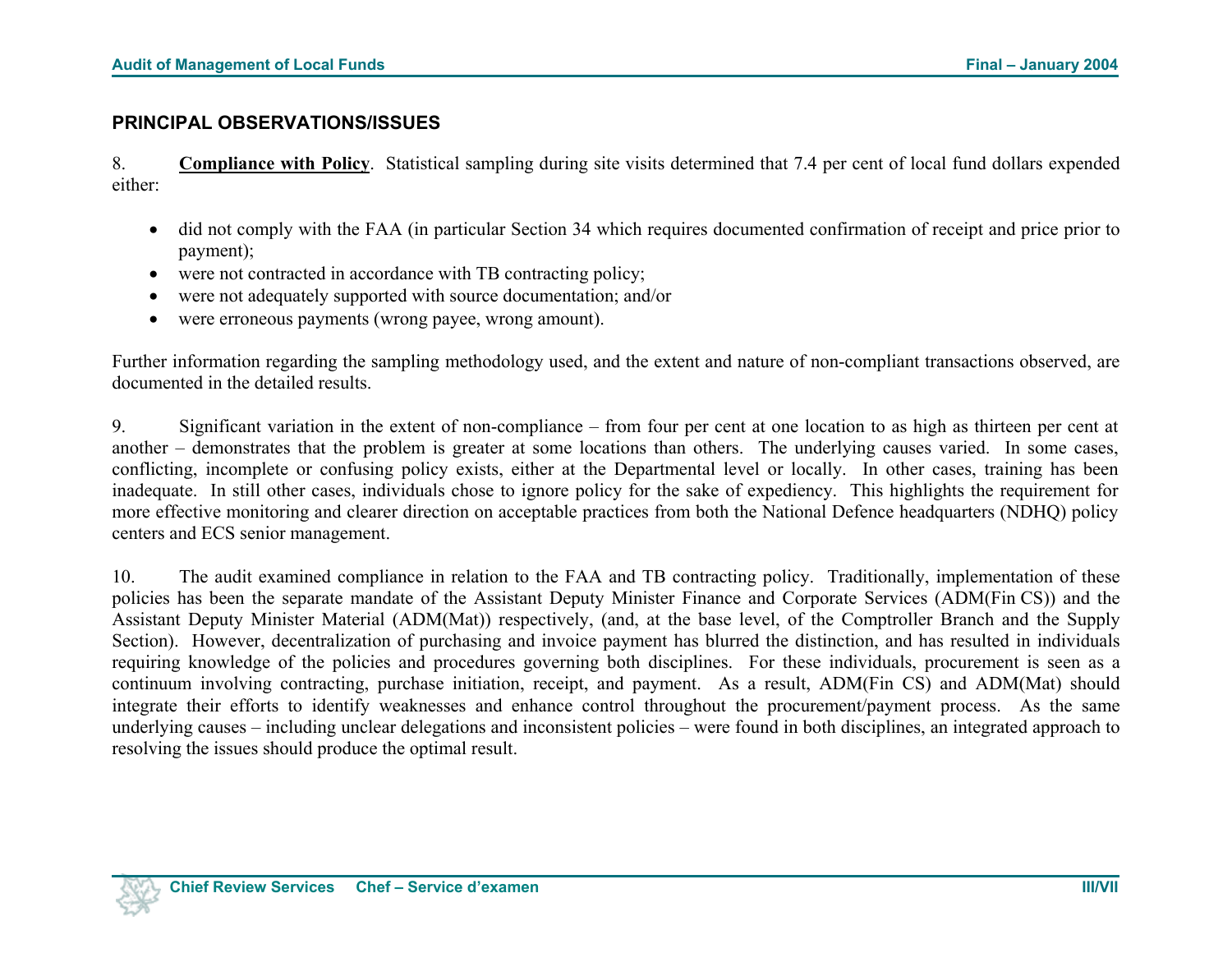<span id="page-8-0"></span>11. **Delegation of Authority**. An effective financial control framework must start with clear accountabilities. In response to previous audit observations, the Department has promulgated a comprehensive, consolidated delegation matrix outlining the maximum authorities permitted. This is a valuable tool, but the benefits are not yet fully realized due to weaknesses in implementation. For example, the term commonly used in the Department's delegation matrix and in financial policies – Responsibility Centre (RC) Manager – is not well defined, or understood. We observed situations where administrators were signing as RC managers, and where distribution account (DA) holders were initiating purchases through Supply on the assumption that they had the purchasing authority of an RC manager. In the absence of clear delegations, it is impossible to confirm that all transactions are properly authorized. There is inconsistency in the recording of authorization for individuals. In most cases, specimen signature cards contained very limited information on the financial authorities an individual had been granted, or on the limitations thereto. While several locations were currently developing databases and other innovative approaches to documenting authorities, a Department-wide approach is lacking.

12. **Accuracy and Adequacy of Information**. Overall, the focus remains on controlling individual budgets and processing transactions, rather than on providing integrated, results-focused management information. Efficient integration of information, particularly financial and non-financial performance information, is an on-going challenge. The audit observed that:

- While 98 per cent of the sampled expenditure transactions were appropriately recorded initially, given that there is no direct linkage between original transactions and subsequent adjustments, the capacity to confirm the accuracy of expenditure information in FMAS is affected. Situations were observed where, to track expenditures for a particular exercise or event, all related expenditures were transferred to an account that normally would not be used. While perhaps serving the local purpose, this reduces the accuracy of Departmental accounts. Efforts to compare costs, or to evaluate results, are further complicated by the fact that inconsistent – although not "incorrect" – coding approaches are used for similar activities.
- Inconsistent and incomplete recording of financial commitments in FMAS results in reduced visibility of available funds, i.e., 'free balances'. This hinders the timely reallocation of those funds beyond the local level.
- Lack of system interfaces and use of localized approaches, including 'black books'<sup>[3](#page-8-0)</sup>, further diminish the reliability and completeness of Departmental information, and impact the ability to produce results-based reports. A lack of consolidated information regarding devolved purchases has resulted in requirements being evaluated incrementally, rather than from a Base-wide or Departmental perspective. This practice reduces the Department's ability to determine where increased use of national or local standing offers, and/or increased contracting authority, could produce better value.

<sup>&</sup>lt;sup>3</sup> Recording financial information in spreadsheets or other forms that can only be accessed locally, rather than in the Department's financial and managerial accounting system (FMAS).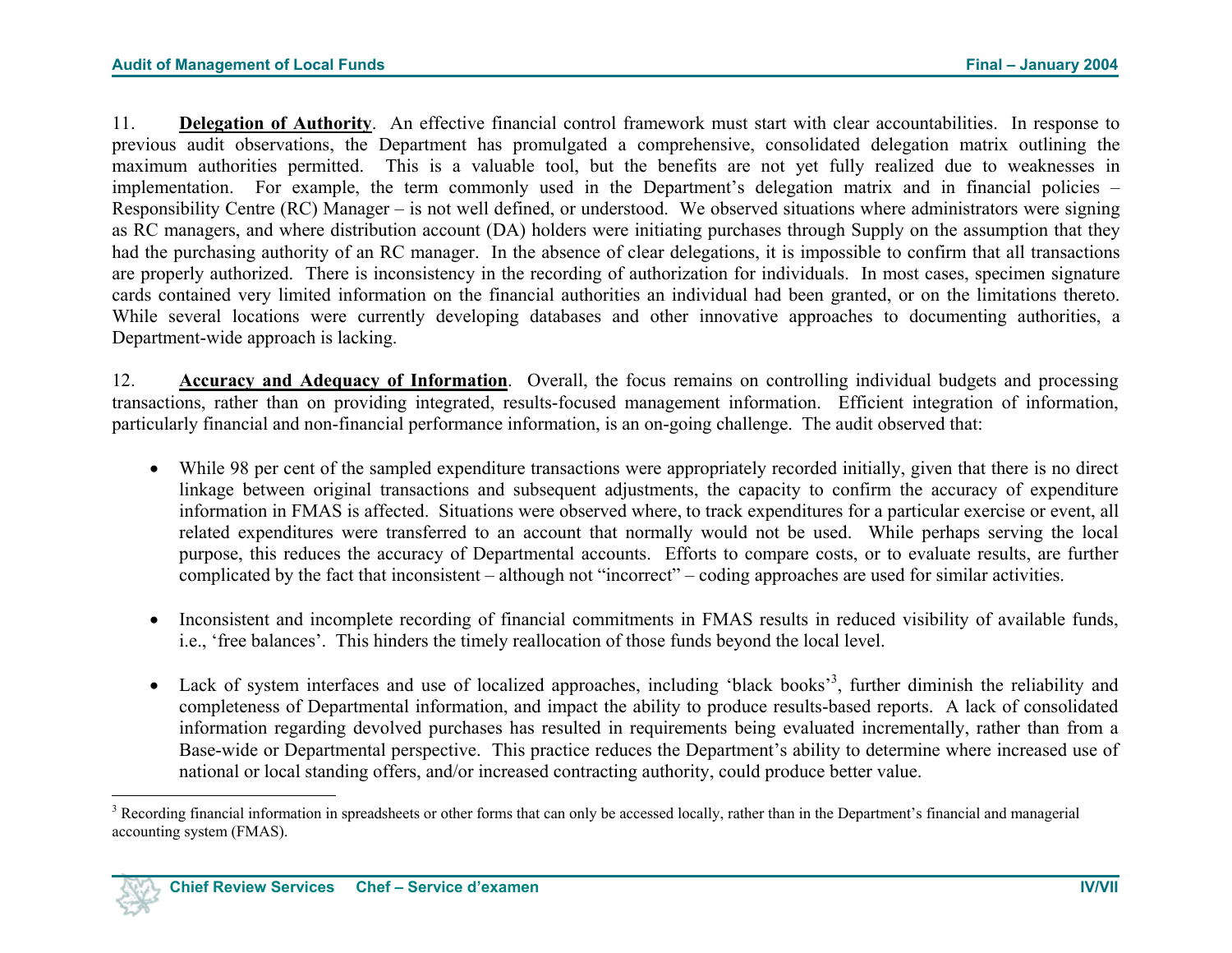<span id="page-9-0"></span>13. **Identifying and Assessing Risk**. Ad-hoc approaches to mitigating risks in the management of local funds are evident, including varying authorization requirements and varying levels of oversight according to the nature and value of transactions. However, an overarching approach to identifying and mitigating risks has not been developed. Although monitoring is seen as a critical attribute of effective risk management, the extent and thoroughness of monitoring varies considerably among locations. As well, variation in the approaches yields results that cannot be aggregated or used to identify areas of either heightened risk or where increased authorization (reduced risk-aversion) might be warranted.

14. **Efficiency of Processes**. Opportunities exist to improve efficiencies in the procurement/payment process. It was observed during the audit that:

- While the Department encourages and has increased the use of acquisition cards, no target usage rates have been established and the extent of use varies considerably among locations. Results from benchmarking payment methods used by other governments/departments indicate that significant savings – a US Department of Defense (DoD) study quotes \$30 per transaction including rebates – can be achieved by maximizing the use of acquisition cards. As a result, some organizations are targeting, and achieving, as high as 95 per cent use of cards for low-value payments. Further study is required to determine potential savings per transaction within the DND/CF. However, if the DoD experience applies, maximizing the use of acquisition cards within the 3 ECS's could result in savings of over \$12 million annually.
- Best practices tend to support the devolution of responsibility for the initiation of expenditures. However, consolidated or centralized invoice payment increases process efficiency. A consolidated approach lessens training requirements, alleviates backfill and succession issues, and should result in a higher degree of policy compliance. More consistent, reliable and complete information should also result from using a consolidated approach. One Defence agency reported that its centralized bill payment service increased productivity by 35 per cent in the last three years. While this agency used 591 staff to pay 4.4 million invoices, by comparison, more than 1700 individuals were involved in paying 0.5 million invoices for the 3 ECS's in FY 2002. If these individuals spend 10 per cent of their time processing invoices, a conservative estimate of the value of a 35 per cent productivity gain exceeds \$4 million dollars<sup>4</sup>. If the savings are extrapolated to the 3000 individuals within the department with accounts payable user-IDs, the potential efficiency gains exceed \$7 million.

<sup>4</sup> Based on \$71,000 approx full cost of a Pte/Cpl or civilian indeterminate employee, as listed in 2003-2004 Cost Factors Manual.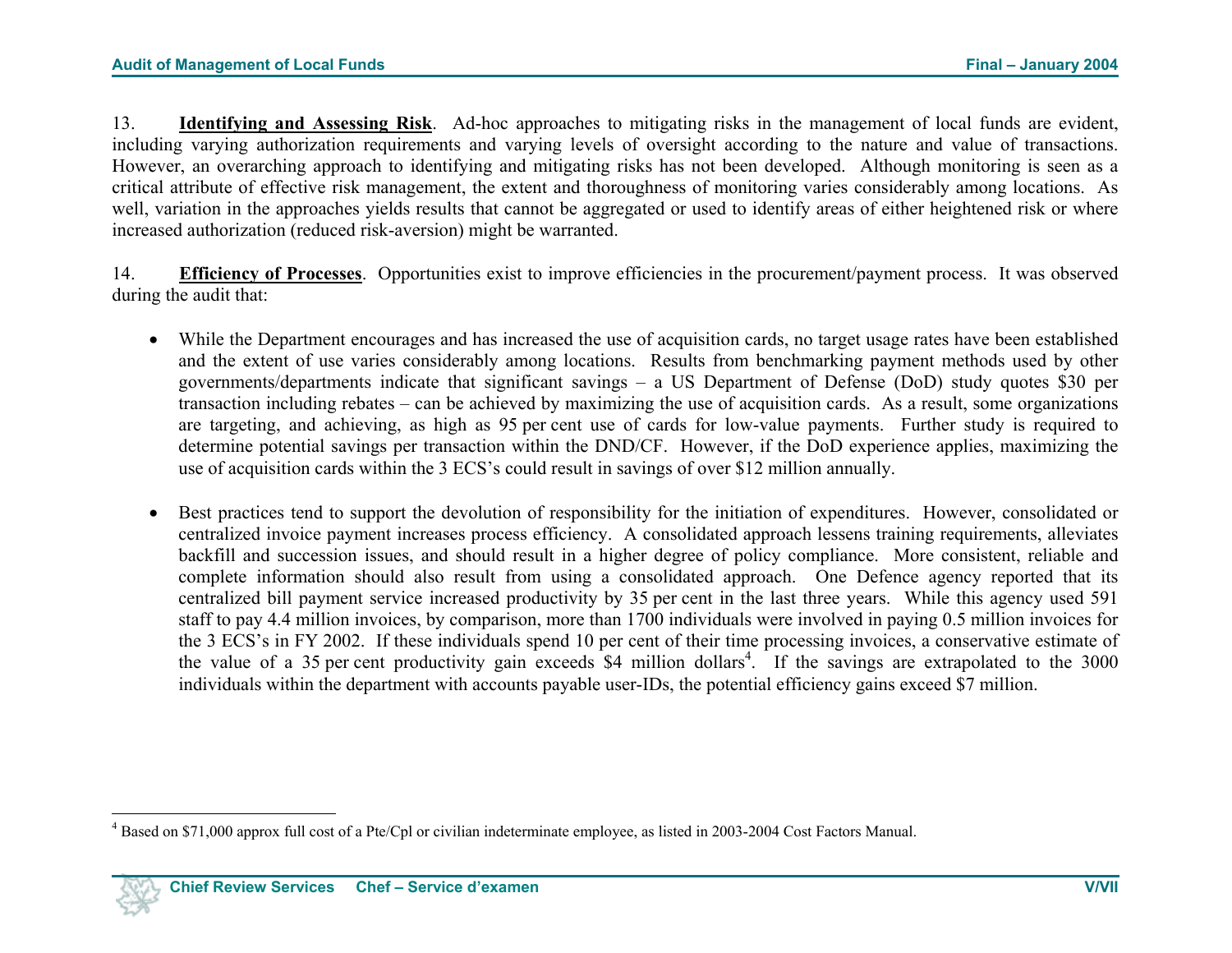#### **PRINCIPAL RECOMMENDATIONS**

15. A number of opportunities exist to increase process efficiencies, accountability and control, both in the short and longer term through enhanced technology and through e-commerce/e-business solutions. Examples include:

- automating documentation of delegated authorities and changing authorization signatures from manual to electronic;
- maximizing the use of acquisition cards for low-risk payments;
- establishing and monitoring standards for financial administration;
- reducing system duplication and improving interfaces among the various DND procurement-related systems, e.g., FMAS, CFSSU, CFEMS, thereby improving transaction visibility, accuracy and processing efficiency, and reducing time-consuming reconciliation of various data systems; and
- examining opportunities and benefits through consolidation of invoice processing.

16. Policies in several areas need further development and/or clarification, in particular, contracting*,* accounting for user-pay transactions and commitments, and Section 33 account verification requirements. In addition, a method should be developed for reporting and rectifying conflicting or outdated policies and references. Enhanced policy in these areas would improve management information, facilitate compliance, and decrease the risk of erroneous or fraudulent payments.

17. A more integrated approach to risk-management should be developed which would define critical risks and acceptable tolerance levels with respect to management of local funds. A comprehensive, automated approach to monitoring would help identify higher risk areas and would facilitate the development of mitigating strategies.

18. The 'Summary of Recommendations' included in the report identifies the principal parties responsible to take action on these recommendations. These parties, primarily ADM(Fin CS) and ADM(Mat) organizations, should take the lead in developing or refining policy and procedures in support of the recommendations. Successful implementation of the solutions, however, will be dependant on the input and support of the ECSs and other Level Ones.

#### **MANAGEMENT ACTION PLAN**

19. As the management action plan, included at Annex G, indicates, action has been initiated to address many of the recommendations included in this report. On-going upgrades and enhancements to existing systems, including improved interfaces, should serve to improve reporting capabilities, thereby providing management with information that is complete, and sufficiently integrated to meet their changing needs. Enhanced guidance in the areas of financial coding and expenditure management is being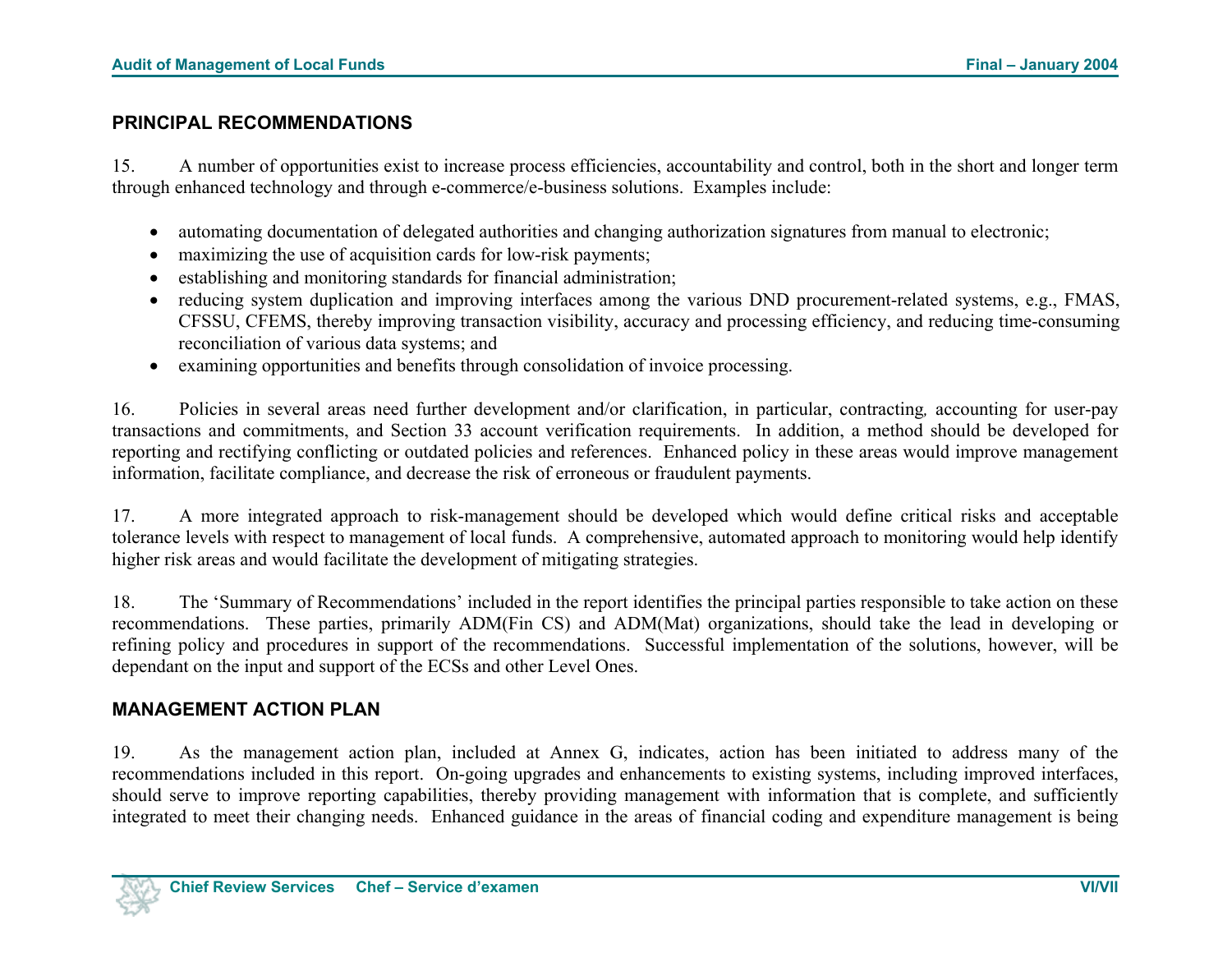developed. Combined with an upcoming strengthened certification process for resource managers, these steps will help to ensure those entrusted with funds management have the necessary basic tools. Additionally, renewed functional direction to Comptrollers, and reinforcement of their roles and responsibilities, will occur with a view to ensuring adequate oversight and challenge is applied to local funds management.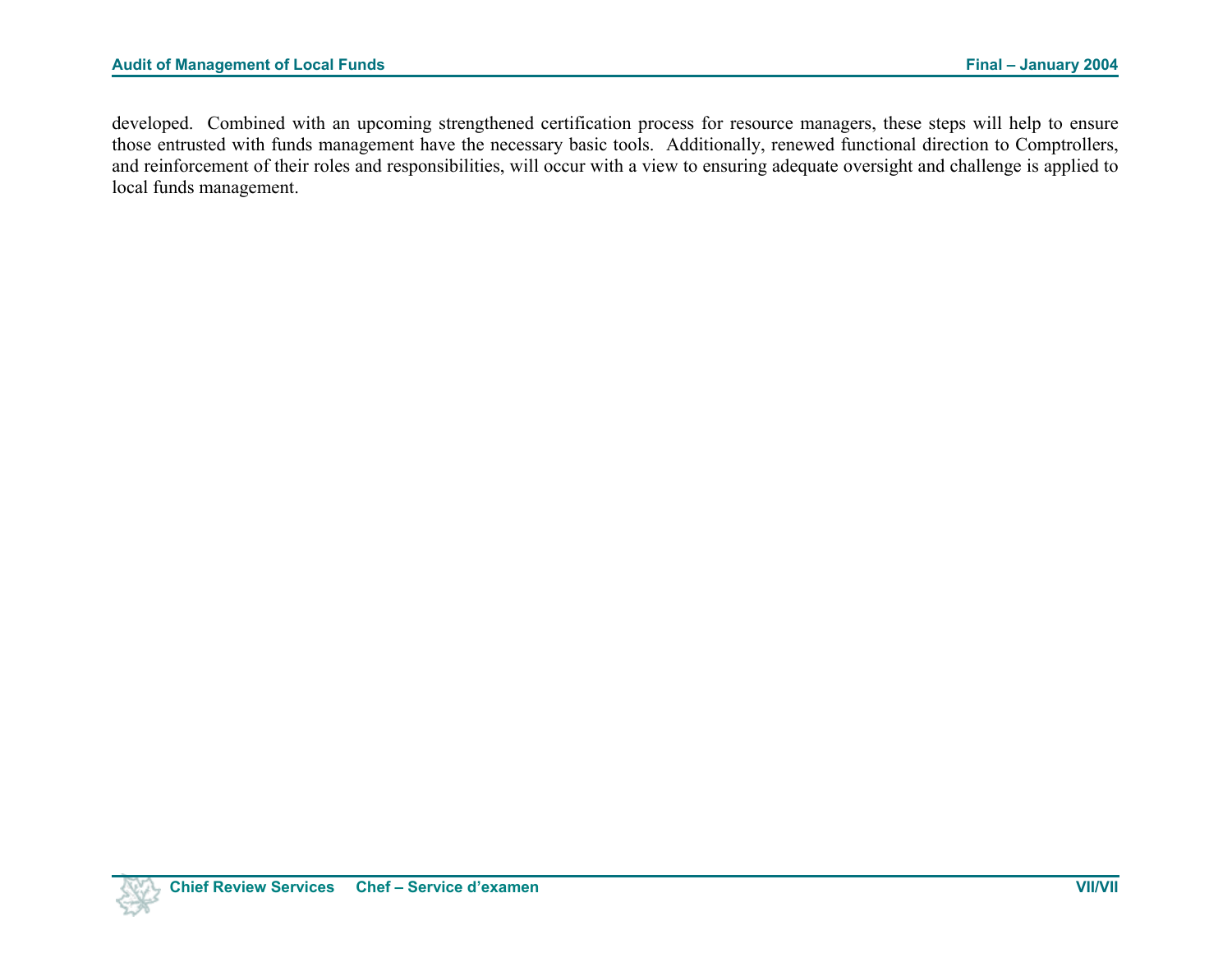# **INTRODUCTION**

#### <span id="page-12-0"></span>**AUDIT OBJECTIVES**

To determine whether:

- Local funds are managed in accordance with FAA, TB and Departmental policies;
- Information to support reporting, performance monitoring, and management decision-making is both accurate and adequate;
- Risk management strategies and practices relating to management of local funds are appropriate; and
- Opportunities exist to increase efficiency in the management of local funds.

Key criteria used to assess these objectives can be found in **Annex A**.

### **SCOPE**

The audit examined expenditures — for local operating and maintenance purposes — of funds controlled by ECS managers<sup>[5](#page-12-0)</sup>. These expenditures totaled \$1.1B in FY 2001, \$1.2B in FY 2002.

### **METHODOLOGY**

The following were conducted to gain sufficient evidence to conclude on the audit objectives:

- ► A risk assessment to identify potential areas of concern;
- ► Visits to nine sites representing a cross-section of environments, budget sizes and roles (headquarters, bases, wings and operational units). Site visits included a combination of:
	- detailed examination of documentation relating to payment transactions selected using both statistical and directed sampling,
	- focus groups to quantify opinions of individuals directly involved in local procurement process,
	- interviews with comptrollers, support group managers (CE, supply, transport), and other RC managers, and
	- debriefs to local management to highlight and discuss findings.

<sup>&</sup>lt;sup>5</sup> More specifically, the audit examined transactions identified in FMAS as expenditures of local 'L' funds (as opposed to Corporate 'C' funds) within standard objects 02-09, where the Fund Centre (fund owner) is within the 3 ECS's (i.e., either CMS, CLS, or CAS).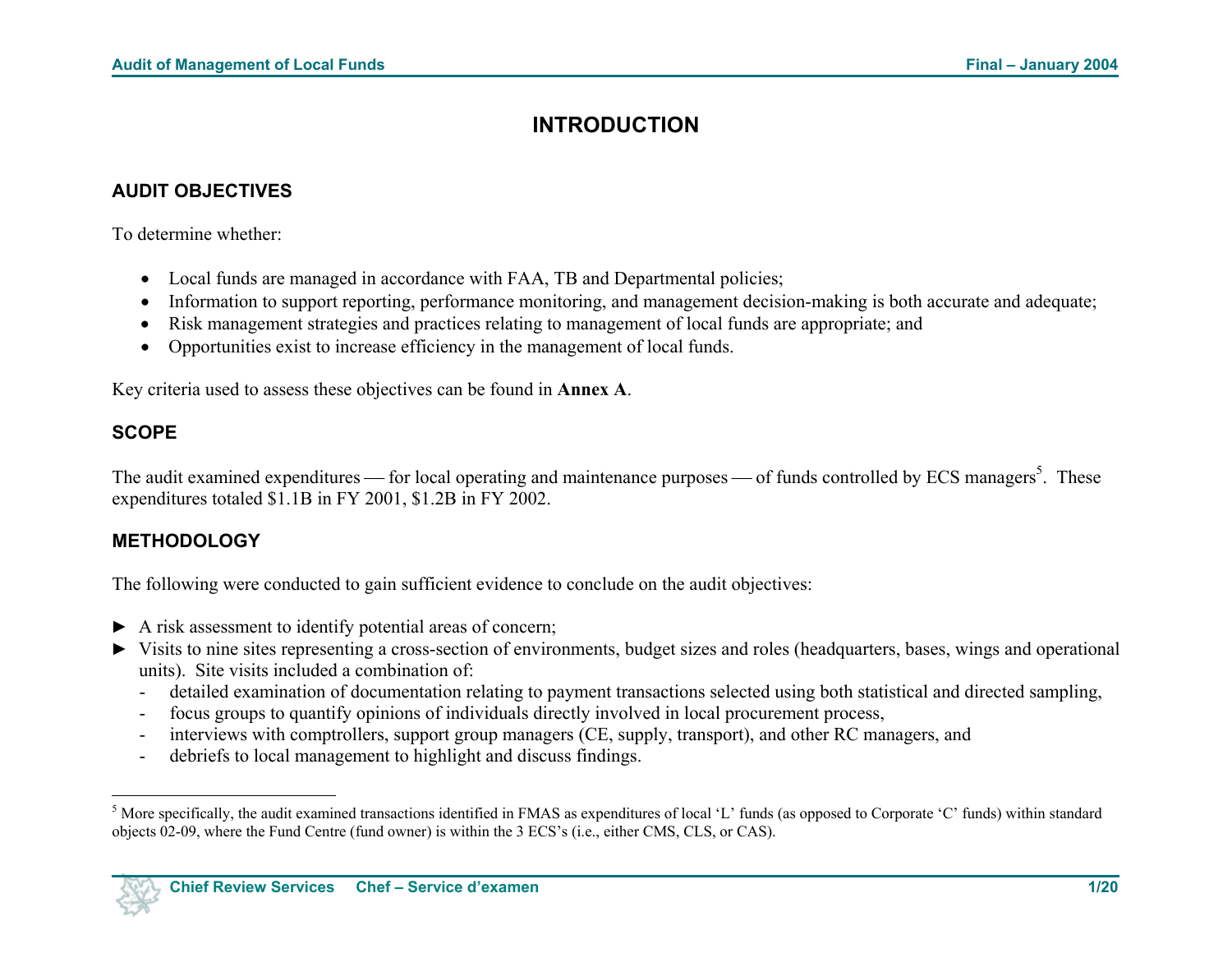- ► Data analysis using Computer Assisted Audit Tools and Techniques (CAATTs), to begin development of indicators for 'continuous monitoring' by CRS and base staff;
- ► Examination of past reports to identify trends, and continuous improvement in the management of funds; and
- ► Benchmarking with other government departments and other militaries to identify potential best practices.

#### **REPORT STRUCTURE**

For reporting purposes, the issues have been divided into five topic areas:

- Compliance with Policy;
- Delegation of Authority;
- Accuracy and Adequacy of Information;
- Identifying and Assessing Risk; and
- Efficiency of Processes.

These areas are interdependent. For example, a thorough assessment of the risk involved in a particular type of transaction, based on accurate and adequate information, should be completed before delegation of authority occurs. Subsequently, delegation decisions can affect the efficiency of the process and potentially the degree of compliance with policies. As a result of these interdependencies, some of the detailed supporting information presented could arguably fit in other sections as well.

While the report focuses on the areas of potential improvement, it is recognized that significant advancement has already been made in the management of local funds. **Annex B** identifies many of the significant events and improvements introduced since 1986.

A key recommendation is that risks, within the management of local funds, be identified and assessed through the use of enhanced monitoring tools. This report discusses possible techniques in this regard including proactive, or directed, monitoring and the use of indicators for continuous monitoring. While further developmental work is required, a prototype of indicators that could be used for continuous monitoring is presented at **Annex C**. Enhanced monitoring will allow the Department to assess whether investments in training, communication, and technology have been effective, and will also serve to highlight areas of risk that warrant increased attention.

Throughout the body of the report, reference is made to focus group responses. While not statistically conclusive, these measures give insight into the opinions and concerns of those closest to the issues. A summary of focus group results is in **Annex D**.

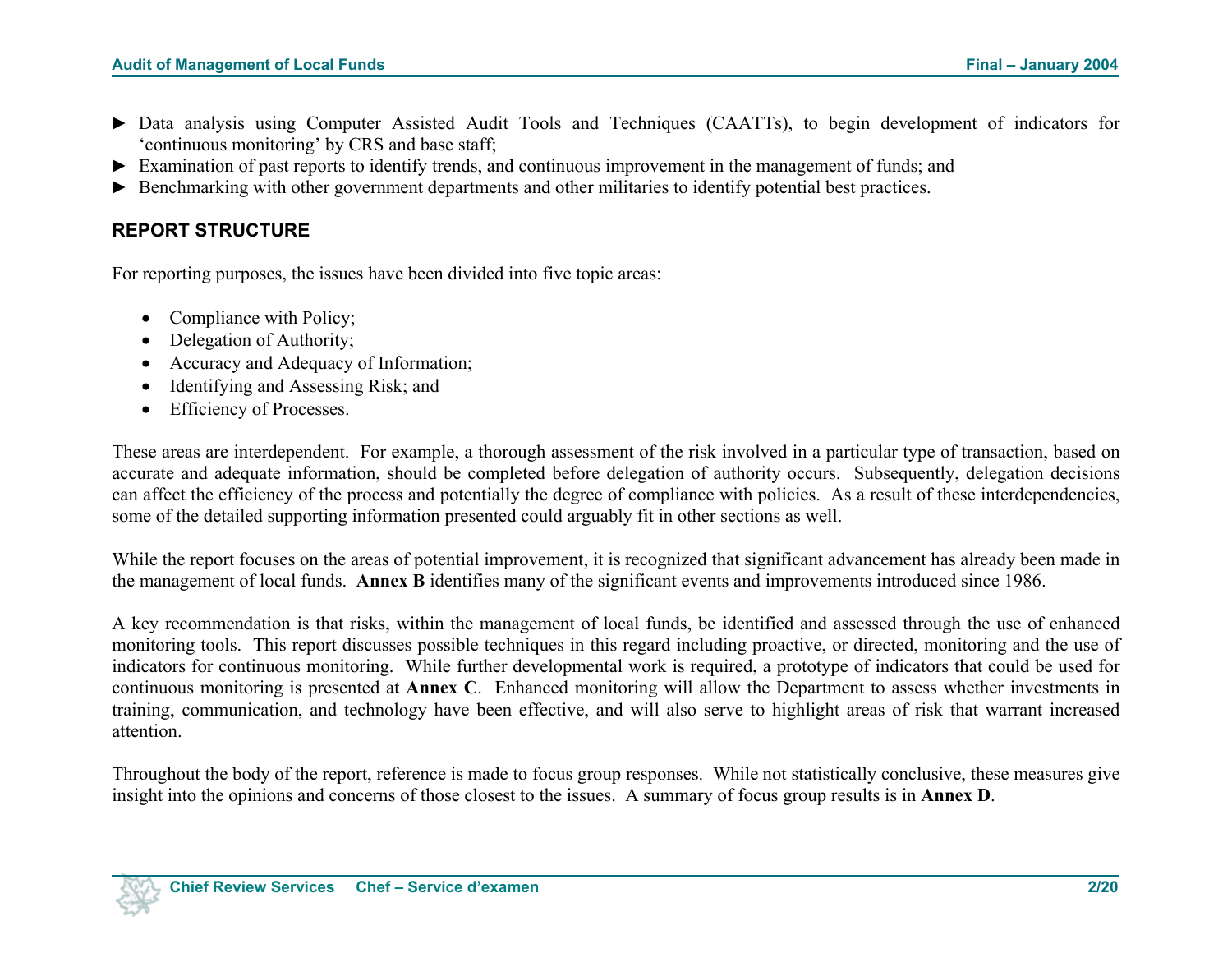#### Audit of Management of Local Funds **Final – January 2004 Final – January 2004**

The audit sought to benefit from the experiences of others. Benchmarking was conducted to determine potential best practices in the area of funds management. While some of these practices may not be directly transferable to the Defence environment, they have been included for consideration throughout the report, and are summarized at **Annex E**.

A summary of acronyms used in the report is provided in **Annex F**. **Annex G** provides management's detailed action plan in response to the report recommendations.

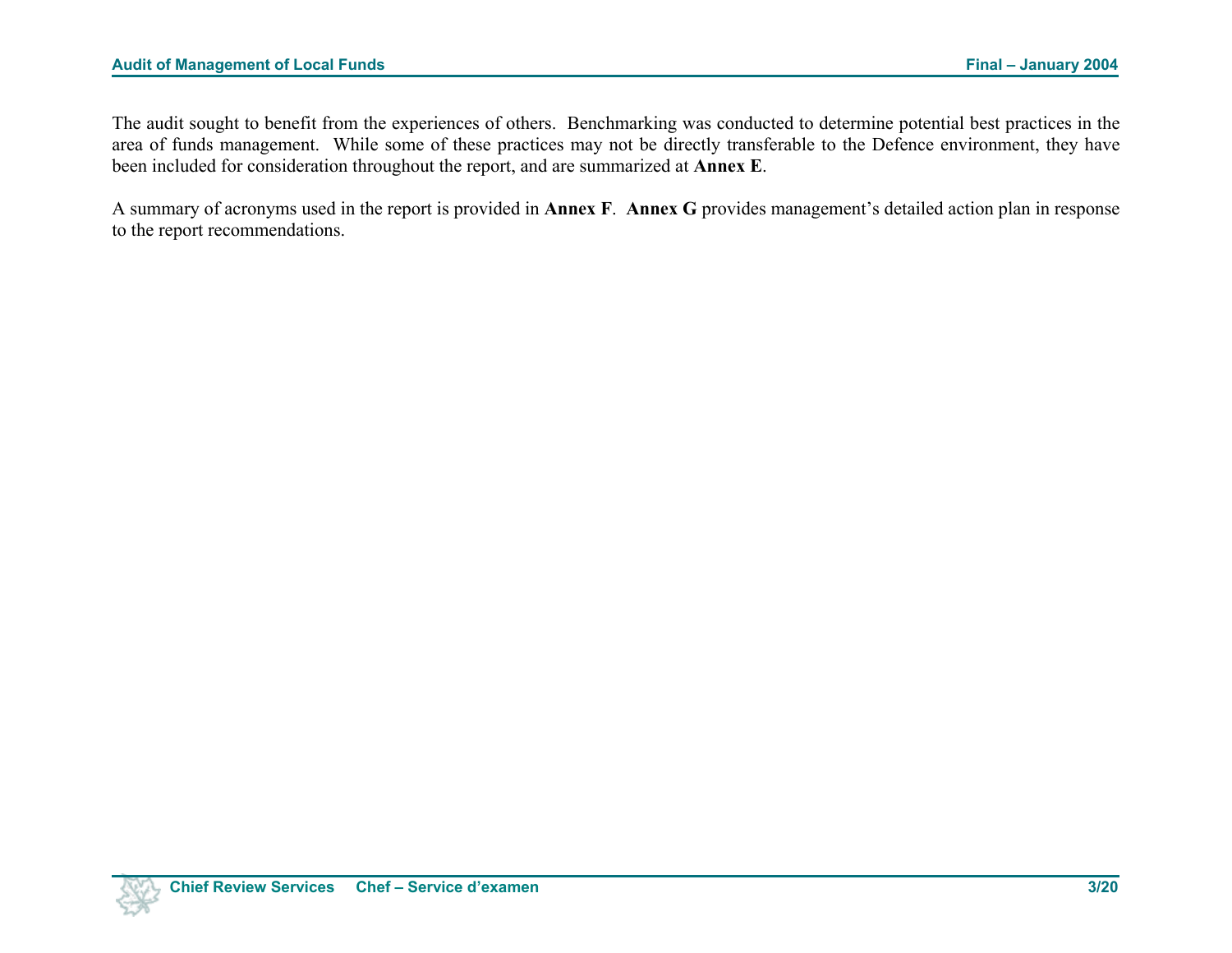# **DETAILED RESULTS AND RECOMMENDATIONS**

#### **COMPLIANCE WITH POLICY**

*While the vast majority of sampled transactions were executed in compliance with the FAA as well as Treasury Board and Departmental resource management policies, the level of non-compliance – 7.4 per cent – appears significant and exceeds the targets established by some other federal government departments.* 

| <b>Frequency</b><br>of<br><b>Occurrence</b> | Statistical samples chosen from six locations were<br>evaluated for accurate payment, proper authorization, valid                                                                                                                                                                                                  |
|---------------------------------------------|--------------------------------------------------------------------------------------------------------------------------------------------------------------------------------------------------------------------------------------------------------------------------------------------------------------------|
| $0.4\%$                                     | contracting, and sufficient supporting documentation.                                                                                                                                                                                                                                                              |
| $42\%$                                      | The table to the left shows that the combined rate of non-<br>compliance for the six locations was 7.4 per cent. Among<br>locations, the rate of non-compliance varied from<br>4 per cent to 13 per cent. Significant variation in the<br>frequency of errors was also observed among units within<br>a Base/Wing. |
| $2.7\%$                                     | When the combined rate of non-compliance is legitimately<br>extrapolated to the \$320M sampled population, the<br>resulting estimated value of non-compliant transactions is<br>\$23M.                                                                                                                             |
| $1.4\%$                                     | If the same rate of non-compliance is extrapolated to the<br>entire \$1.1B local funds managed by the three ECS's, the                                                                                                                                                                                             |
|                                             | projected value of non-compliant transactions is \$81M.<br>However, this cannot be done with a high degree of<br>confidence due to the large variation observed among<br>locations.                                                                                                                                |
|                                             | <b>Any of above 3.4 %</b>                                                                                                                                                                                                                                                                                          |

◇

\* FAA Section 34 authorities are to confirm contract performance and price.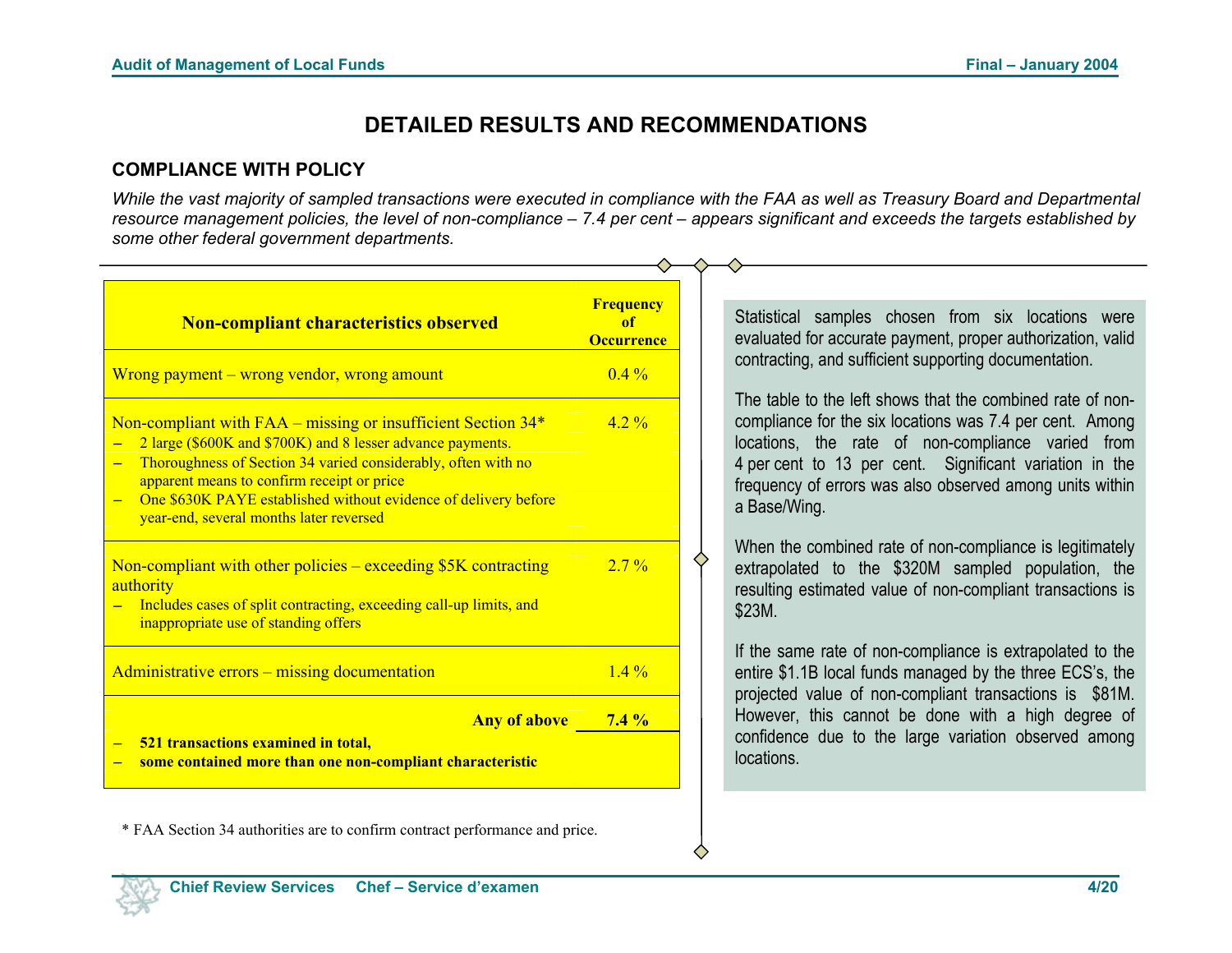#### **COMPLIANCE WITH POLICY (Cont.)**

#### CURRENT SITUATION

In contrast to two other departments which we interviewed, DND has not established a target compliance-rate; nor clearly defined 'critical' characteristics for compliance. As a result, each visited location is applying different standards, and the results of any local verificatio n cannot be aggregated to determine a Departmental compliance rate, nor compared to determine locations where increased scrutiny an dcorrective action is required.

#### Appropriateness of Contracting

We observed, and focus group responses support, that local managers strive to obtain value for money in their purchasing. At all locations, competitive purchasing is emphasized and quotes, for the most part, are documented. The majority of contracting problems observed i nthe audit were in transactions under \$25K in value. Greater attentio n is appropriately being paid to large dollar value transactions.

At all visited locations, contracting irregularities, including exceeding contracting authority, split contracting, exceeding call-up limits, an d inappropriate use of standing offers, were observed to some degree. Expediency was often given as the reason for non-compliance. However, the resulting purchases – for example, split purchasing of furniture at year-end – did not appear operationally urgent.

Repetitive purchases are sometimes not perceived as involving contracts over \$5K. For example, there is not a clear understanding of the contracting authority required when several individuals atten d a training course that costs less than \$5K per individual, but the collective cost is over this threshold. Recurring requirements, such as those in the food services area, create similar confusion as to the total contracted value and the required contracting authority.

For transactions under \$5K, we could not confirm that proper contracting authority was exercised due to incomplete delegate d contracting authority records, and/or insufficient supporting documentation. The requirement to document contracting authority for low dollar value, non-acquisition card transactions, has not bee nclearly defined.

#### Adherence to FAA Requirements

♦

♦

Compliance with the Section 32 requirements of the FAA – expenditure initiation and commitment control – is difficult to confirm because delegation of this authority is either not clearly documented, or there is no clear audit trail documenting the individual who initiated the transaction. This is particularly true for low dollar value, non-acquisition card purchases.

Compliance with Section 34 requirements of the FAA –confirmation of contract performance and price – varie d considerably. Within the sampled transactions, we observed te n instances where payment was made before goods were received, including two large prepayments– totaling \$1.3M – of utilities at year-end. We also observed two locations that were routinely prepaying cleaning invoices with no contractual obligation to do so.

We observed several instances where information on invoices orpacking lists, and the process in place to document the receipt o f goods, were insufficient to confirm that goods were received an d that the price was in agreement with contract. This was particularly evident in Construction Engineering sections where payment was sometimes made on non-itemized invoices, without benefit of any further substantiating documentation. Overall, at the visited sites, Section 34 signatures are usually completed, but the thoroughness of validation prior to certification varies widely.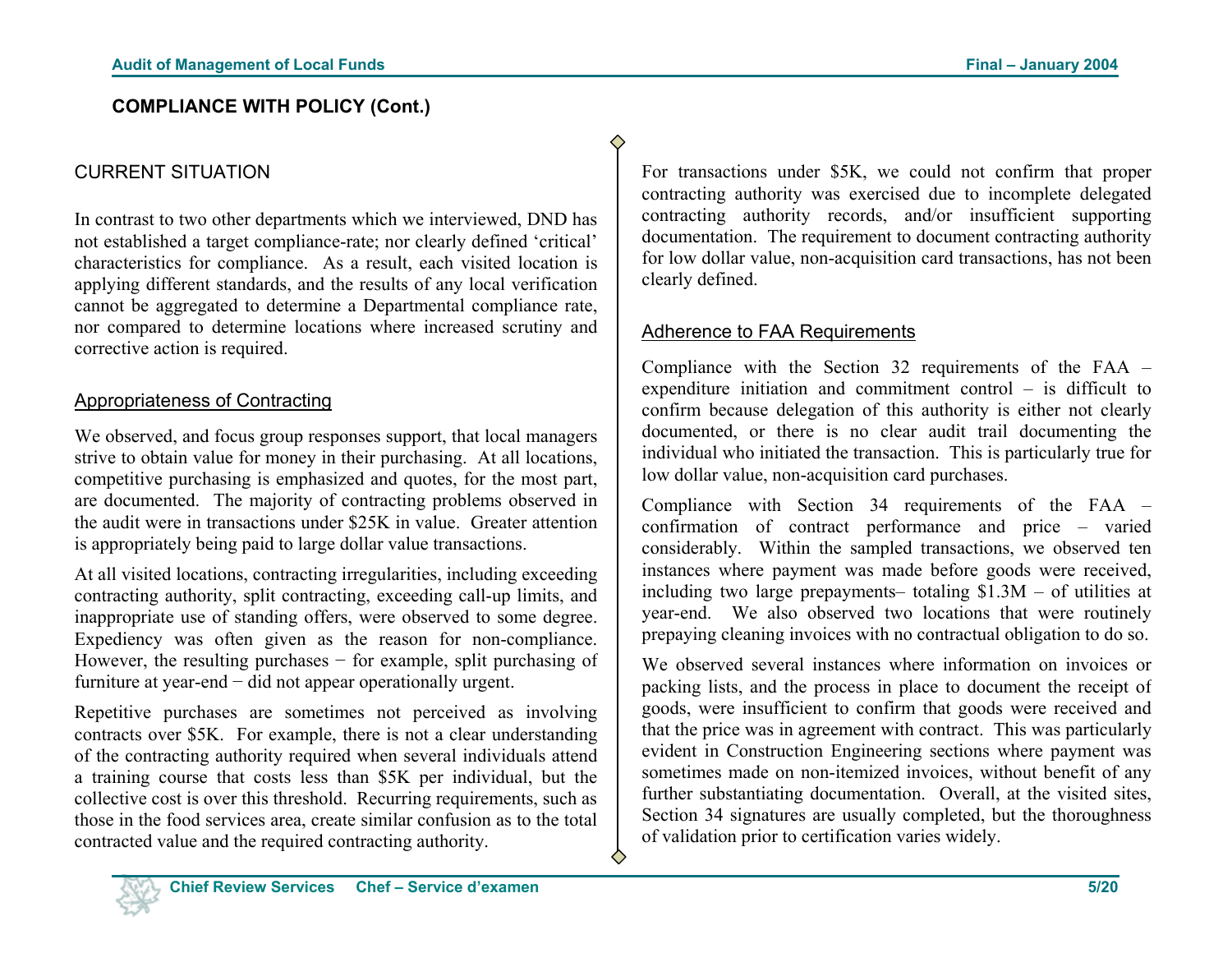#### **COMPLIANCE WITH POLICY (Cont.)**

Requirements of Section 33 of the FAA – authorization of payment – were inconsistently applied. Some locations had mature verification processes in place, while others were struggling to design an approach, or stated they had insufficient resources to complete this function.

#### UNDERLYING CAUSES OF NON-COMPLIANCE

Authorities are often not clearly delegated and documented, raising confusion regarding individuals' authority. This is further discussed in the next section of this report.

Policies in some cases are inconsistent or misleading. An example of this is the Departmental delegation document which limits Section 33 signing authority for transactions over \$100K to ranks above Warrant Officer or equivalent, and FAM 1016-4 Payment – FAA Section 33, which states transactions under \$250K are considered low risk. A further example is CFAO 209-24, which specifies that Section 34 on travel claims must be certified by a rank of at least Sergeant or equivalent. However, travel claims meet the low risk requirements of FAM 1016-3, implying they can be certified by a lesser rank. Some policies relating to contracting authority, and in particular split contracting, are similarly vague.

In other cases, insufficient training or insufficient experience may have led to non-compliant behaviour. While Annex B attests to the improvements that have occurred in this area, some focus group participants indicated that their training requirements have not yet been fully met.

#### Role of Account Verification

A comprehensive, consistent method of Section 33 account verification is required to increase the level of compliance and to identify and

address the underlying causes of non-compliance. Locations with a robust system of account verification, including reporting and followup, exhibited higher rates of compliance in our statistical sampling. The respective roles of the RDAO comptroller, unit comptroller, supply officer, local review staff and command staff regarding verification must be clear in order to ensure adequate coverage and minimal duplication.

#### Importance of Compliance

The importance of adherence to policy must be stressed, not merely for compliance sake, but as a means of ensuring Departmental funds are spent in a transparent, fair and accountable fashion; and to reduce the risk of inappropriate, unsubstantiated or even fraudulent transactions. Focus group participants commented that they are sometimes in the dilemma of following either the policies or the request of their senior officer to 'make it happen'. Overall, only 39 percent of focus group participants felt that individuals are held accountable for their financial decisions (see Annex D). Addressing this concern may be fundamental to improving compliance.

#### BEST PRACTICES

One federal government department has developed an extensive policy on account verification that is currently applied in the National Capital Area. They have established a target compliance level of 96 per cent. They stated that challenges remain in implementing the policy across all regions.

Another federal department regularly consolidates the results of statistical sampling, using clearly defined errors, and a documented target compliance rate of 95 per cent. Regions whose results fall outside the acceptable range are required to document corrective action taken.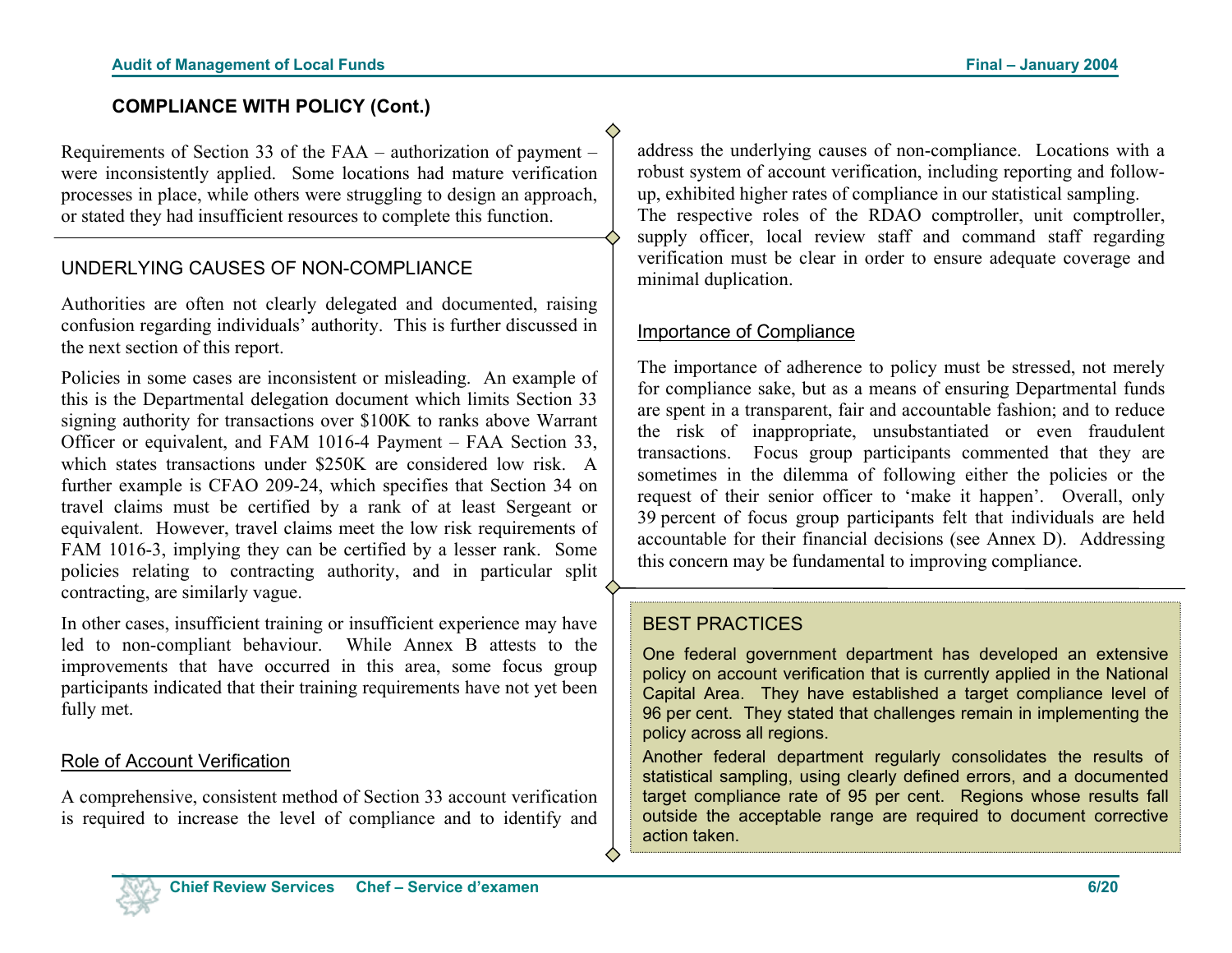# **COMPLIANCE WITH POLICY (Cont.)**

#### RECOMMENDATIONS

| <b>DFPP</b>                | A more detailed, comprehensive approach to Section 33 verification should be developed:                                                                                                                                                                                                                                                              |
|----------------------------|------------------------------------------------------------------------------------------------------------------------------------------------------------------------------------------------------------------------------------------------------------------------------------------------------------------------------------------------------|
| <b>DCPol</b>               | the approach should give adequate attention to ensuring contracting requirements are<br>appropriately met;                                                                                                                                                                                                                                           |
|                            | it should ensure a consistent standard is applied at all locations, allowing results to be<br>$\sim$<br>aggregated, and compared; and                                                                                                                                                                                                                |
|                            | follow-up should occur if results are not reported, or if results are outside the<br>acceptable range.                                                                                                                                                                                                                                               |
| <b>DFPP</b><br><b>DMMD</b> | When new policy is developed, a mechanism should exist to document all related policies that need<br>updating, or deleting. The mechanism should also allow Bases and units to formally report conflicting<br>or outdated policies and references. Interim advice should be made available, and the contradictions<br>rectified in a timely fashion. |

◇

♦

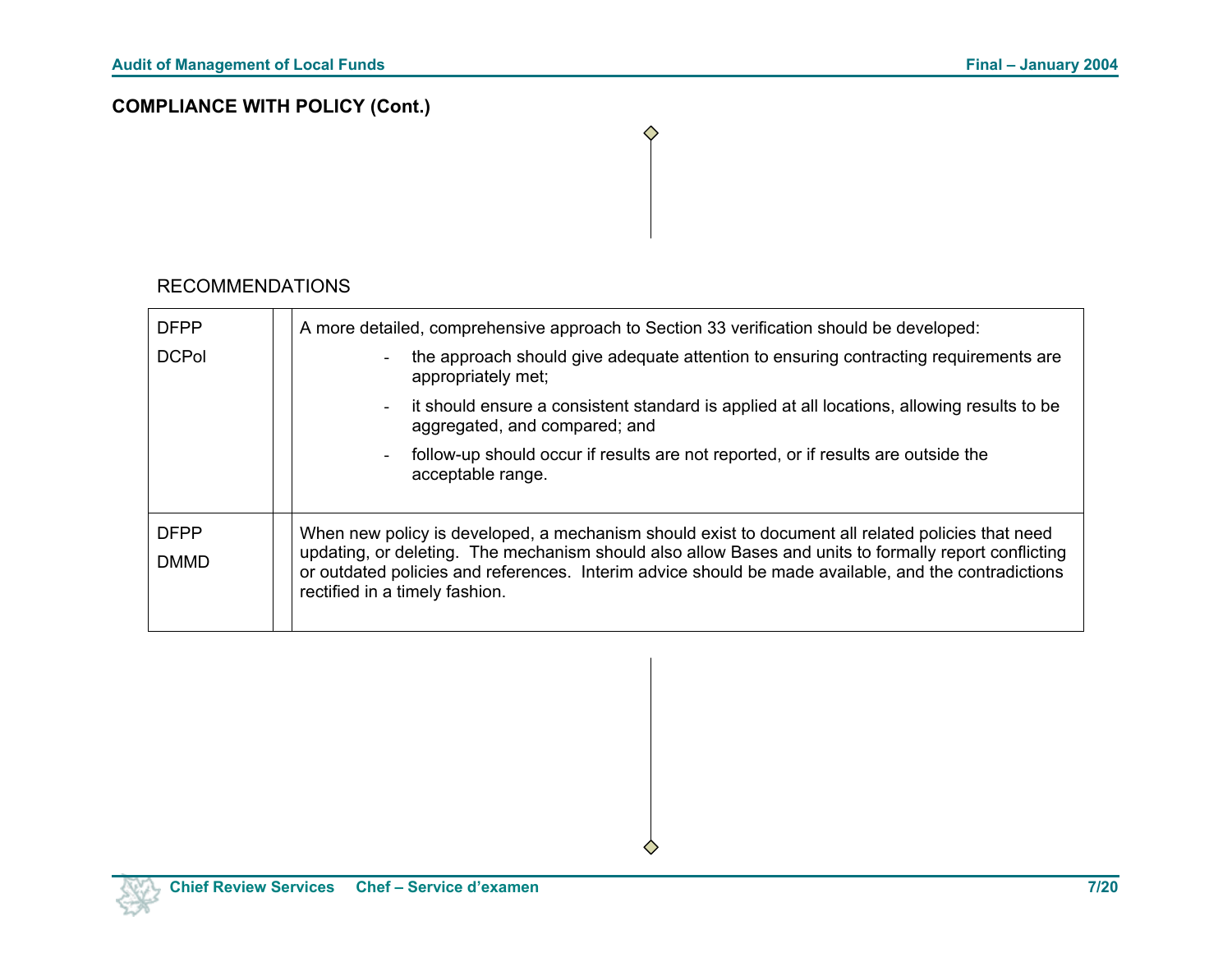#### **DELEGATION OF AUTHORITY**

*Discussions with individuals and review of financial documentation, indicated inconsistent application of delegated financial authorities across the Department. Misunderstanding of who may carry out the role of RC Managers hampers accountability.* 

 $\triangle$   $\triangle$   $\triangle$ 

#### CURRENT SITUATION

#### RC Managers and Administrators

At the local level, Responsibility Centre (RC) managers are key individuals in funds management. The delegation document grants RC managers the authority to contract, to initiate purchases, to confirm performance and price, and to appoint administrators to assist in their financial management responsibilities. However, at many locations, it is not clear who the RC managers are.

The definition in the delegation matrix states than "an RC manager is the incumbent of a position that is allocated a budget and who has spending authority under the FAA for that budget". The confusion lies in whether an individual has been *allocated* a budget, or is simply *administering* a portion of the budget. For example, at one location, each of three section heads were considered by the Base Transport officer to be RC managers, allocated funds within an internal order to accomplish their function. However, this authority was not documented. At most other locations, only the Base Transport officer was considered an RC manager, while several others within the group had administrative responsibilities relating to financial management. While one location had documented their RC managers, and the funds that they had been allocated, this was rare, and does not seem to be a current requirement.

Similarly, the authorities of RC administrators are not clearly documented or understood. We observed many situations where

administrators are assuming the authorities of RC managers, for example signing acquisition card applications, initiating purchases either directly with suppliers or through Base Supply, without written authority to do so.

In interviews and focus groups, many individuals confirmed that they were unclear as to their delegated authority. (See Annex D). This undermines accountability, and makes it difficult to confirm whether all transactions have been properly authorized.

#### Fragmented, Incomplete Documentation

The documentation of delegated authorities that does exist is very fragmented, with several OPI's:

- the Comptroller Branch maintains specimen signature cards documenting Section 34 and 33 authorities;
- the Base Administration Branch often maintains lists of individuals with Section 32 and 34 authority for travel claims;
- in some cases, Supply maintains a listing of individuals with the authority to initiate purchases against particular funds, in other cases, it was assumed all DA holders had this authority;
- either Supply or the Comptroller group held information on authorities devolved in relation to acquisition card purchases – however, there was confusion as to whether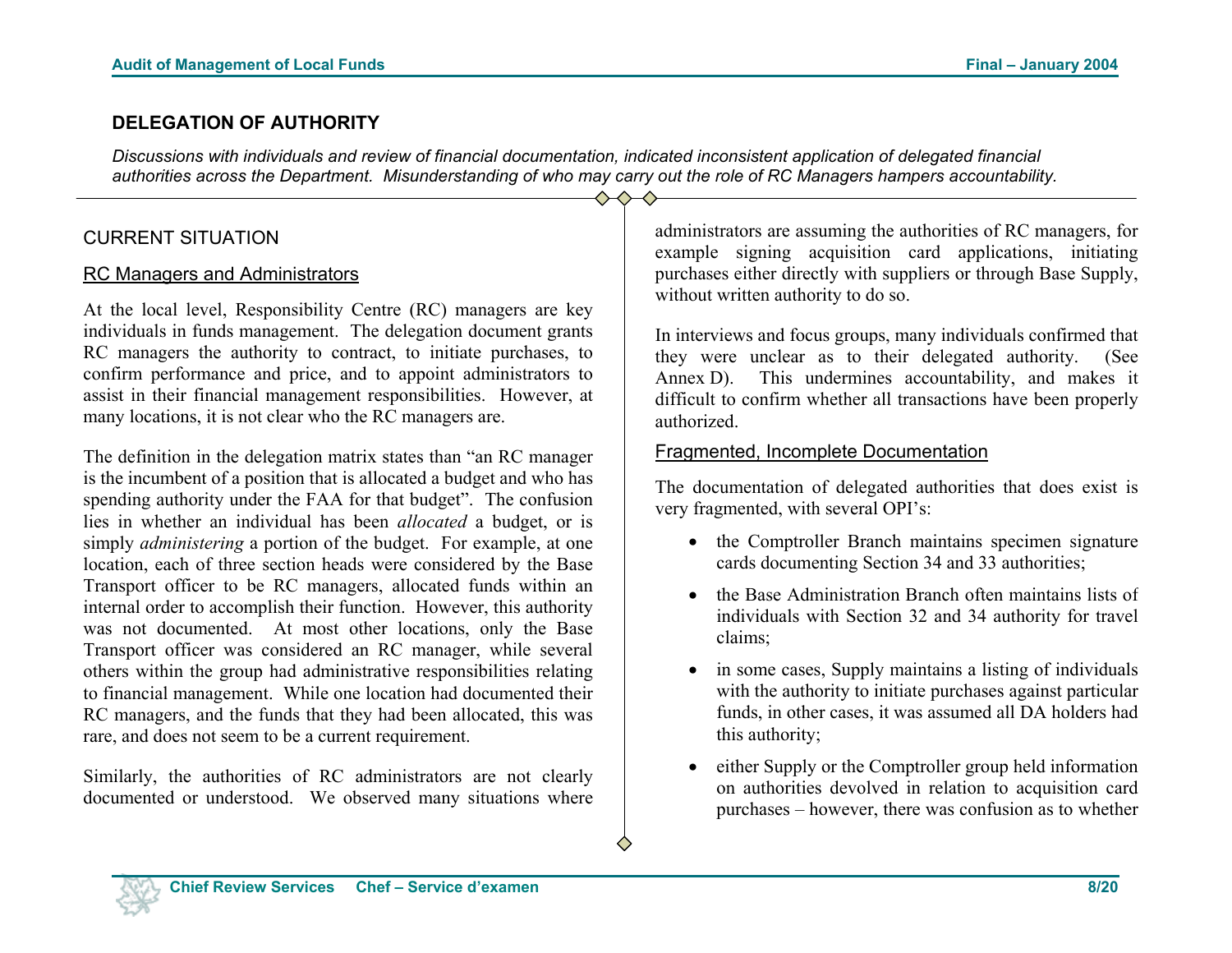#### **DELEGATION OF AUTHORITY (Cont.)**

these authorities also applied for non-acquisition card purchases; and

• DCPol maintains documentation on cases whereincreased contracting authority has been delegated to specific base personnel.

As the majority of these delegations involve paper-based approaches, which cannot readily be accessed, the end result is confusion as to whether individuals have the requisite authority and no easy method of verification.

Further complicating the issue, individuals who electronically authorize documents often are not the same individuals with thedelegated authority.

DFPP has recently developed a template for documenting each individual's authorities, however, at the time of the audit, this had not been widely implemented.

#### BEST PRACTICES

A few Bases/Wings have begun developing automated databases that document delegated authorities. One location has incorporated an electronic image of signatures for verification purposes. None of the observed approaches is, of yet, a comprehensive solution.

Three interviewed federal government departments have developed department-wide electronic databases that document each individual's authorities. Transactions are routed for electronicauthorization based on these databases. In two cases, additional manual signatures are still required. The databases contain an electronic image of signatures for verification purposes.

#### RECOMMENDATIONS

| <b>DFPP</b>                | A Department-wide automated approach to documenting an individual's authorities should be developed and<br>implemented. The approach should:<br>clearly identify the RC managers, and administrators, and the funds for which they have authority; and<br>include electronic images of signatures to eliminate the need for specimen signature cards. |
|----------------------------|-------------------------------------------------------------------------------------------------------------------------------------------------------------------------------------------------------------------------------------------------------------------------------------------------------------------------------------------------------|
| <b>DGFA</b><br><b>DFPP</b> | In the longer term, methods of linking authorizations to system privileges should be explored. Transactions<br>should be routed to the appropriate authority to approve electronically. Electronic signatures should become                                                                                                                           |
| <b>DMMD</b>                | standard.                                                                                                                                                                                                                                                                                                                                             |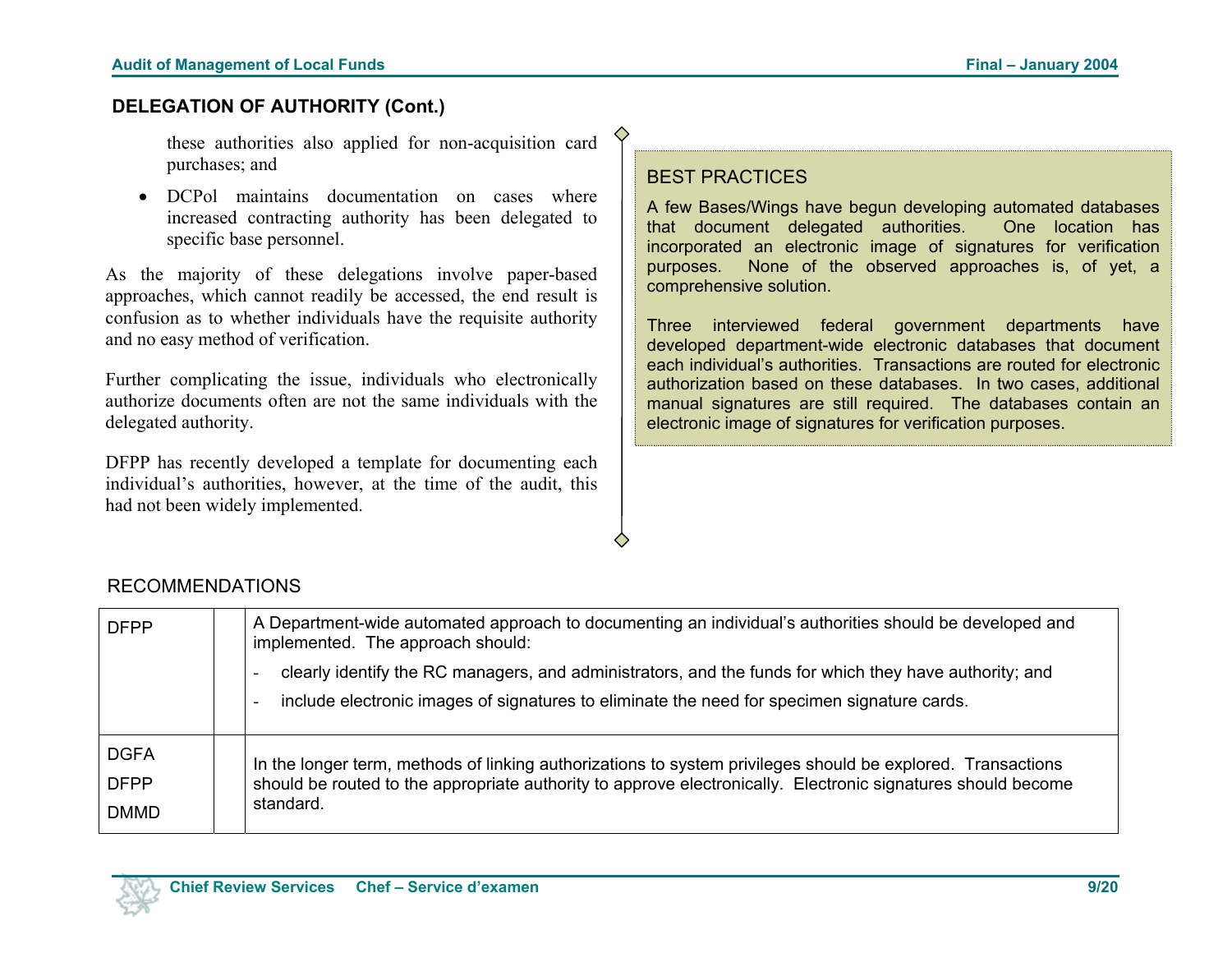#### **ACCURACY AND ADEQUACY OF INFORMATION**

*While 98 per cent of the sampled expenditure transactions were appropriately recorded initially, given that there is no direct link between the original transaction and subsequent adjustments, the extent to which the accuracy of expenditure information in FMAS can be confirmed is affected. Furthermore, the continued reliance on localized approaches, including 'black books', and the existence of multiple, non-integrated sources of financial and operational information, leave managers with less than optimal information.* 

◇

### CURRENT SITUATION

Accessibility of information is an area that has improved substantially (see Annex B). Managers now have real-time desktop access to a wide range of information. Improvements in technology and a willingness on the part of managers to adapt to the changing environment make the possibilities in this area almost limitless. The challenge is to ensure the information managers receive is accurate, complete, and sufficiently integrated to meet their changing needs.

#### Accuracy of Expenditure Information

Of the sampled expenditures, 98 per cent were recorded to the appropriate financial codes within FMAS. However, inappropriately recorded subsequent adjustments (SA's), as were frequently observed, clearly have an impact on the overall accuracy of FMAS information.

The recording of 'user-pay' transactions, where one unit provides services to another for a fee, causes particular concern. At one location all Construction Engineering projects completed using Departmental resources, but paid for by the receiving unit, were recorded as contracted maintenance (with an offset to SWE and construction materials). At another location, local direction was inappropriately given to record these internal transactions as revenue.

Inappropriate coding was also used to increase local visibility of some expenditures. For example, one headquarters charged over \$4M in expenditures related to a particular exercise, to the GL 'technical aids for the disabled' on the assumption this GL would not be used for any other purpose. The actual expenditures were for salaries, food, materials, etc.

While these limitations may not significantly affect the overall accuracy of Departmental accounts, they can have a material impact on trend analysis or cost comparisons at the local level. As well, Departmental reports on specialty areas – such as support to the disabled and revenue – can be materially affected.

#### Reliability of FMAS Commitment Information

Recording financial commitments in FMAS allows the 'free balance' of funds to be monitored, and facilitates the timely reallocation of funding.

It was observed that few locations are accurately recording commitments in FMAS. Many, because of difficulty clearing commitments in FMAS once established, are recording commitments in localized systems or 'black books'. Other locations are creating 'bulk' commitments in FMAS before a legal obligation to pay exists.

CFSSU (which establishes an FMAS commitment upon creation of a purchase order) and the acquisition card U19 role (which creates a commitment for outstanding AC transactions) are not being widely used for local purchases.

This affects the reliance that can be placed on FMAS information in determining the Departmental 'free-balance'.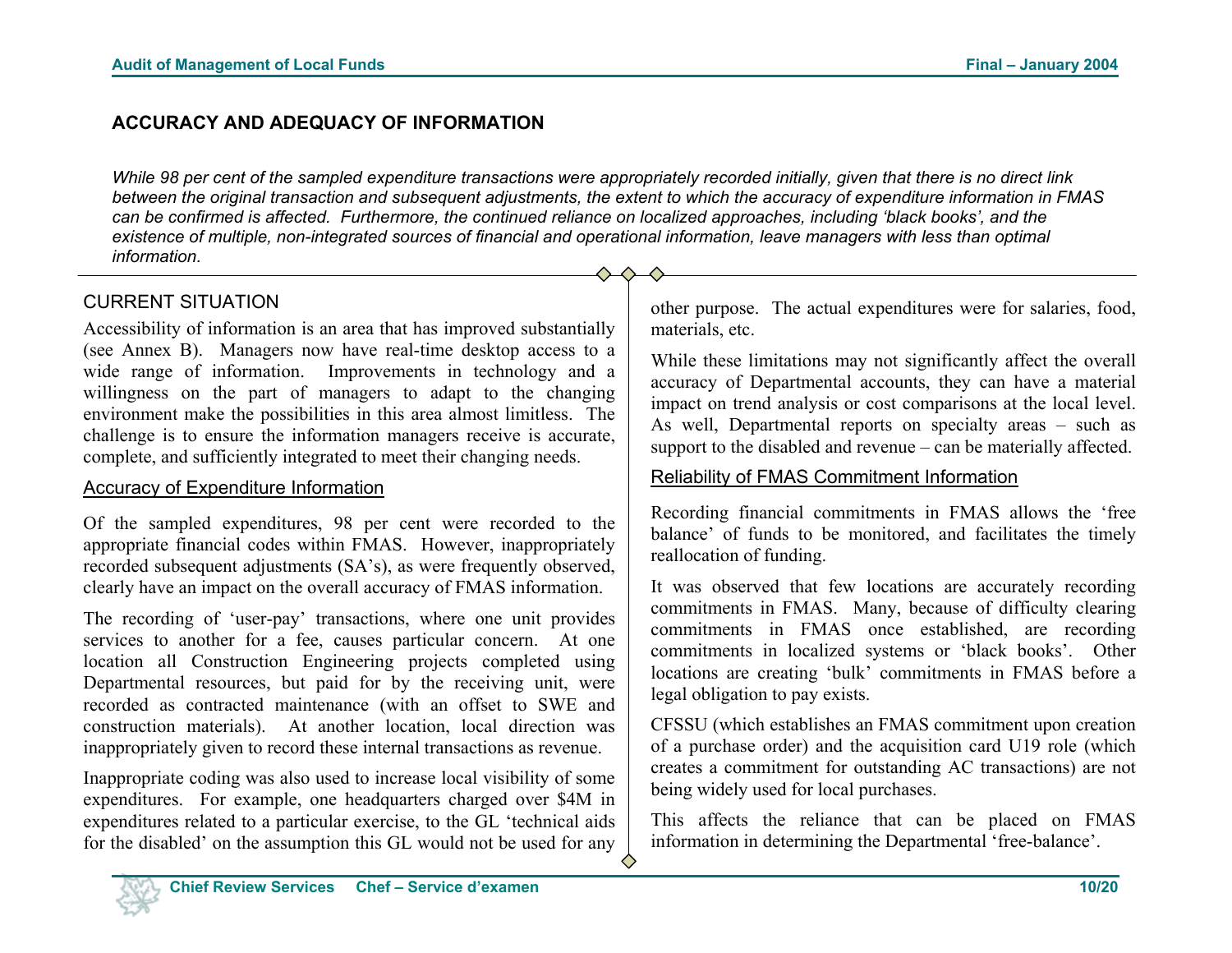#### **ACCURACY AND ADEQUACY OF INFORMATION (Cont.)**

#### Adequacy of Management Information

Currently, much of the information that managers require to make decisions is recorded in non-integrated systems. Many transactions must be recorded twice – in FMAS and in functional management information systems (MIS) such as CFEMS, for Construction Engineering information, and Unitrack, for Food Services information. Not only does this create an administrative burden in terms of recording and reconciling, it also increases the likelihood that information will be inaccurate or incomplete.

As previously mentioned, many managers continue to rely on 'black book' solutions. Departmental systems often are not used to their full capability because of lack of awareness and/or resistance to change. While the 'black book' solutions often meet current local requirements, reliance on them limits visibility of information at the Departmental level, and may delay refinement of the Departmental systems.

As a result of devolved purchasing, there is much less aggregate information on base-wide requirements. This limits the Supply Sections' ability to establish or renegotiate appropriate contracts or standing offers. While this information could be provided by CFSSU, at the time of this audit, that system was not being widely used for purchases involving local funds.

While the Business Planning process allocates funds to activities and outputs, FMAS primarily records expenditures based on the type of resource consumed. There is little ability, at the Base/Wing level, to relate the resources consumed to output produced. This limitation hampers performance measurement, and limits the usefulness of FMAS information in downstream resourcemanagement decisions.

# BEST PRACTICES

At least three interviewed organizations use a procurement module for all non-AC purchases, creating a financial commitment for each authorized purchase order and providing organization-wide procurement information.

One federal government department enters AC commitments daily, using an electronic download of transactions provided by the bank.

E-Catalogue system used by one Agency creates default financial coding for cost centre and GL.

One organization recently adopted a more enterprise-approach, implementing a new system for finance, supply and personnel, which replaced 64 systems (local or regional) and helped standardize the information available.

#### RECOMMENDATIONS

◇

| DFPP                | Clearer direction should be provided regarding correct<br>coding, in particular for user-pay situations, and<br>commitments. The importance of accurate recording<br>should be reinforced.      |
|---------------------|-------------------------------------------------------------------------------------------------------------------------------------------------------------------------------------------------|
|                     | The developed approach for Section 33 verification should<br>include validation of appropriate coding.                                                                                          |
| <b>DGFA</b><br>DMMD | In the longer term, strategies for more fully integrating<br>financial and operational information should be<br>developed, along with a mechanism to document and<br>reduce system duplication. |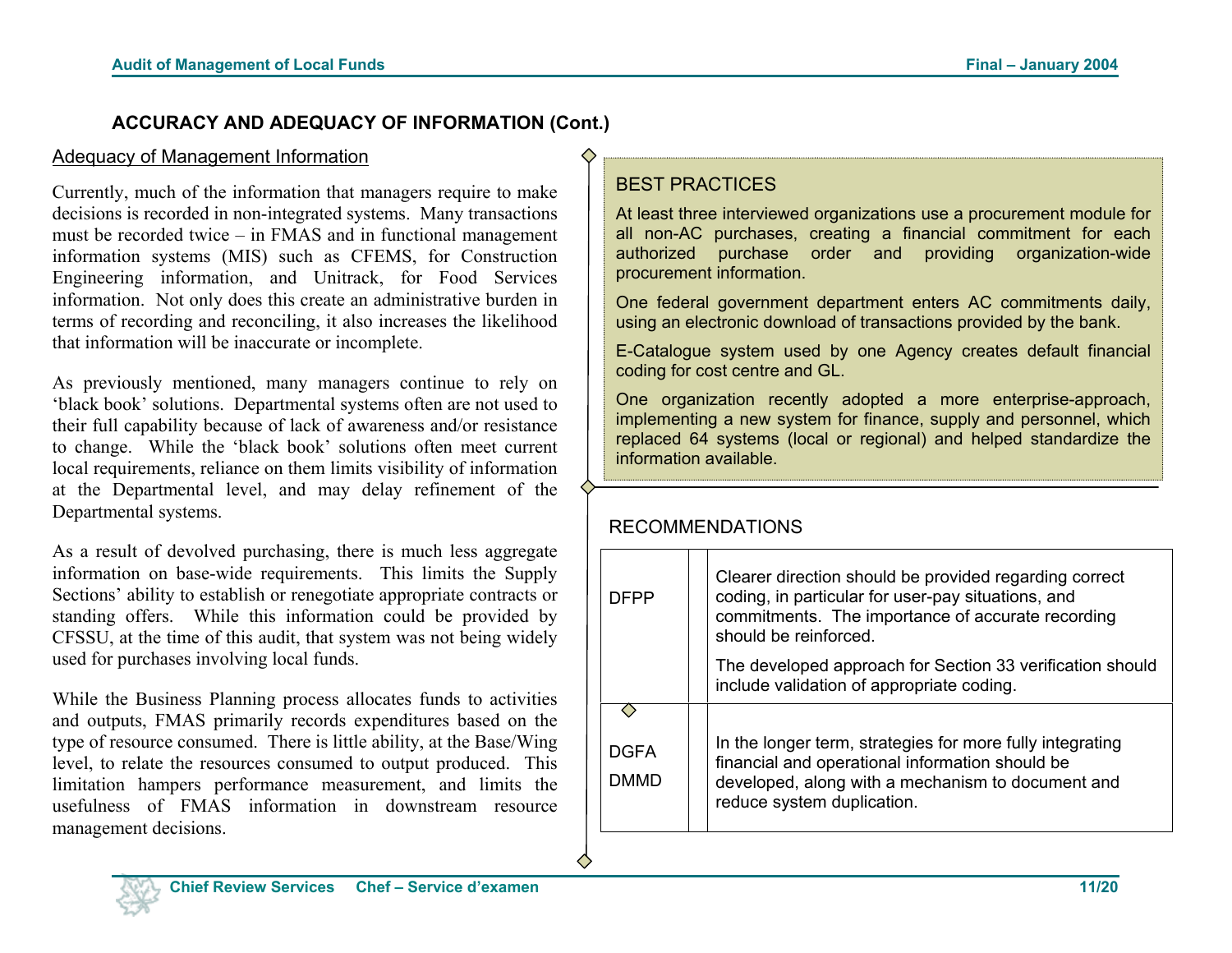#### **IDENTIFYING AND ASSESSING RISK**

*Ad-hoc approaches to risk-management are evident, including varying authorization requirements and varying levels of oversight. However, an overarching approach to identifying and mitigating risks, in the area of local funds management, has yet to be developed. An approach that maximizes the use of continuous and high-risk monitoring is suggested.* 

#### Current Situation

As Annex B illustrates, monitoring to detect and mitigate risk areas, is increasing. All environments are completing some degree of staff assistance visits, or command inspections. Several locations are using a risk-based approach to their local monitoring, giving increase d scrutiny to transactions involving, for example, new users, unusual vendors, or high dollar value. However, the approaches are inconsistent and of varying thoroughness, and therefore cannot be relied upon to identify all areas of heightened concern.

As an additional means of reducing risk, both Departmentally an d locally defined authorities vary by commodity. For example, only a few individuals at each location can authorize hospitality, memberships, temporary help and other services. As well, many managers have restricted the commodities that staff can procure to common, recurring items. However, with unclear delegations an d limited oversight, it is difficult to ensure these restrictions are adhere d to.

Resource Management Committees serve an active role in reviewing and challenging both requirements and expenditures, which mitigates the risk of over or inappropriate spending. However, again, thoroughness varies among locations, and current monitoring an d reporting practices hamper headquarters' ability to discern those locations applying inadequate scrutiny.

In all, a more rigorous, Department-wide approach to risk management is required. Automated approaches, involving techniques such as CAATTs, offer significant future benefits. Two such approaches are discussed in this section – "*Indicators for Continuous Monitoring"*, and "*High Risk Monitoring"*.

# Indicators for Continuous Monitoring

Automated indicators can be a powerful tool to track changes in processes, or to give a signal that changes are needed. Used effectively, these indicators facilitate decision-making and provide an impetus against inertia. They provide a means to measure performance against benchmarks and targets. With appropriate analysis and responsive action they can be effective in managing risk.

This audit explored electronic indicators that might be useful in highlighting areas warranting attention (See Annex C). These indicators provide a preliminary view of variations between locations and/or over time in the areas of efficiency, budget management, and compliance. Many mitigating circumstances affect results at a given location. With continued use an d experience, management should become increasingly adept at knowing when variation is explainable and when it warrants attention.

In establishing indicators, it is important that consideration be given to the behaviour that may be prompted. As an example, i n the statistical sample, we observed on the timeliness of payments. Within the FMAS system, interest is automatically paid (with some exceptions) on any invoice taking more than 30 days to clear. At one location, invoices were being entered with the wrong date, in order to avoid interest payments. In such circumstances, if interest paid is used as the only indicator o f timeliness, the wrong picture may be presented. Within the overall statistical sample, 49 per cent of sampled invoices either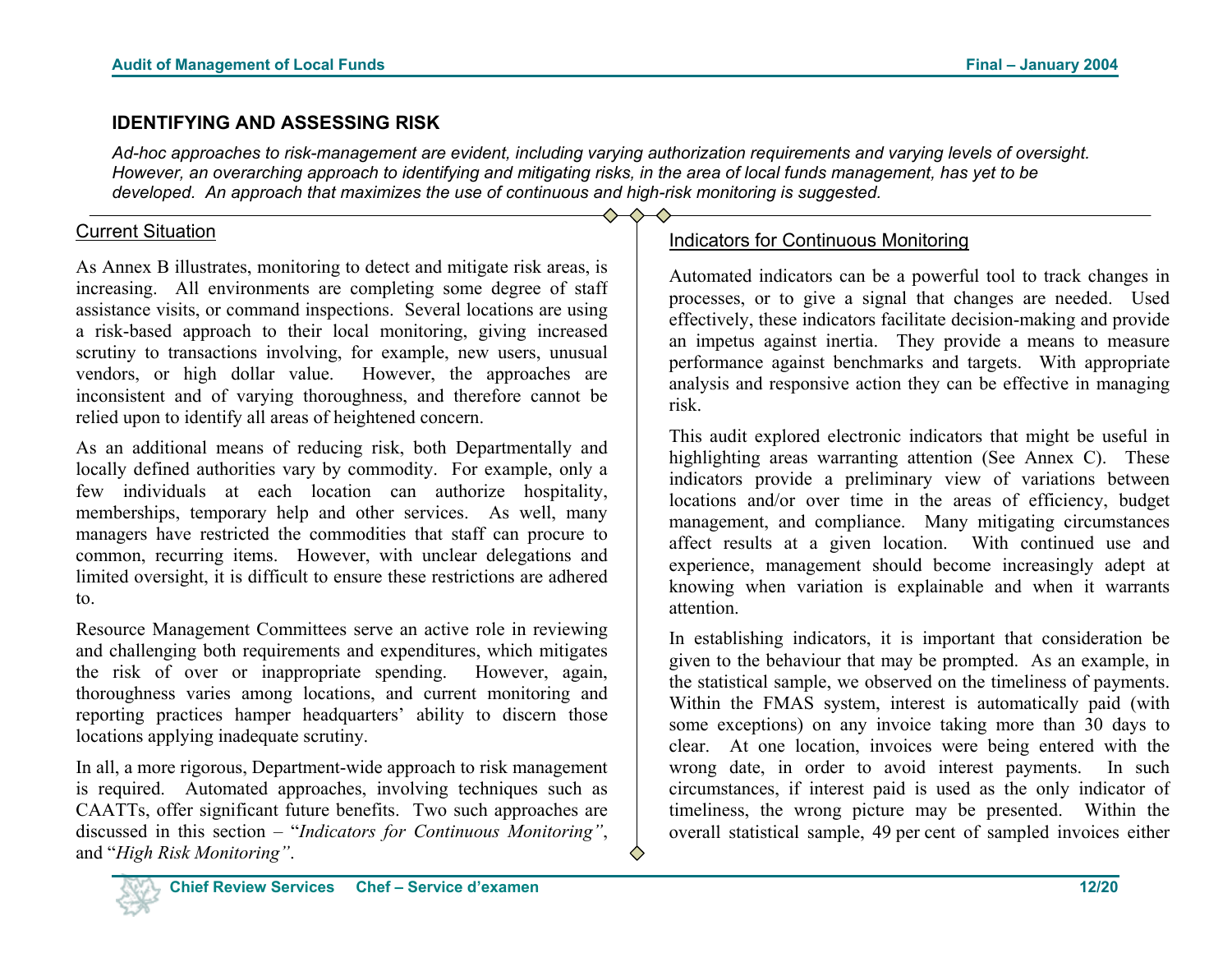#### **IDENTIFYING AND ASSESSING RISK (Cont.)**

were not date stamped when received (leaving correct payment date impossible to determine) or the wrong date was entered in FMAS. As a result, the indicator relating to timely payment is currently of questionable accuracy.

Monitoring of indicators, combined with appropriate follow-up action, should prompt increased accuracy and efficiency.

#### High Risk Monitoring

The audit piloted the use of high risk monitoring as an efficient means of confirming the existence and minimal value of particular errors within a 'high-risk' population. Samples were

chosen based on characteristics that suggest increased probability of error. For example, multiple payments on the same date, to the same vendor, from the same cost centre were perceived as being at risk of involving split contracting, and therefore of exceeding contracting authority.

The table below gives results of four areas of high risk reviewed in this audit. The results of this type of testing cannot be used to extrapolate an error rate, however, they do provide the minimum value of errors within the population. While no characteristics were identified which unfailingly identify errors, the approach provides an efficient method for focusing on transactions with increased risk of errors.

| <b>Quantitative Summary of High Risk Monitoring:</b><br><b>Errors/Inappropriate Actions</b>                                                                   | <b>Identifying Characteristics</b>                                                                                | <b>Cases</b><br><b>Examined</b> | Errors/<br><b>Inappropriate</b><br><b>Cases</b> |
|---------------------------------------------------------------------------------------------------------------------------------------------------------------|-------------------------------------------------------------------------------------------------------------------|---------------------------------|-------------------------------------------------|
| <b>Invalid or Ouestionable Year-End Payments</b><br>Includes 2 large pre-payments of utilities, PAYE for PILT and PAYE on<br>incomplete construction projects | A large payment at year-end or a<br>vendor with majority of sales at<br>year-end                                  | 57                              | 28<br>\$3,363,000                               |
| <b>Wrongly Entered or Unsubstantiated Payments</b><br>Includes 2 cases over \$75K where purchasing and contracting authorities<br>were not clearly documented | Largest payment to vendor at least<br>10 times the value of the second<br>largest payment                         | 42                              | \$244,000                                       |
| <b>Split Payments</b><br>Most cases were relatively low total dollar value – between \$6K and \$12K                                                           | Two or more invoice or AC<br>payments with same cost centre,<br>document date and vendor, total<br>payment > \$5K | 113                             | 27<br>\$226,000                                 |
| <b>Duplicate Payments</b><br>All errors were relatively small dollars. They were often as a result of<br>paying both faxed and original copies of invoice     | Same invoice number and dollar<br>value                                                                           | 57                              | 28<br>\$49,000                                  |

♦

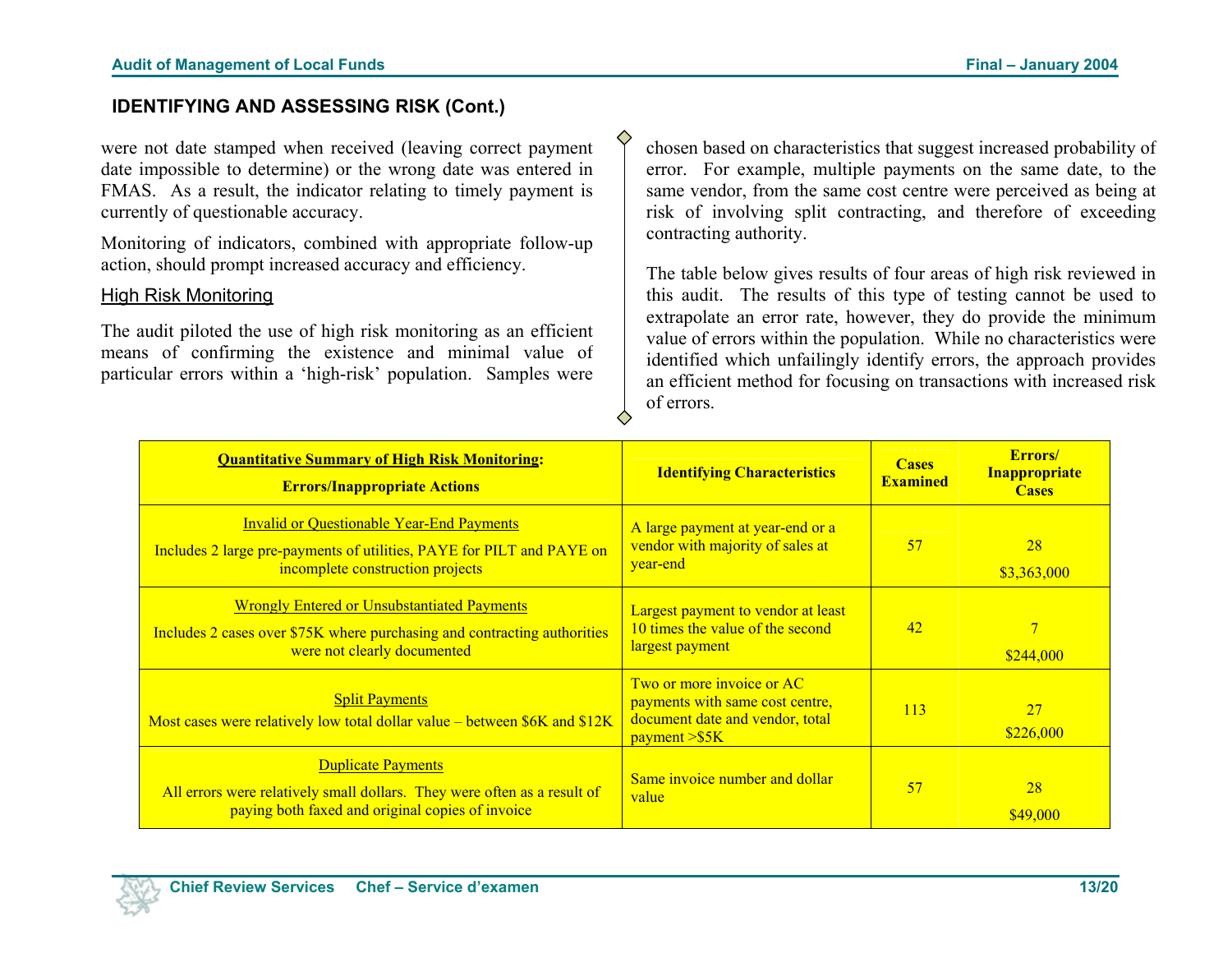#### **IDENTIFYING AND ASSESSING RISK (Cont.)**

#### FUTURE CONSIDERATIONS

Increased capability to monitor and manage risk, might allow the Department to consider increasing authorities in several areas. One area in particular, where many focus group participants and managers felt increased authority was warranted, was contracting. The current \$5K contracting limit placed on RC managers and administrators was felt by many to be overly riskaverse. An increased capability to monitor for split-contracting, or inappropriate contracting may provide support for increasing this authority.

There is considerable potential to use automated monitoring approaches as a risk management strategy. As discussed, in the course of the audit a preliminary attempt was made to define two approaches – *"High Risk Monitoring"* and *"Indicators for Continuous Monitoring".* With refinement, these tools offer significant benefit. Success factors in their refinement include:

- determining the key risk areas for monitoring;
- involving stakeholders in defining thresholds and benchmarks;
- reviewing preliminary results for factors that skew the information; and
- refining, revising and continually updating the process.

#### RECOMMENDATIONS

| <b>DGFA</b> | Develop an overarching approach to identifying and mitigating risks in the management of local funds. The    |
|-------------|--------------------------------------------------------------------------------------------------------------|
| <b>DMMD</b> | approach should involve a technology-driven capability to continuously monitor key performance areas, and to |
|             | allow directed monitoring to be focused on areas of high-risk. CRS is prepared to assist in this endeavor.   |
|             |                                                                                                              |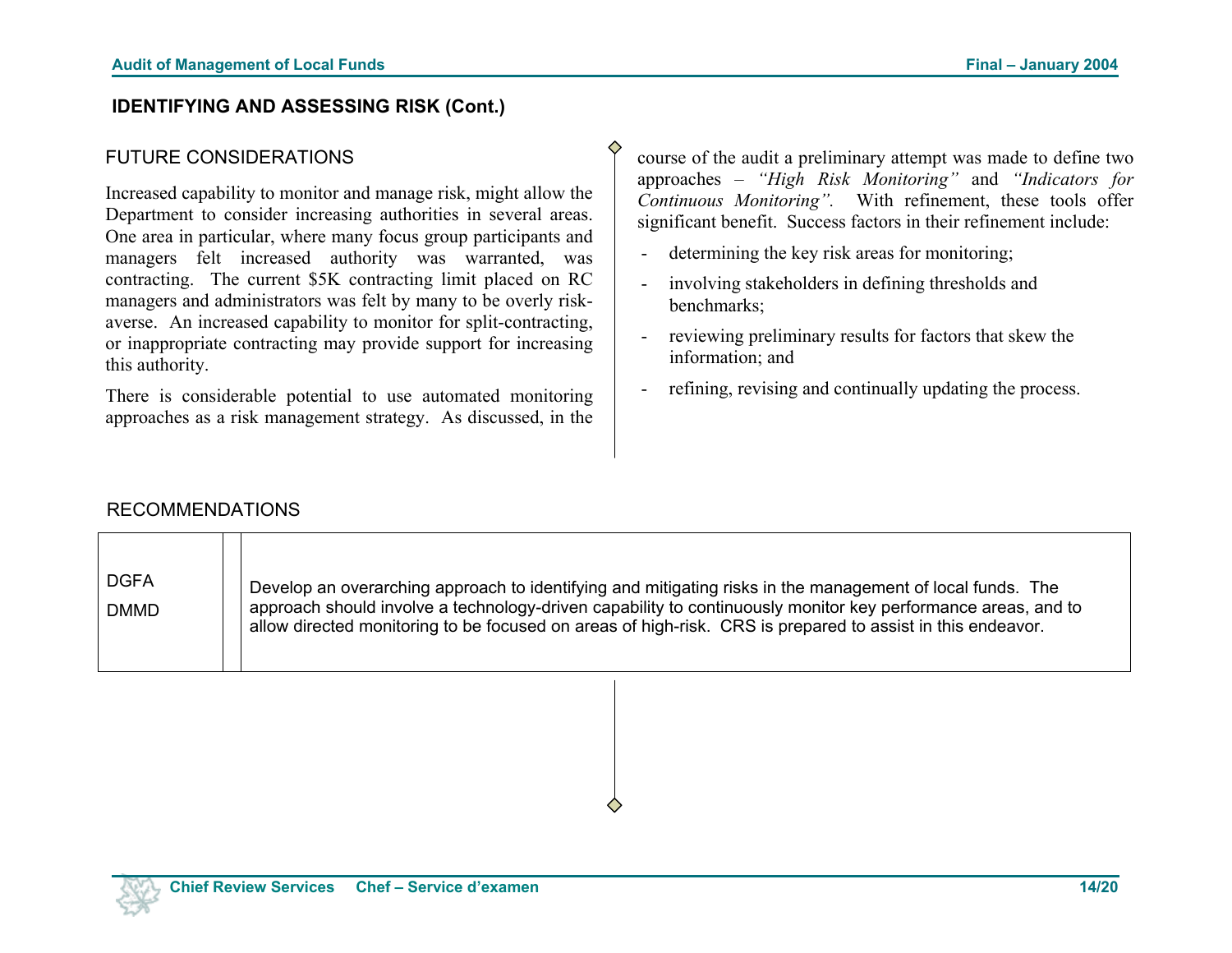#### **EFFICIENCY OF PROCESSES**

*Several practices were identified which could improve the efficiency of local funds management. Some of these practices are achievable in the short term, with little incremental investment. Others involve longer term planning and more significant commitment to change fundamental business processes. Implementation will principally fall on ADM(Fin CS) and ADM(Mat), however, other functional heads must be involved if the optimal solution is to be achieved.* 

Two areas were identified where there are opportunities for increased efficiency in the short-term — increased use of acquisition cards for lowrisk and low-dollar value purchases, and consolidation of the invoice payment process.

In the longer term, technological advancements towards e-commerce/ e-business, including electronic delegation, authorization and validation, provide a host of opportunities.

#### INCREASED USE OF ACQUISITION CARDS

#### Current Situation

Across DND there is a wide range in the current volume of acquisition card (AC) usage, as shown by the indicators for continuous monitoring (see Annex C).

Of the sites visited in this audit, one location used ACs for more than 85 per cent of FY03 transactions under \$5K; a second location used ACs for less than 13 per cent of similar transactions. AC's vary from being the payment method of choice, to being for emergency use only.

 $40$  per cent. In FY 2003, ECS overall usage of ACs for transactions under \$5K was

#### Case for Change

When an AC is used, the transaction details are electronically transferred into DND's financial system for payment. Incorrect payments, late payments, and duplicate payments, as a result of manual data entry errors, are considerably reduced.

All Departmental AC purchases for a month are paid in a single payment resulting in a large reduction in the volume of cheques, and in the requirement for individuals trained to process invoices. As a result, one DoD study indicates savings of \$20US for each transaction paid by AC rather than by invoice.<sup>6</sup> While additional study is required to determine comparable DND/CF savings, if similar results are realized, the ECS's could save over \$12M annually by maximizing the use of acquisition cards.

#### BEST PRACTICES

One Canadian Federal Government department stated that they are currently using ACs for 90-95 per cent of 'low-risk' transactions (i.e., \$5K goods, \$10K services, to limit of call-ups). They receive a daily download from the bank so that commitments can be updated on a timely basis.

A 2003 report of the United States General Accounting Office states that the Department of Defense had estimated 95 per cent of their purchases under \$2.5K were made on purchase cards in FY 2001.

 ${}^{6}$ Department of Defense Charge Card Task Force Final Report, 27 June 2002.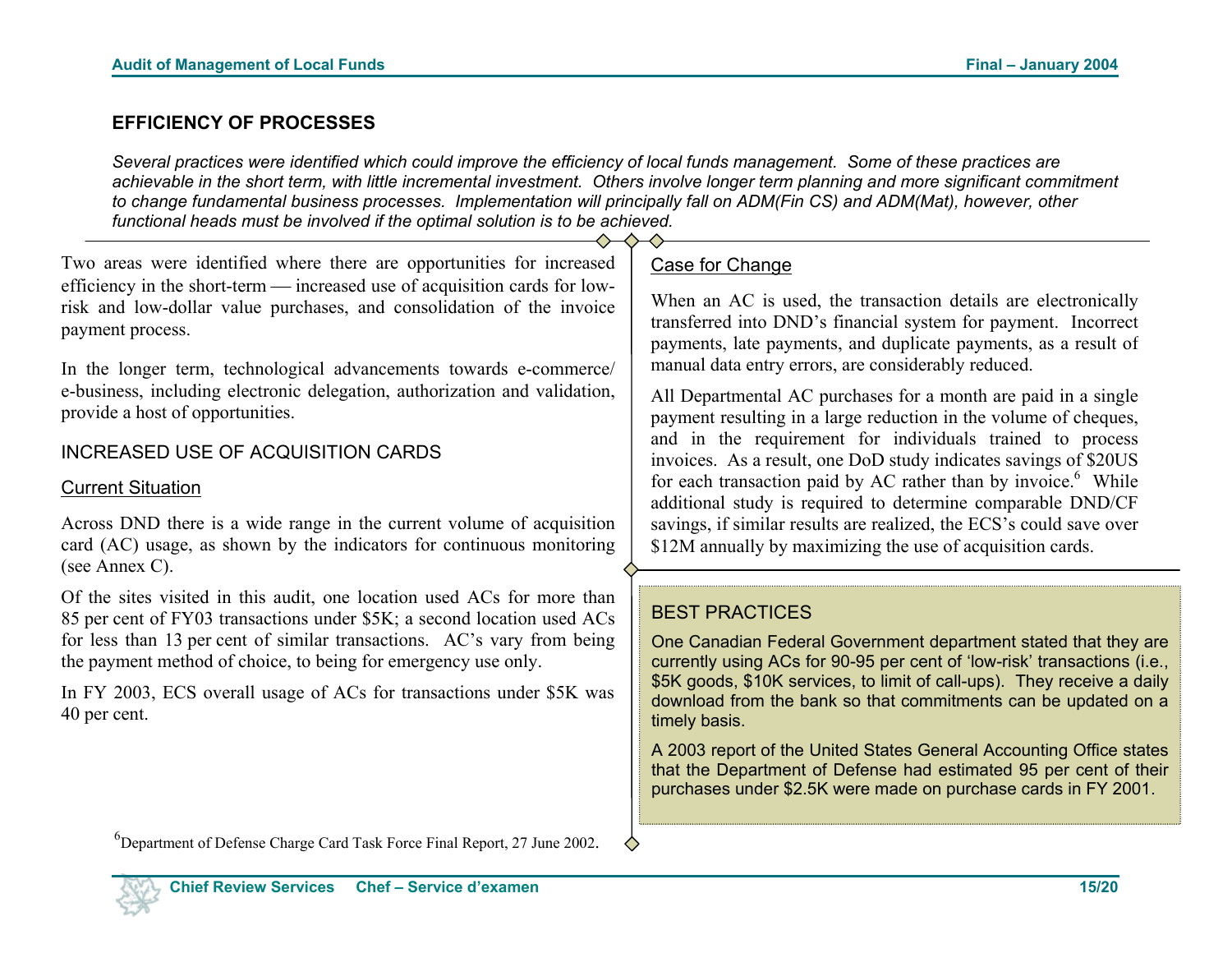#### CONSOLIDATION OF INVOICE PAYMENTS

#### Current Situation

A mix of approaches for paying invoices is currently in place. Some Bases/Wings have created 'processing centres' for data entry of invoices. Units with a significant volume of purchases, such as CE and supply, have their own 'processing centre', while units with a low volume use a 'processing centre' located in the Comptroller office. Other locations use a totally devolved approach with each RC manager responsible for their own invoice payment. For some of these managers, it is a low priority, secondary duty. As well, the resulting low volume of invoices per individual makes it difficult for some to maintain proficiency, and accuracy. In some cases, late payments could be related to the absence of the sole individual responsible for a unit's invoice payments.

In FY02, more than 1,700 individuals (i.e., distinct user-ids) were involved in paying 500,000 invoices for the three ECS's. Within all DND, more than 3,000 individuals have a user-ID allowing invoice payment.

Processing cost per invoice has not been measured and productivity targets in this regard have not been established.

#### Case for Change

By consolidating the invoice payment function, the number of specially trained individuals required to complete this task is reduced. Backfill and succession become less problematic, as the resources are in fewer locations, and on-the-job training becomes a

more feasible option. In turn, the incidence of both late payments, and inaccurate payments will likely be reduced.

If the individuals currently processing invoices for the ECS's spend 10 per cent of their time on this task, increasing productivity by 35 per cent through consolidation – as was the MoD experience – would conservatively result in \$4M decreased process  $cost^7$ . If the savings are extrapolated to the 3000 individuals within the department with accounts payable user-IDs, the potential efficiency gains exceed \$7M.

#### BEST PRACTICES

◇

The Defence Bill Agency (DBA) offers centralized accounting, bill payment and invoicing service to the United Kingdom Ministry of Defence (MoD). In FY02, 591 individuals paid 4.4 million bills, a productivity gain of 35 per cent over three years. MoD has targeted to further reduce cost per invoice by 15 per cent by 2004.

Previous CRS benchmarking studies showed that 75 per cent of surveyed companies used a 'shared services' or consolidated approach to accounts payable.

One corporation consolidated eight accounts payable sections into a single shared service centre, reducing accounts payable staff from 1200 to 110. They process 20-25 million accounts payable transactions yearly.

Based on \$71,000 approx full cost of a Pte/Cpl or civilian indeterminate employee, as listed in 2003-2004 Cost Factors Manual.

◇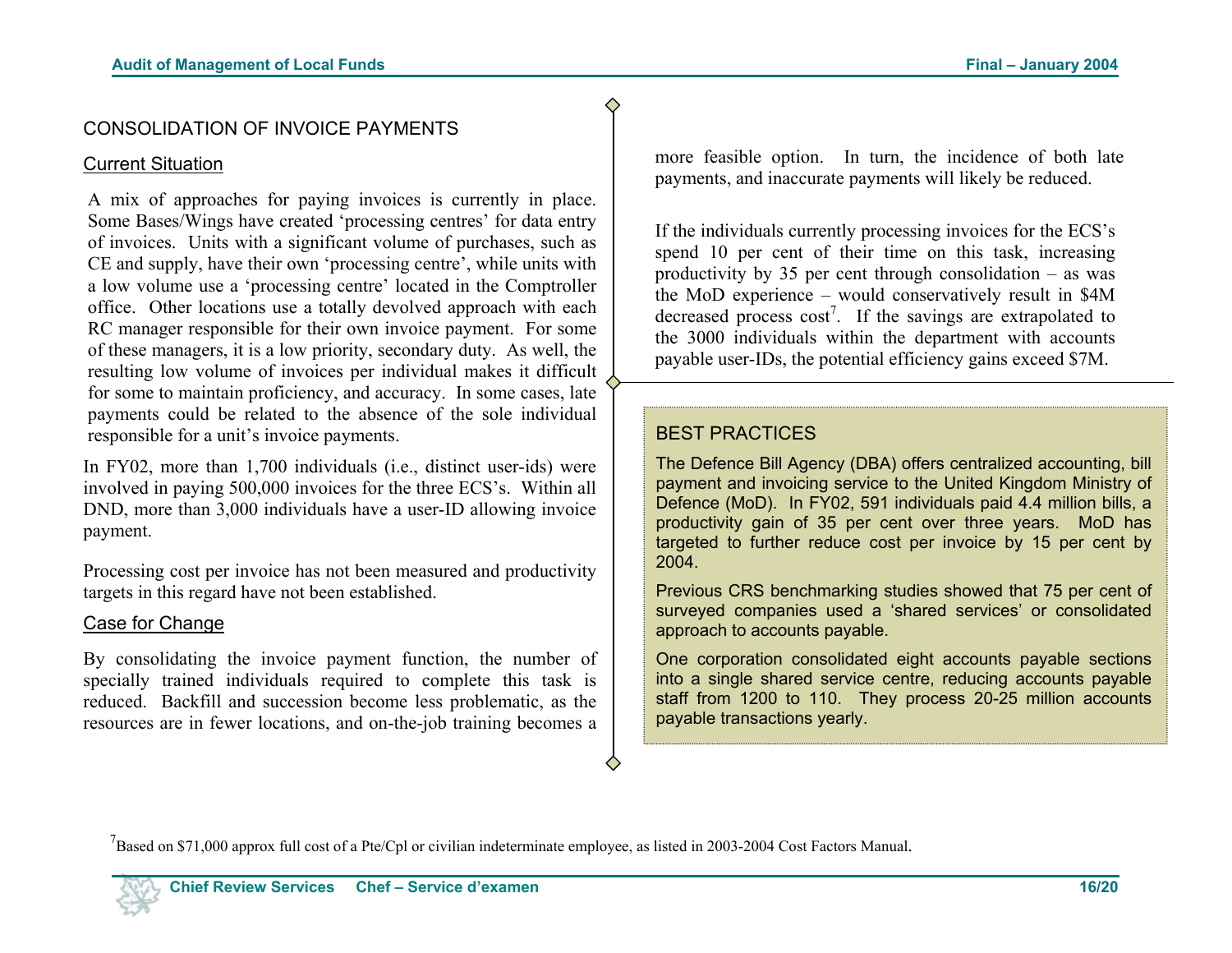### ADVANCEMENTS TOWARD E-COMMERCE/ E-BUSINESS

While progress on the previous two practices can be achieved in the short-term, e-commerce/e-business implementation will require longer term effort. To date, progress toward e-commerce/e-business within the Department has focused mainly on the payment process. Longer-term planning and more significant commitment of resources are required to exploit the benefits of end-to-end electronic processes. However, it can be approached in incremental steps, many of which are already in place within other departments. Electronic delegation, authorization and validation should be explored in the short-term.

### Current Situation

As discussed in a previous section, within DND, documentation regarding delegations is for the most part paper-based, and often is not consolidated.

Electronic authorities are not normally linked to delegated authorities – for example FMAS Section 34 is not a valid FAA Section 34. Individuals performing electronic Section 34 currently do not require delegated FAA authority. An exception to this is Claims-X where claims are electronically routed for authorization to an individual with delegated Section 32 and/or Section 34 authorities. Despite this, a paper-based signature is also required. With the introduction of EnTrust (DND PKI), the FAA financial authorization could now be performed electronically. For the most part invoice validations are manual – use of electronic validationis not being maximized. The recently introduced CFSSU system is an enabler for electronic verification. When an invoice is received, electronic matching to both purchase order and receipt document is required before payment. At the time of this audit's conduct, this functionality was not yet widely used.

### Case for Change

With adequate sign-on security, electronic authorization would ensure that individuals with the appropriate authority authorize all transactions. Also, segregation of duties can be enforced through the assignment of authorities. Maximizing the use of electronic matching of purchase orders and receipt documents would allow individuals to focus their attention onthe exceptions, rather than each individual transaction.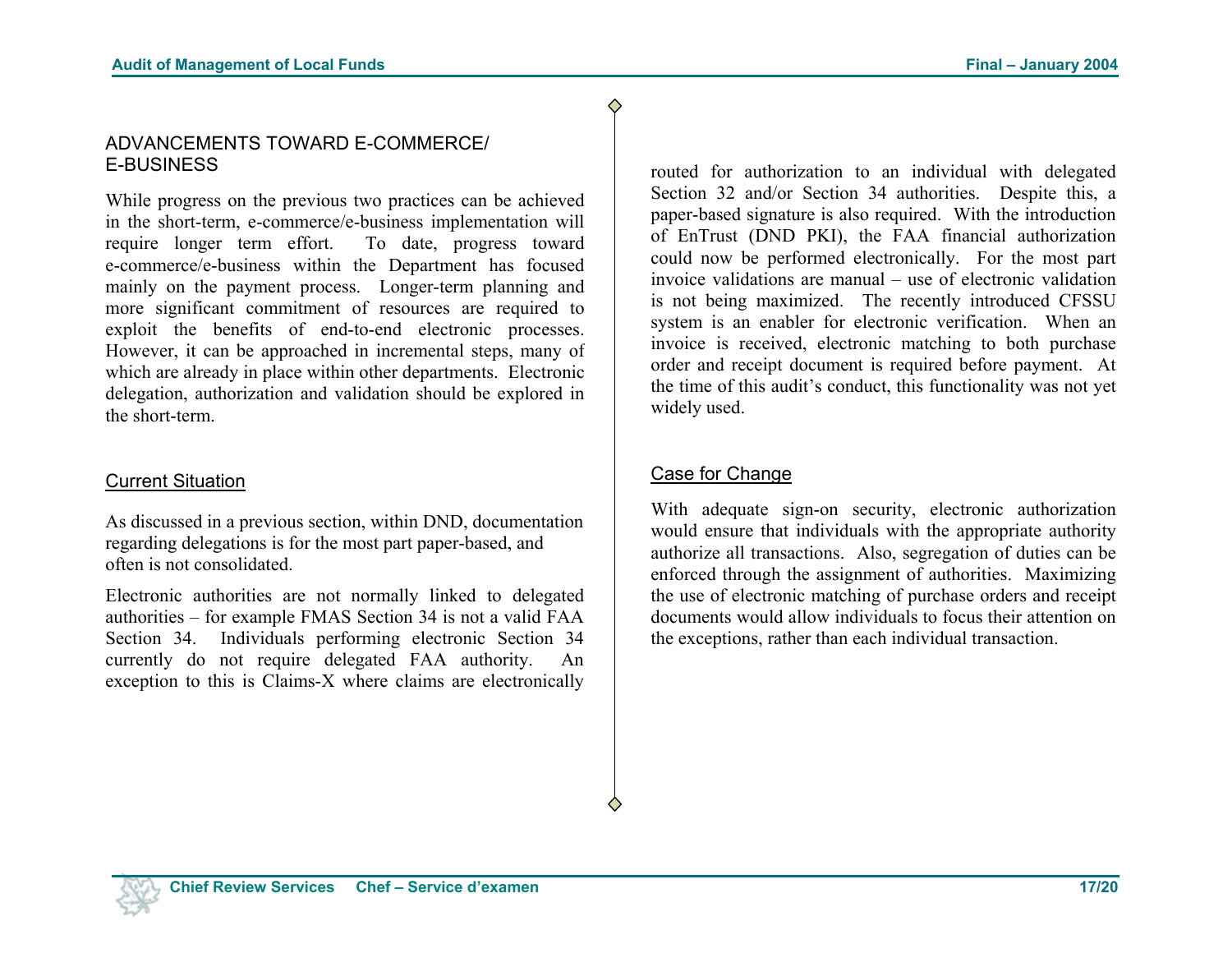#### BEST PRACTICES

Most interviewed organizations are encouraging the use of a procurement module for all non-acquisition card purchases. This ensures a record of the purchasing authority. Invoices are electronically matched to purchase orders before payment.

One government agency has made great strides in this area. For many of their purchases:

- Items are selected from an electronic catalogue based on prenegotiated contracts and standing offers.
- A purchase order is electronically routed to the appropriate manager for authorization.

• Upon authorization, the purchase order is electronically

transmitted to the supplier, and a commitment is entered in the financial system based on default coding linked to the item and purchaser.

- Receipt of goods is documented in the system after the receiver verifies items received against the purchase order.
- An invoice is transmitted electronically from the supplier.
- The price and quantity on the invoice are electronically matched to the purchase order and the receipt document.
- If a complete match occurs, the invoice is paid (sometimes) through electronic funds transfer), the commitment is cleared, and the expense recorded in the financial system.
- Manual intervention is required only when an electronic match does not occur.

DGAPPP DFPP DMMD Efficiency should be monitored and enhanced: - Increase use of acquisition cards. Target acquisition card usage rates should be established, and progress towards the target monitored. - Invoice processing should be further consolidated. Performance measures, such as processing cost per invoice, and number of individuals entering invoices, should be developed to monitor process efficiency. DMMD **DCPol** DMASP DFPP DGFA Consideration should be given to using CFSSU for most non-acquisition card purchases. In this way, the CFSSU capability for matching purchase orders, receipts, and invoices can be maximized, and more comprehensive procurement information will be available. DMASP DMMD DFPP DGFA In the longer term, continued progress toward e-commerce/e-business should be explored to create an endto-end electronic procurement payment process.

#### RECOMMENDATIONS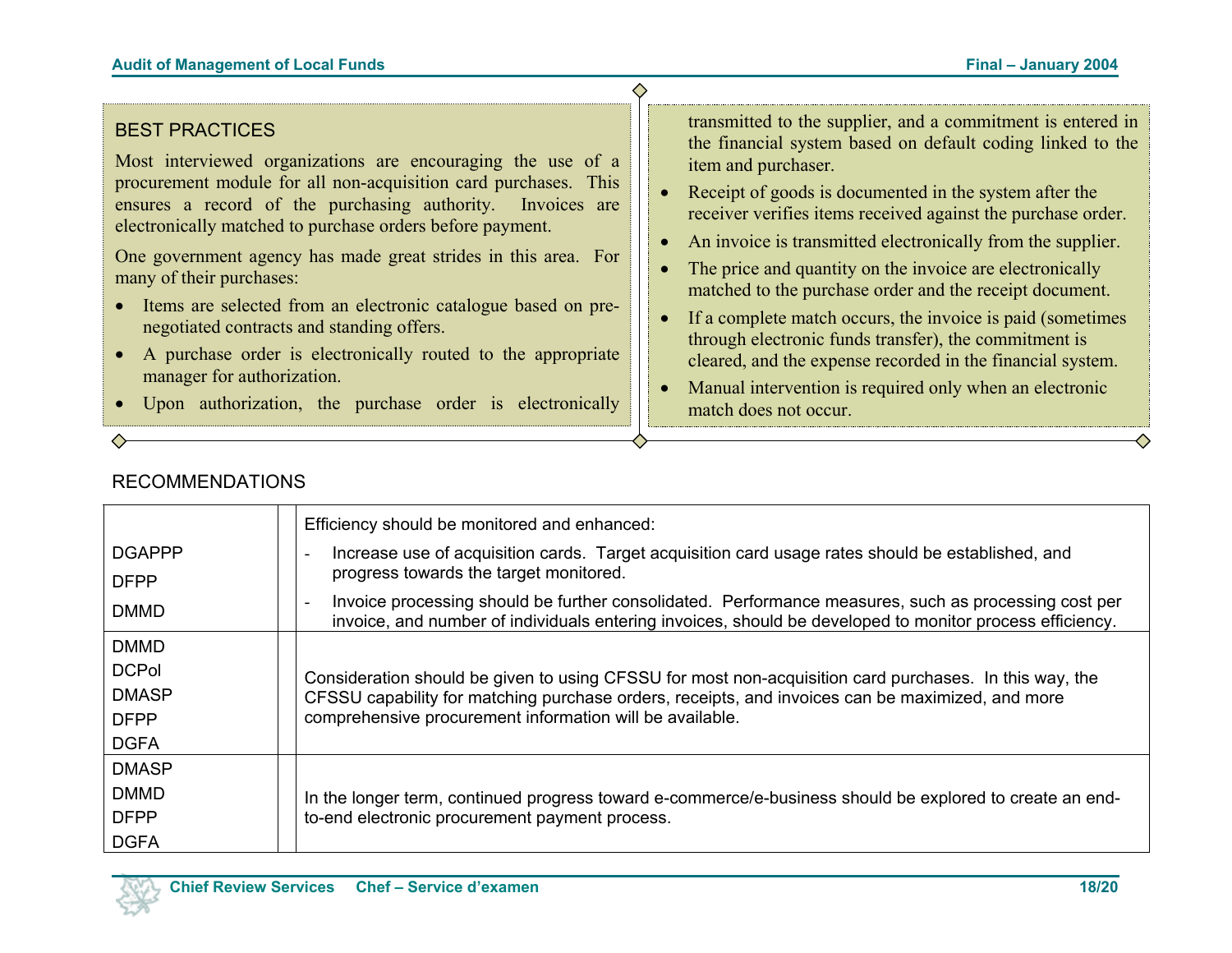# **SUMMARY OF RECOMMENDATIONS**

Our audit examined the management of local funds within the three ECS's, however, we believe that additional L1's could benefit by considering the findings and subsequent recommendations. The offices of primary interest (OPI's) must take the lead role in implementing these recommendations through the development and refinement of policies and procedures. Offices of collateral interest (OCI's) must be involved to ensure all stakeholder's requirements are met. ECS's and other L1's have an important role to play in providing input, vetting changes, communicating the requirements, and providing support during the implementation process. Management response to these recommendations, and their action plans including responsible parties as identified by management, are included at Annex G.

|                                                                                                                                                                                                                                                                                                                                                                                                                                                                                                   |             | <b>ADM(Fin CS)</b> |             |              | <b>ADM(Mat)</b> |             |
|---------------------------------------------------------------------------------------------------------------------------------------------------------------------------------------------------------------------------------------------------------------------------------------------------------------------------------------------------------------------------------------------------------------------------------------------------------------------------------------------------|-------------|--------------------|-------------|--------------|-----------------|-------------|
| - Suggested OPI's<br>$\bullet$ – Suggested OCI's<br><b>Recommendations</b>                                                                                                                                                                                                                                                                                                                                                                                                                        | <b>DFPP</b> | <b>DGFA</b>        | <b>GAPP</b> | <b>DCPol</b> | DMMID           | <b>DMAS</b> |
| A more detailed comprehensive approach to Section 33 verification should be developed:<br>the approach should give adequate attention to ensuring contracting requirements are<br>appropriately met;<br>it should include validation of appropriate coding;<br>it should ensure a consistent standard is applied at all locations, allowing results to be<br>aggregated, and compared; and<br>follow-up should occur if results are not reported, or if results are outside the acceptable range. |             |                    |             |              |                 |             |
| In the longer term, a technology-driven capability to continuously monitor key performance areas<br>should be developed. This would allow directed testing to be focused on areas of high-risk. CRS is<br>prepared to assist in this endeavour.                                                                                                                                                                                                                                                   |             |                    |             |              |                 |             |
| A dept-wide automated approach for documenting individuals' authorities should be implemented.<br>The approach should:<br>clearly identify the RC manager, and administrators, and the funds for which they have<br>authority; and<br>include electronic images of signatures to eliminate the need for specimen signature cards.                                                                                                                                                                 |             |                    |             |              |                 |             |
| In the longer term, methods of linking authorizations to system privileges should be explored.<br>Transactions should be routed to appropriate authority to approve electronically. Electronic<br>signatures should become standard.                                                                                                                                                                                                                                                              |             |                    |             |              |                 |             |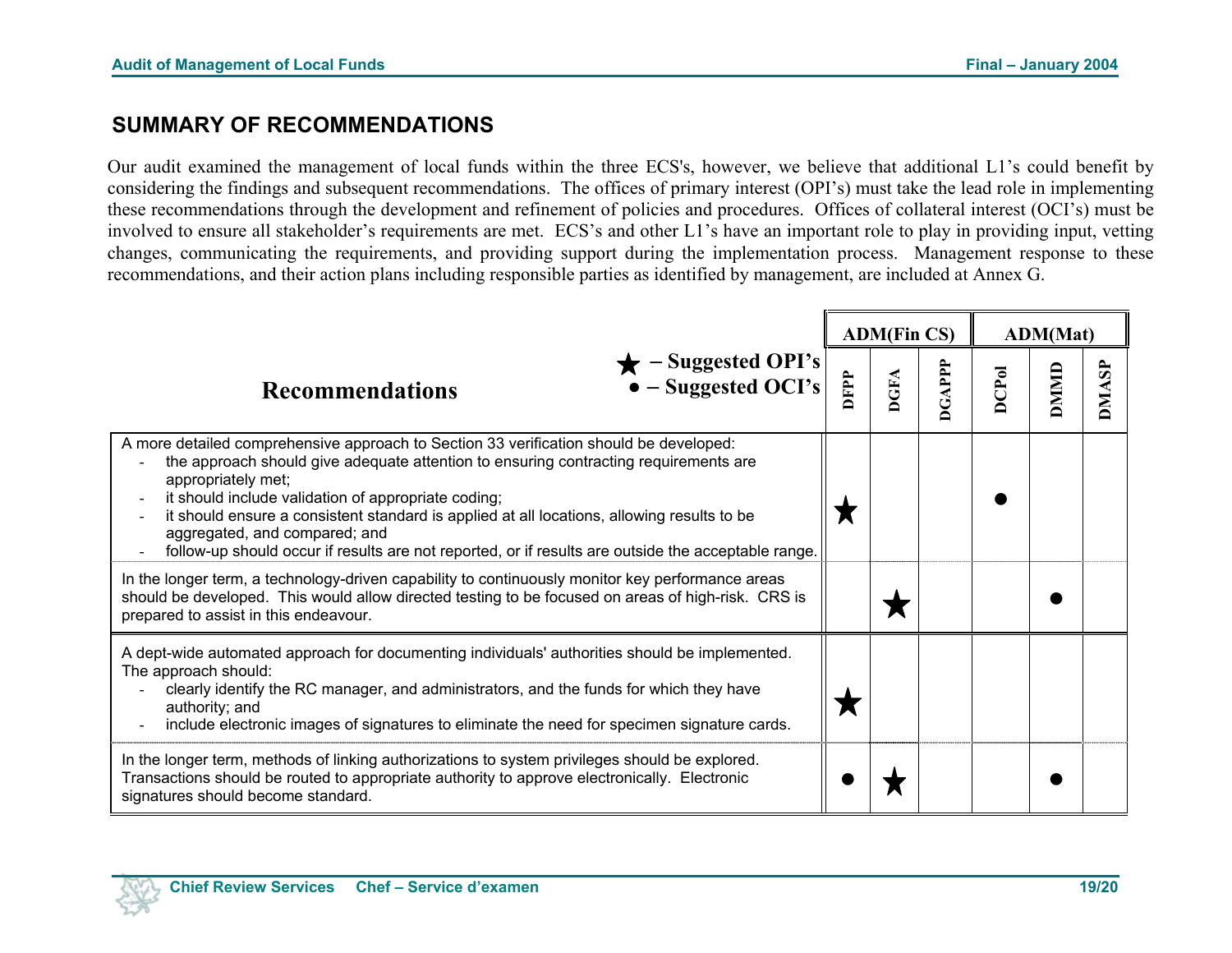# **SUMMARY OF RECOMMENDATIONS (Cont.)**

|                                                                                                                                                                                                                                                                                                                                                                                                                                                                                                                                                                                                                                                       |             | <b>ADM(Fin CS)</b> |        |              | ADM(Mat)     |              |
|-------------------------------------------------------------------------------------------------------------------------------------------------------------------------------------------------------------------------------------------------------------------------------------------------------------------------------------------------------------------------------------------------------------------------------------------------------------------------------------------------------------------------------------------------------------------------------------------------------------------------------------------------------|-------------|--------------------|--------|--------------|--------------|--------------|
| - Suggested OPI's<br>- Suggested OCI's<br><b>Recommendations</b>                                                                                                                                                                                                                                                                                                                                                                                                                                                                                                                                                                                      | <b>DFPP</b> | <b>DGFA</b>        | DGAPPP | <b>DCPol</b> | <b>ONIND</b> | <b>DMASP</b> |
| Some policies/procedures relating to management of local funds need updating and/or<br>clarification:<br>clearer direction should be provided regarding correct coding, in particular for user-pay<br>situations, and commitments. The importance of accurate recording should be reinforced;<br>when new policy is developed, a mechanism should exist to document all related policies<br>that need updating, or deleting. The mechanism should also allow Bases and units to<br>formally report conflicting or outdated policies and references. Interim advice should be<br>made available, and the contradictions rectified in a timely fashion. |             |                    |        |              |              |              |
| Efficiency should be monitored and enhanced:<br>Use of acquisition cards should be increased. Target acquisition card usage rates should<br>be established, and progress towards the target monitored.<br>Invoice processing should be further consolidated. Performance measures, such as<br>process cost per invoice, and number of individuals entering invoices, should be developed<br>to monitor process efficiency.                                                                                                                                                                                                                            |             |                    | Х      |              |              |              |
| Consideration should be given to using CFSSU for most non-acquisition card purchases. In this<br>way, the CFSSU capability for matching purchase orders, receipts, and invoices can be<br>maximized, and more comprehensive procurement information will be available.                                                                                                                                                                                                                                                                                                                                                                                |             |                    |        |              |              |              |
| In the longer term, strategies for more fully integrating financial and operational information should<br>be developed, along with a mechanism to document and reduce system duplication.                                                                                                                                                                                                                                                                                                                                                                                                                                                             |             | ★                  |        |              |              |              |
| Continued progress toward e-commerce/e-business should be explored to create an end-to-end<br>electronic procurement payment process.                                                                                                                                                                                                                                                                                                                                                                                                                                                                                                                 |             |                    |        |              |              |              |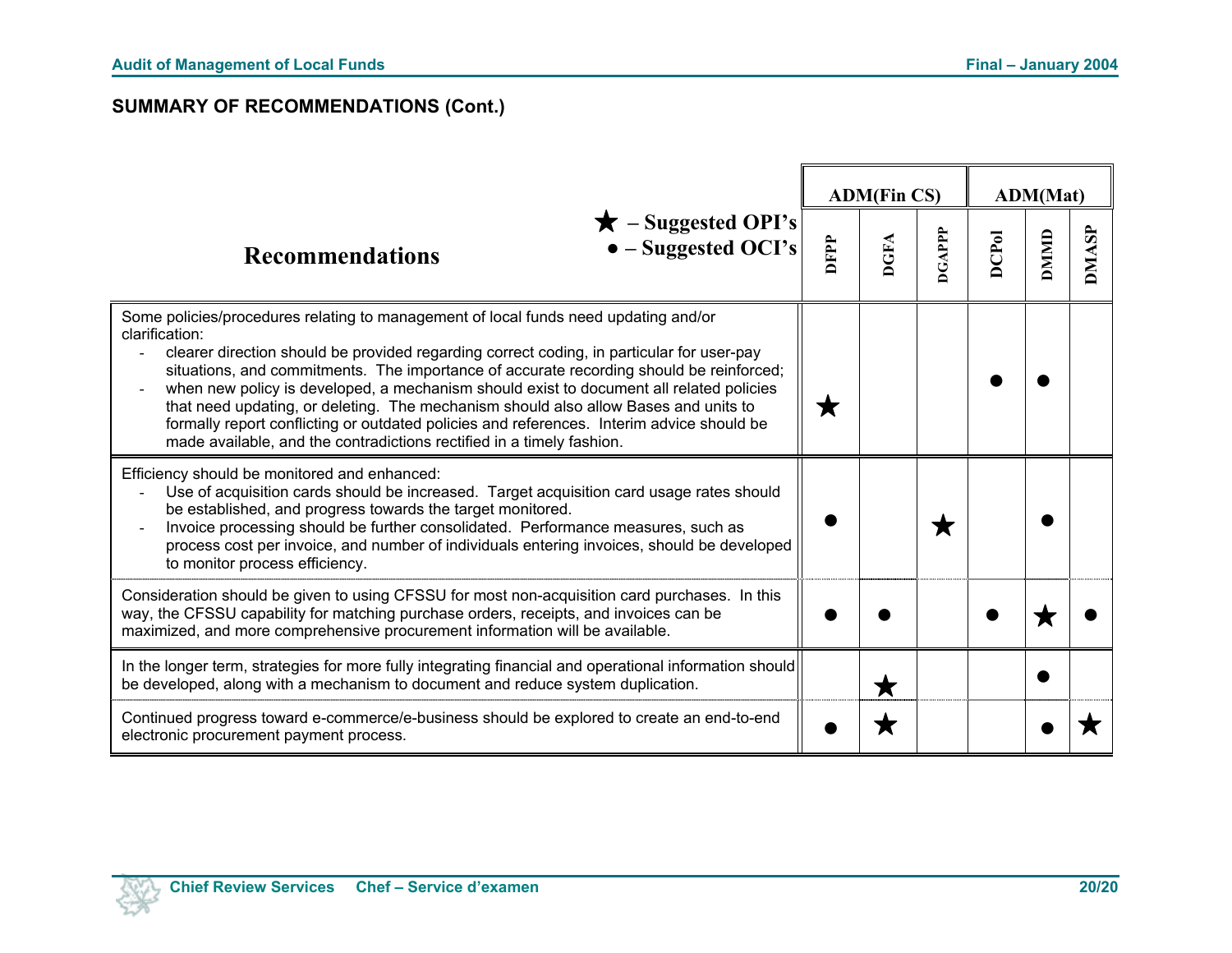# **ANNEX A – KEY CRITERIA**

#### **MANAGEMENT CONTROL FRAMEWORK**

*The control framework is sound and key controls are functioning as intended* 

#### **INFORMATION FOR DECISION MAKING**

*Appropriate information is provided to successive levels of management* 

#### **RISK MANAGEMENT**

*Risk are understood and effective mitigating strategies are in place* 

- Authorities regarding local funds are appropriately delegated, clearly defined and documented
- $\Box$  Contracting is in accordance with policy
- FAA requirements are met (Sections 32, 34, 33) and documents are retained
- $\Box$  Payments are accurate and timely
- $\Box$  An efficient procurement process is in place
- $\Box$  Expenditures and commitments are recorded accurately and consistently
- Adequate information exists to support management decision-making and results-based reporting

- $\Box$  Risks are identified and assessed on their likelihood and significance
- $\Box$  Effective processes are in place for planning and monitoring budgets
- $\Box$  Monitoring of procurement process is efficient and effective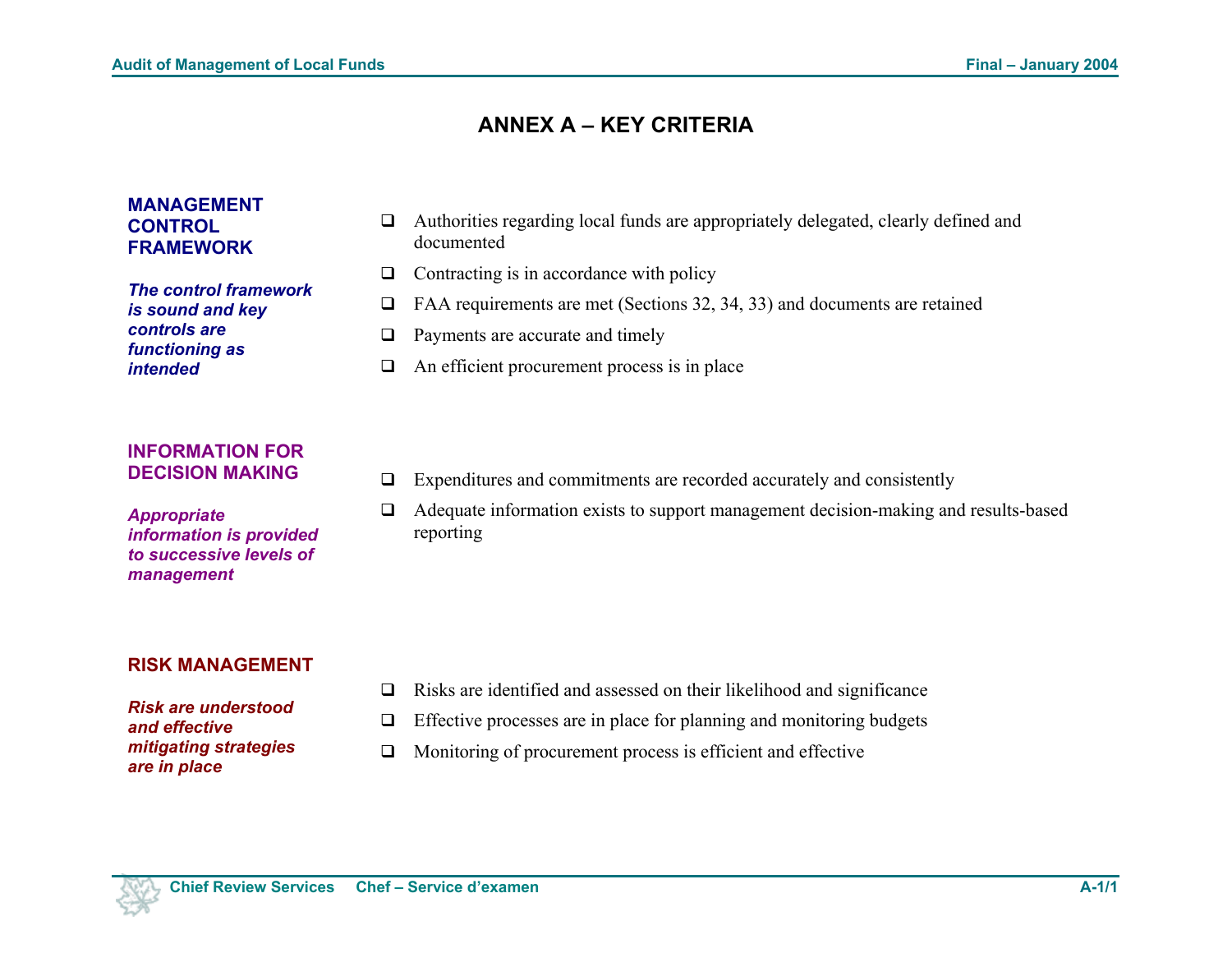# **ANNEX B – TRENDS IN MANAGEMENT OF LOCAL FUNDS**

This Annex depicts significant events within the Department between 1986 and 2002 related to the management control framework, the information available for decision-making and the risk management processes. The objectives in these areas have remained the same – efficient processes, accurate information, clear direction, etc. – but advances in technology and management practices have changed the environment, the expectations and the possible solutions to attaining the goals. While, the Department has achieved measurable progress in many areas, the Annex highlights further challenges and opportunities that exist.

#### **The following CRS reports provided information for this annex:**

- Report on the Review of Departmental Financial Signing Authorities under FAA (January 1987);
- Post Implementation Review of FIS MK III (May 1989);
- Financial Management and Control (February 1993);
- Audit of Local Procurement and Supply (March 1999); and
- Review of the Management of Operating Budgets (February 2001).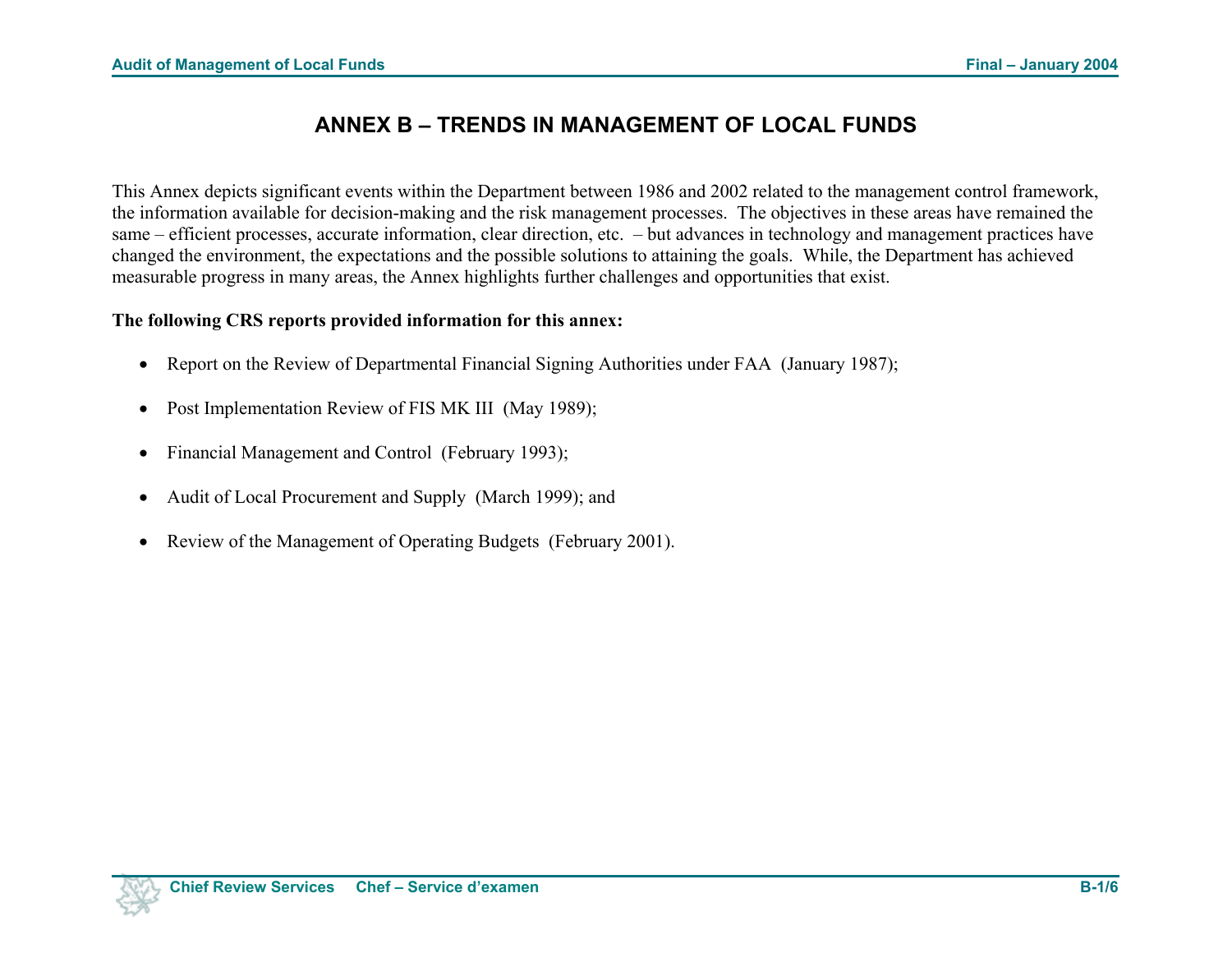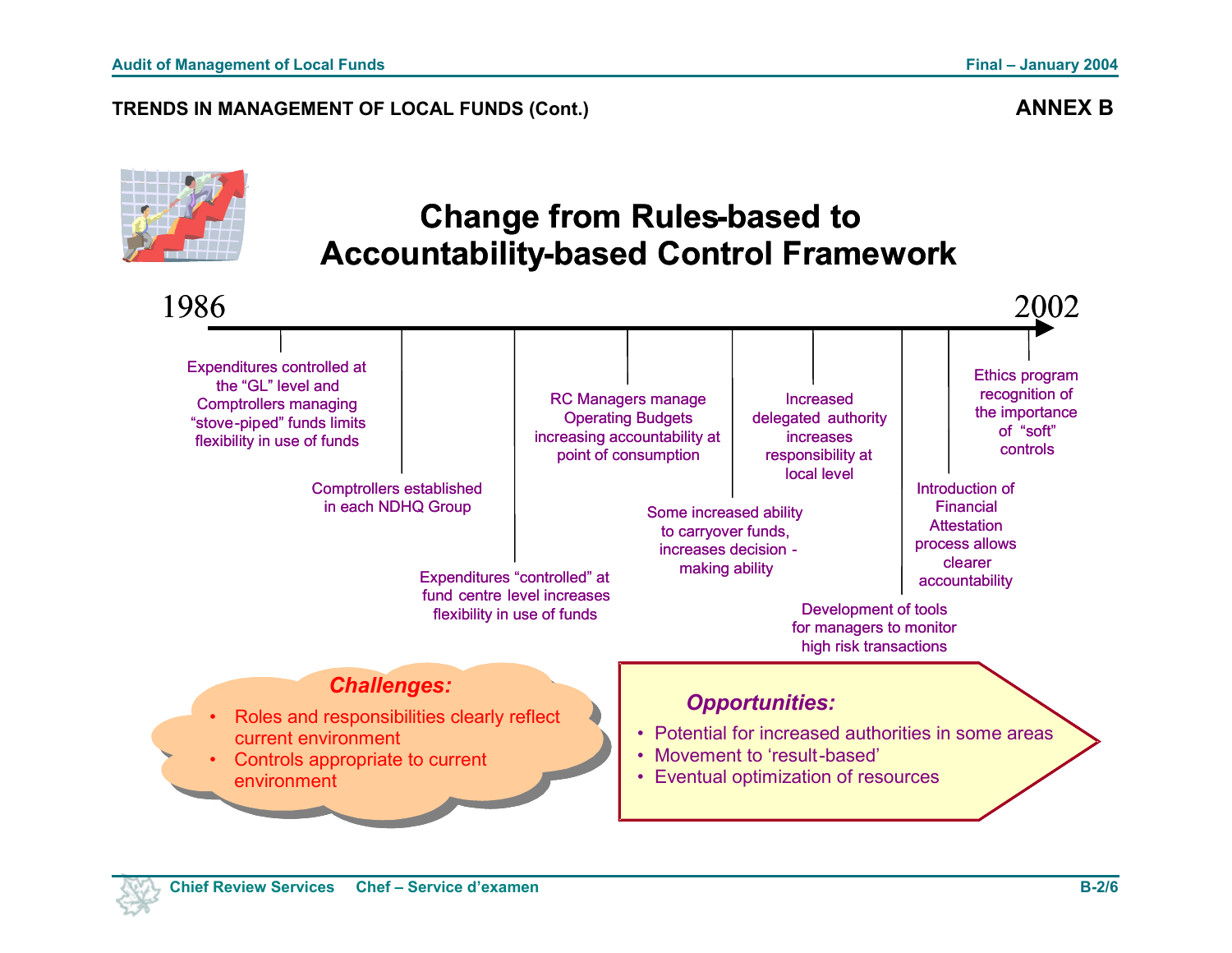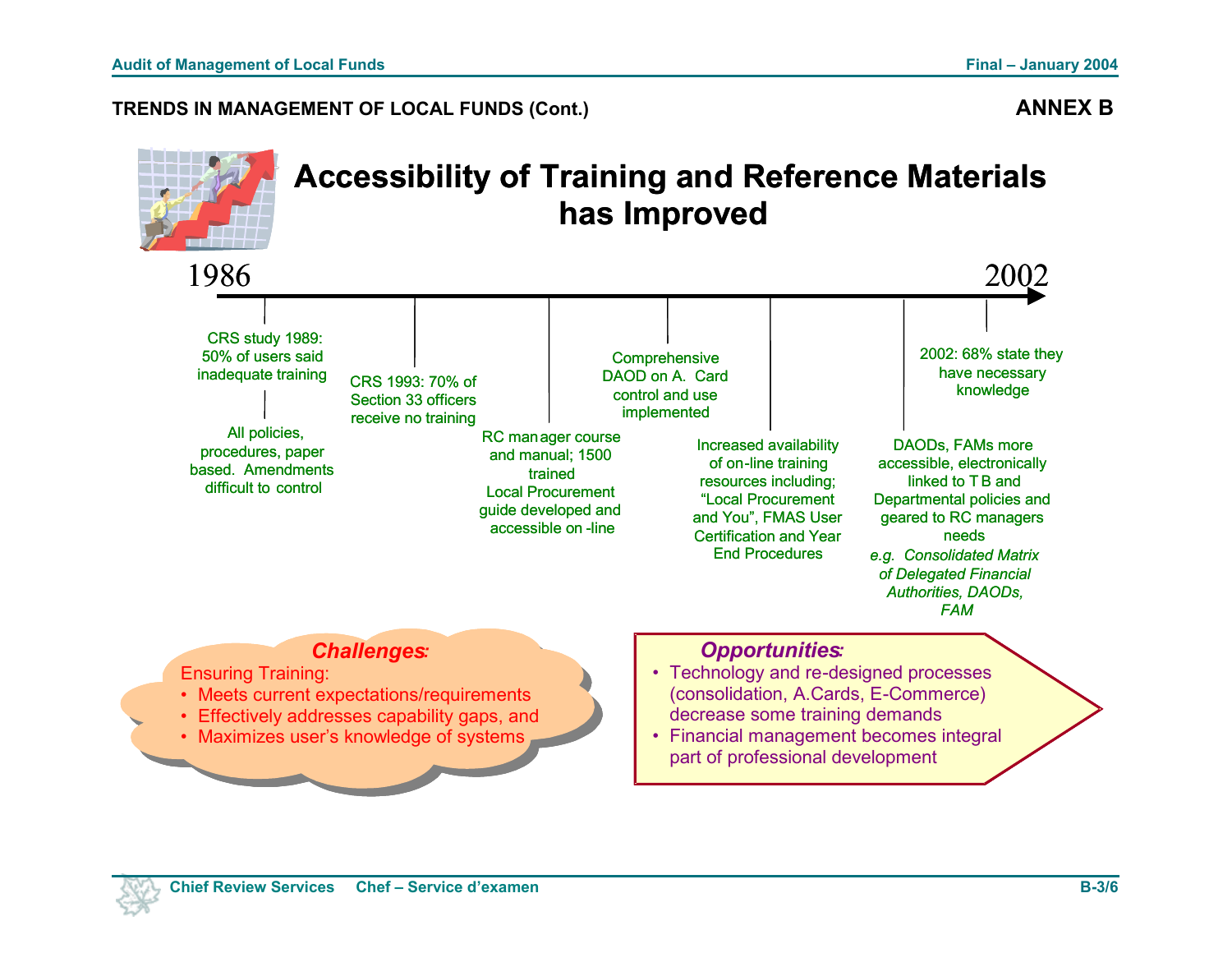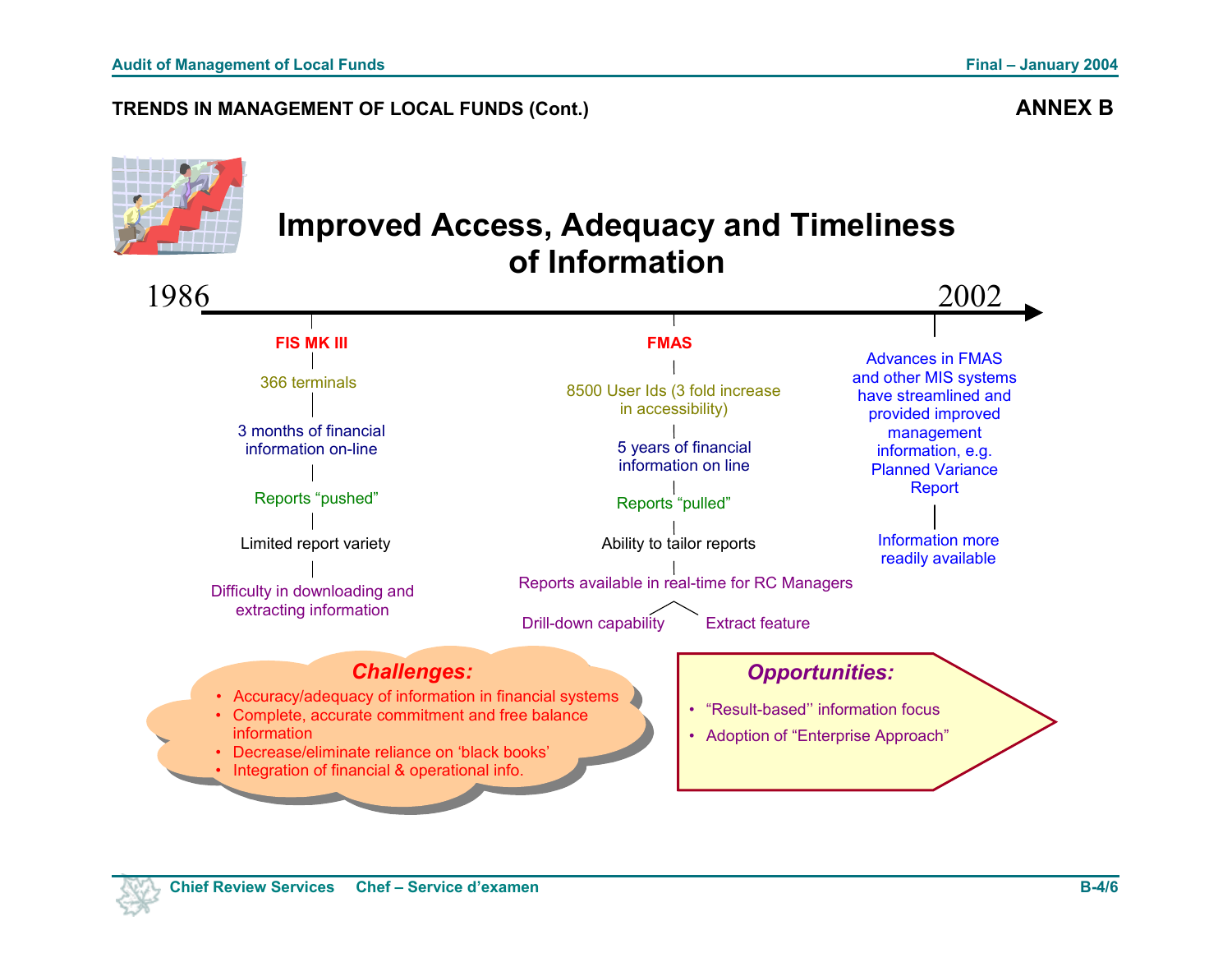

# **Progress in Risk Management Practices**

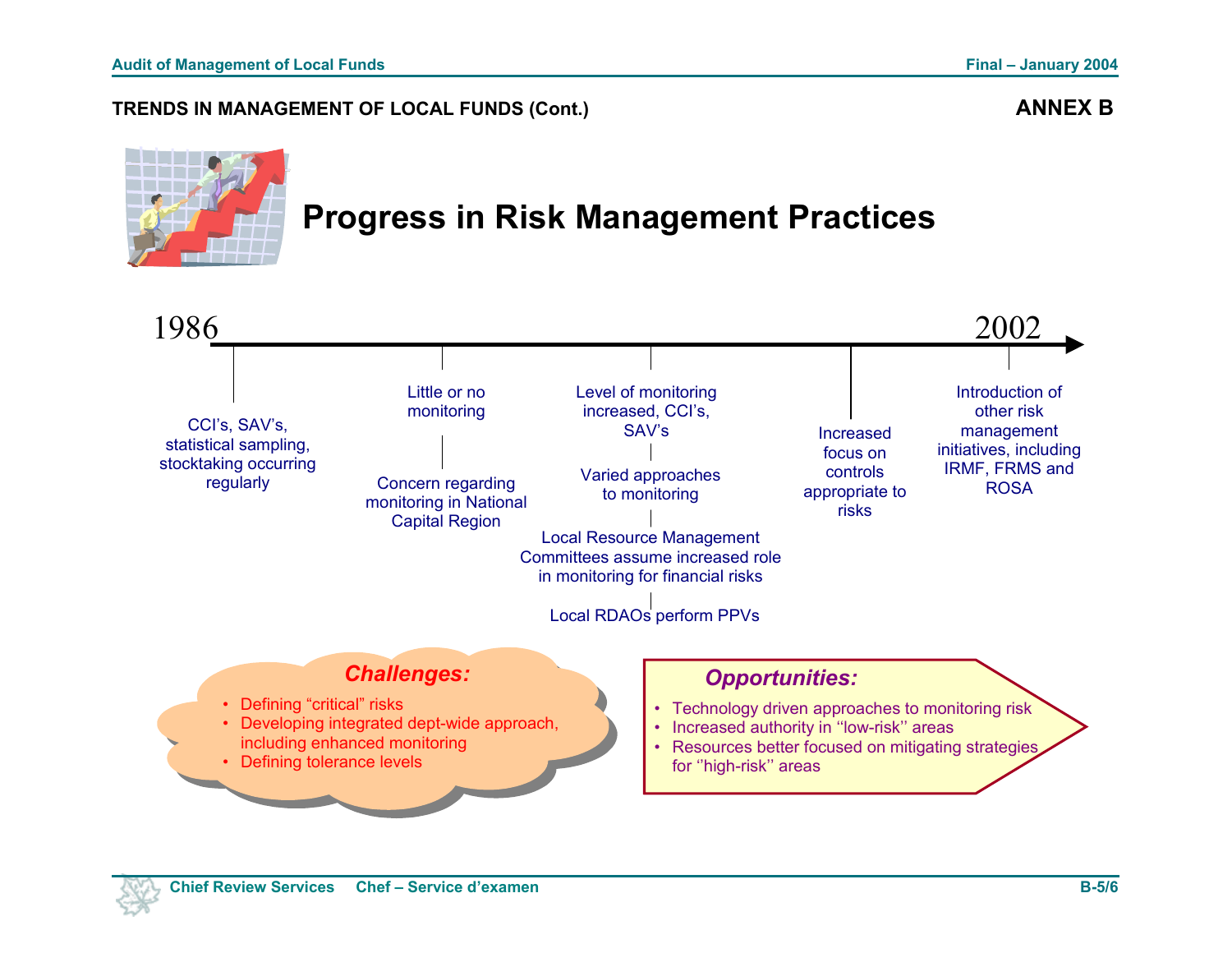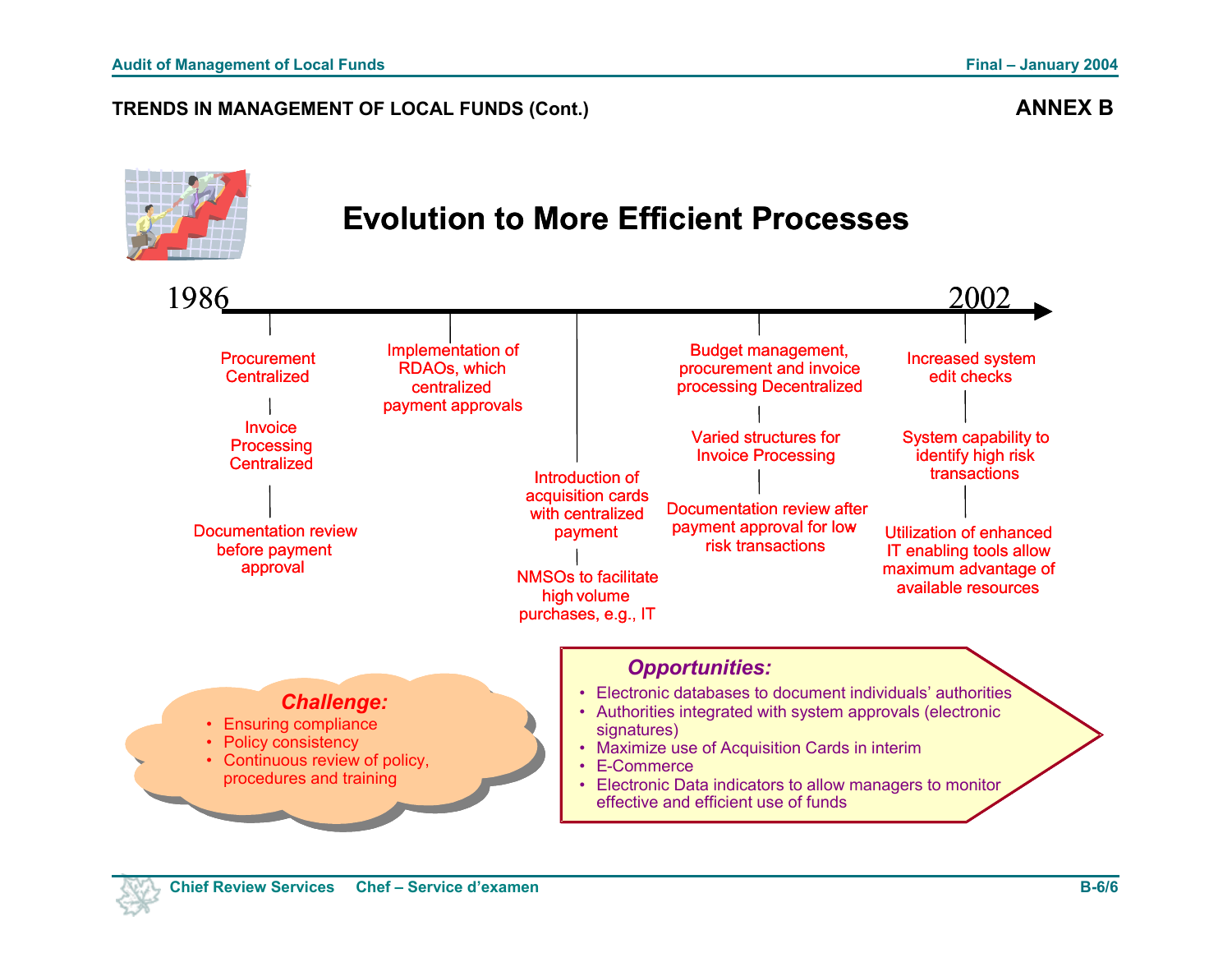# **ANNEX C – PROTOTYPE FOR CONTINUOUS MONITORING OF THE MANAGEMENT OF LOCAL FUNDS**

This audit explored electronic indicators that might be useful in highlighting areas warranting attention. These results are examples only; they are not meant to be conclusive, nor do they necessarily measure all the important attributes of funds management. Due to changes in FMAS, some indicators are not measurable in both fiscal years.

- The following table gives results for 6 Bases/Wings visited during audit conduct as well as consolidated results for the 3 ECS's.
- The colors represent our auditor judgment on which results would be acceptable (green), which would be cautionary (yellow), and which would require further investigation (red).
- The results are useful in highlighting both potential best practices and locations where increased attention may be warranted. For example:
	- Relative use of acquisition cards (AC). One location used ACs for over 85% of small dollar transactions, while another used them for only 12 per cent.

|                    | <b>Processing Efficiency</b> |                     |                  |                                              | <b>Pudget Management</b> | <b>Compliance</b>                                                      |             |                        |       |  |  |            |  |  |  |  |  |  |  |  |  |  |  |                                                                   |  |
|--------------------|------------------------------|---------------------|------------------|----------------------------------------------|--------------------------|------------------------------------------------------------------------|-------------|------------------------|-------|--|--|------------|--|--|--|--|--|--|--|--|--|--|--|-------------------------------------------------------------------|--|
|                    |                              | % of Invoice taking |                  | % use of AC (vs invoices)<br>>60 days to pay |                          | % PAYE<br>4th quarter expenditures as<br>unconsumed<br>within 6 months |             | for purchases $<$ \$5K |       |  |  | % of Total |  |  |  |  |  |  |  |  |  |  |  | % Late Payments<br>(over 60 days) with no<br><b>Interest Paid</b> |  |
|                    | FY 02                        | FY <b>N</b> 3       | FY 02            | FY 03                                        | FY 02                    | FY 03                                                                  | <b>FY02</b> | FY 02                  | FY 03 |  |  |            |  |  |  |  |  |  |  |  |  |  |  |                                                                   |  |
| <b>CMS</b>         | 2.72                         | 3.23                | 62.01            | 64.33                                        | 41.26                    | 30.74                                                                  | 21.6        | 42.41                  | 57.12 |  |  |            |  |  |  |  |  |  |  |  |  |  |  |                                                                   |  |
| <b>Formation A</b> | 2.83                         | 1.54                | 82.79            | 85.71                                        | 42.6                     | 35.61                                                                  | 17.9        | 54.45                  | 94.3  |  |  |            |  |  |  |  |  |  |  |  |  |  |  |                                                                   |  |
|                    |                              |                     |                  |                                              |                          |                                                                        |             |                        |       |  |  |            |  |  |  |  |  |  |  |  |  |  |  |                                                                   |  |
| <b>CLS</b>         | 3.29                         | 2.47                | 29.04            | 30.52                                        | 37.92                    | 34.9                                                                   | 30.4        | 61.03                  | 54.69 |  |  |            |  |  |  |  |  |  |  |  |  |  |  |                                                                   |  |
| <b>Base A</b>      | 1.62                         | 1.53                | 39.73            | 41.59                                        | 33.17                    | 32.52                                                                  | 22.2        | 30.47                  | 60.89 |  |  |            |  |  |  |  |  |  |  |  |  |  |  |                                                                   |  |
| <b>Base B</b>      | 4.41                         | 2.8                 | 21.<br><b>X6</b> | 26.88                                        | 35.54                    | 31.19                                                                  | 80.9        | 81.52                  | 80.24 |  |  |            |  |  |  |  |  |  |  |  |  |  |  |                                                                   |  |
|                    |                              |                     |                  |                                              |                          |                                                                        |             |                        |       |  |  |            |  |  |  |  |  |  |  |  |  |  |  |                                                                   |  |
| CAS                | 1.25                         | 1.32                | 31.92            | 32.95                                        | 42.9                     | 37.37                                                                  | 51.2        | 57.03                  | 49.44 |  |  |            |  |  |  |  |  |  |  |  |  |  |  |                                                                   |  |
| <b>Wing A</b>      | 0.59                         | 0.86                | 46.27            | 52.45                                        | 40.5                     | 32.15                                                                  | 30.2        | 51.16                  | 27.99 |  |  |            |  |  |  |  |  |  |  |  |  |  |  |                                                                   |  |
| <b>Wing B</b>      | 1.04                         | 1.37                | 11.85            | 12.45                                        | 38.72                    | 33.38                                                                  | 68.4        | 62.67                  | 52.81 |  |  |            |  |  |  |  |  |  |  |  |  |  |  |                                                                   |  |
| <b>Wing C</b>      | 0.22                         | 0.37                | 23.82            | 16.69                                        | 38.87                    | 37.71                                                                  | 16.1        | 28.97                  | 30.44 |  |  |            |  |  |  |  |  |  |  |  |  |  |  |                                                                   |  |

Additional information is available on request **Acceptable Cautionary | Cautionary** | Investigate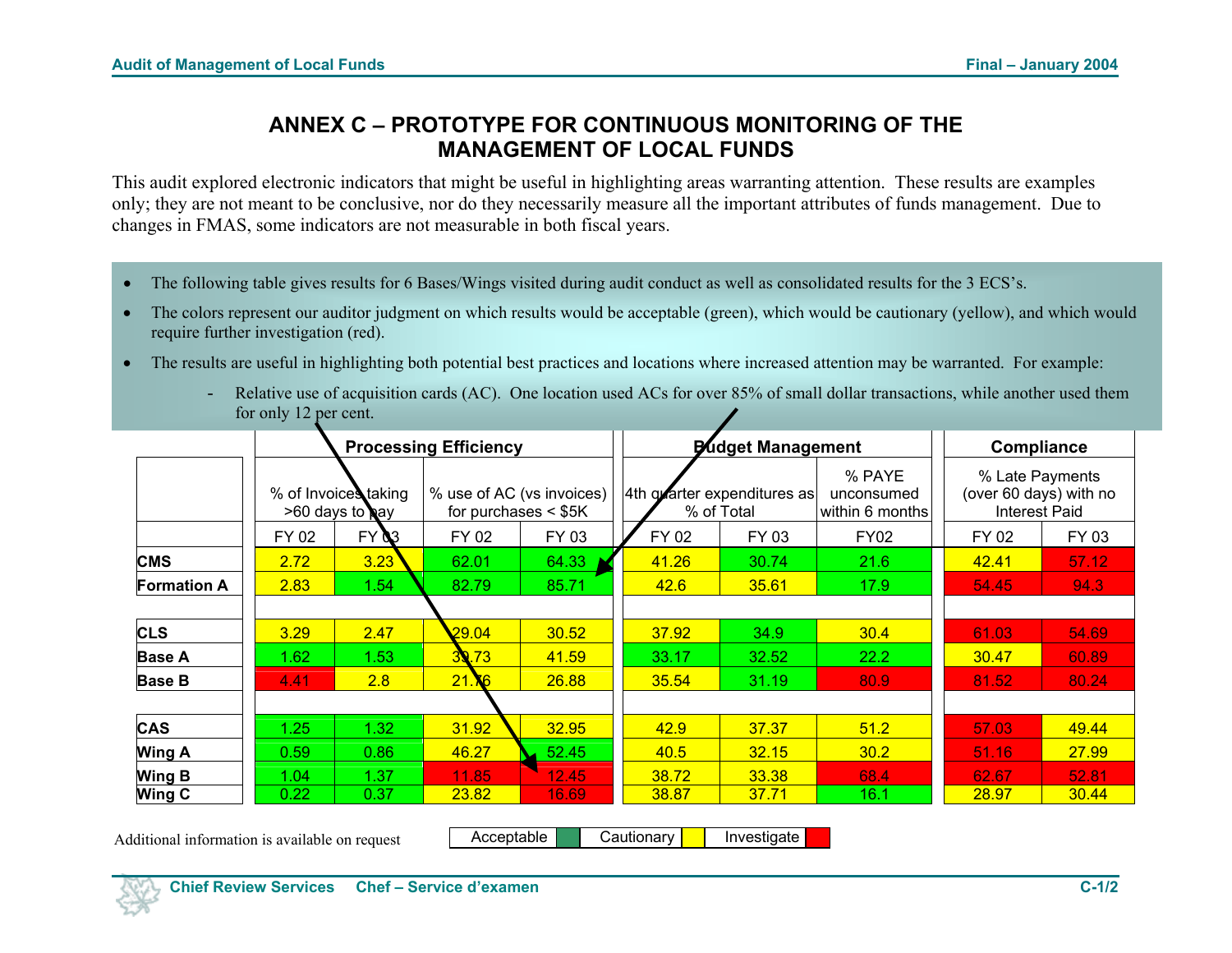#### **PROTOTYPE FOR CONTINUOUS MONITORING (Cont.) ANNEX C ANNEX C**

*As previously explained, these results are not meant to be conclusive. Analysis of these results must take into account other influencing factors. The following is an example of analysis of the results on acquisition card usage and some factors that may be taken into account:* 



*This example should demonstrate that indicators for continuous monitoring are useful in highlighting locations where increased attention may be warranted. Managers would have to explore influencing factors, possible impact of change, and methods of achieving improvements.* 

# *Further Consideration of the Usage of AC for Purchases of less than \$5K.*

- Usage of AC's overall is increasing; however Wing C dramatically reduced usage in FY 2003.
- In addition to the per centile change of usage, actual volume of transactions and the total value of the transactions could be considered.
- Usage rate is influenced by factors such as:
	- <sup>o</sup>Absence of targets or performance measures for the use of AC, degree of use is at local managers' discretion. Some locations advocate their use while others restrict use.
	- <sup>o</sup>The results of one site are affected by their decision to stop all AC usage two weeks prior to YE to ensure that all transactions would be reflected in the YE reports by the fiscal cut off date.
	- o Local vendors' acceptance of AC payment method.
- Research indicates that usage of AC reduces payment processing costs.
- Under DND's method of paying AC statements, late payments are eliminated.
- As with any method of payment, there is risk of misuse. Effective controls can mitigate this risk to an acceptable level.
- Initial conclusion: Sites with low usage should conduct further analysis to identify and alleviate any impediments to AC usage.

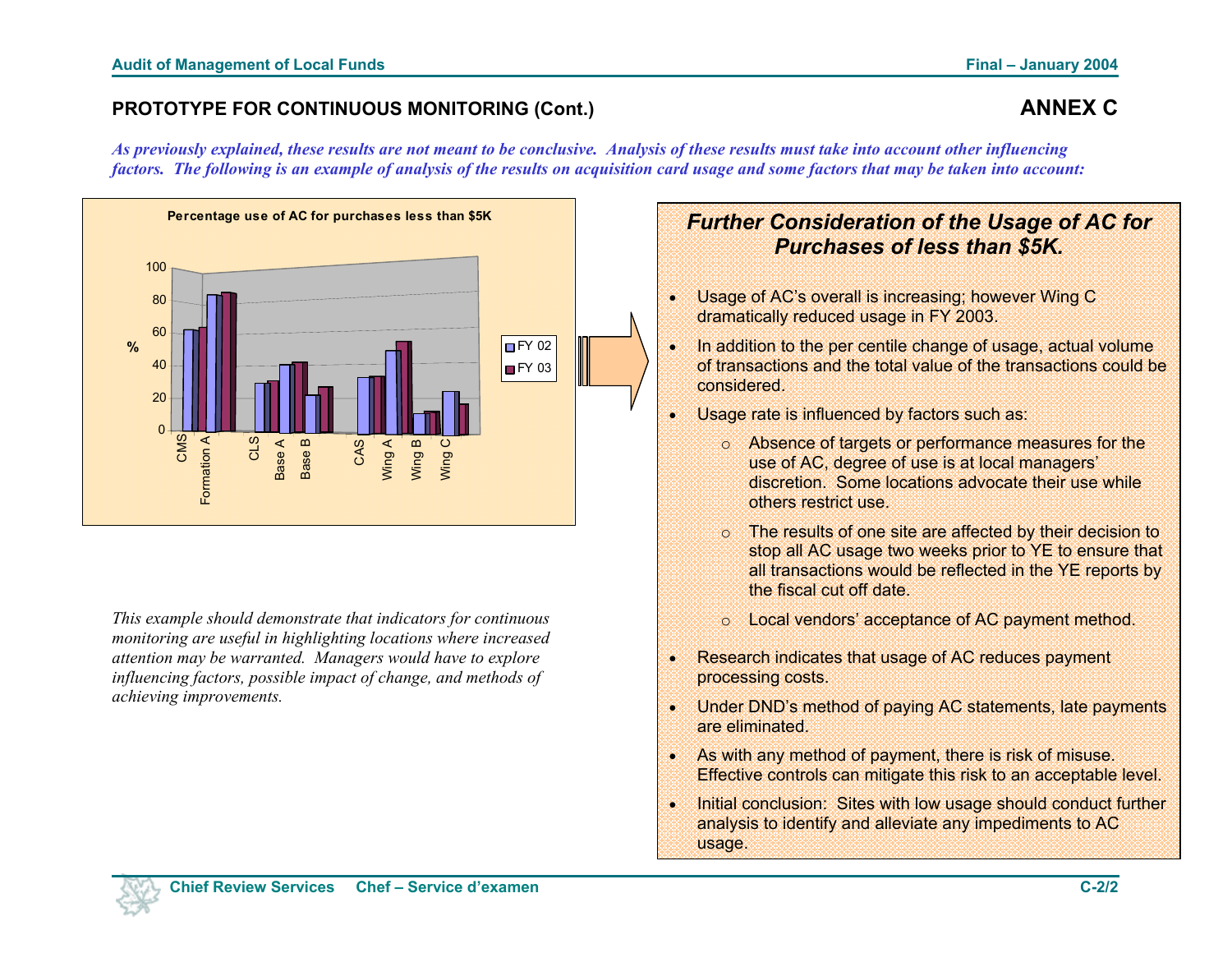# **ANNEX D – SUMMARY OF FOCUS GROUP RESULTS**

Focus groups were held during five of the site visits. The objective of the focus groups was to solicit opinions and promote discussion regarding the current state of local funds management, including the appropriateness of guidance/enablers, and the adequacy of controls/monitoring.

Each location was requested to select participants from various units, who had significant involvement in either the purchasing or payment process, or who had responsibility for monitoring these processes. In total, 73 individuals participated.

During the sessions, participants were asked to indicate their level of agreement with a series of statements. Option Finder technology was used to record the responses. This annex provides summary results from these sessions. For each of the highlighted statements, the most positive group response is shown first, followed by the consolidated result for all participants, and by the least positive group response.

The three different results are shown to support one of the audit's primary conclusions – that there is significant inconsistency among locations in the current management of funds. This inconsistency makes it very difficult to conclude on the overall state of funds management.

# *Compliance with Policy*

## *Degree of Compliance*

Several statements solicited participant opinion regarding their degree of compliance with policy, and the due diligence applied to spending. Generally, as shown in the following diagram, participants rated their performance as high, however, as mentioned, variation in opinions among locations is evident.

Opinions were not always aligned with the results of statistical sampling. While the location with the highest rate of non-compliance in statistical sampling tended to rate themselves less positively than other locations, (perhaps recognizing their weaknesses), the location with the fewest instances of non-compliance did not rate themselves more positively than other locations.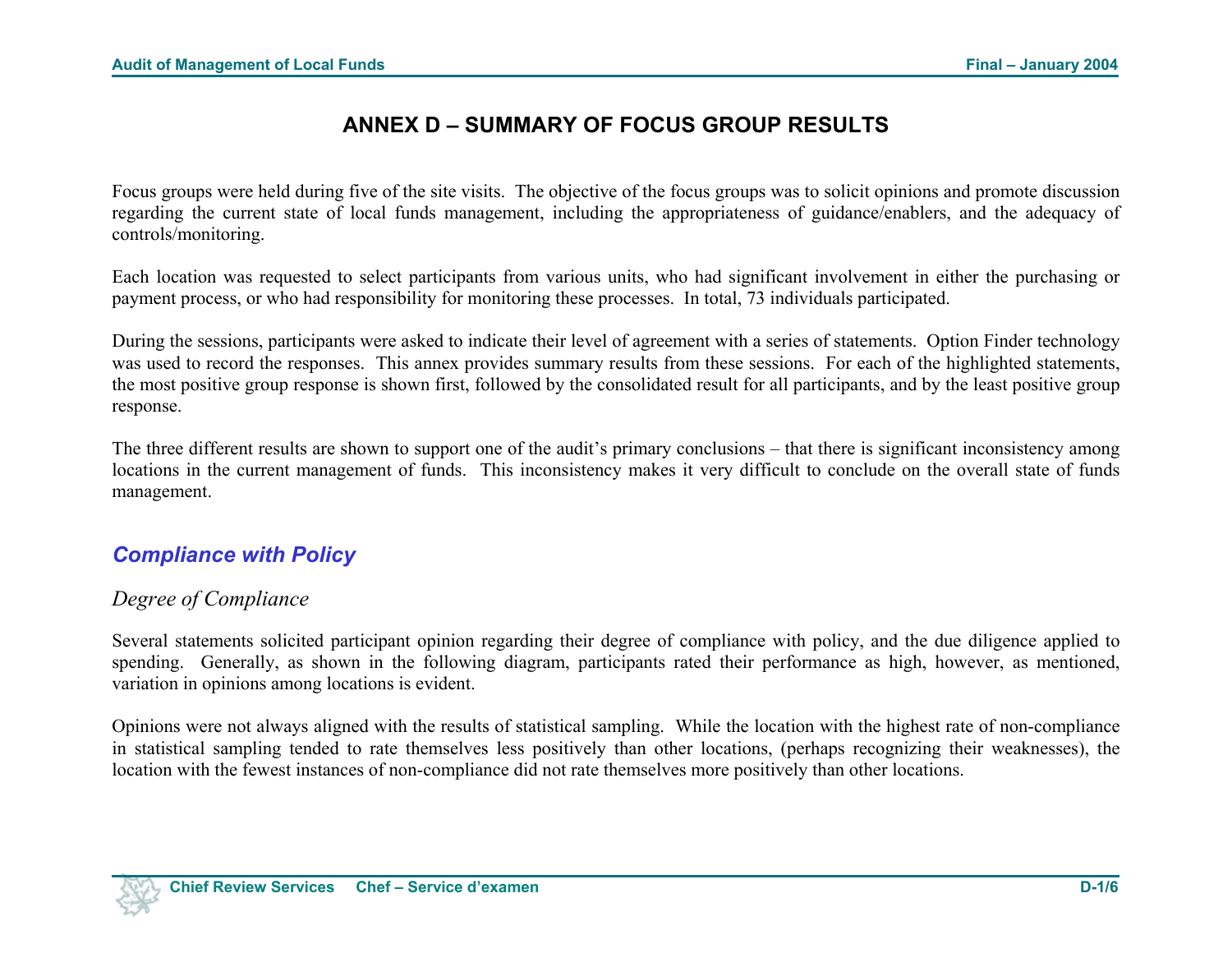#### *Degree of Compliance*



*For each statement 3 group results are presented:* 

The most positive group response on top

The consolidated result for all participants in the middle

The least positive group response on the bottom

**D-2/6**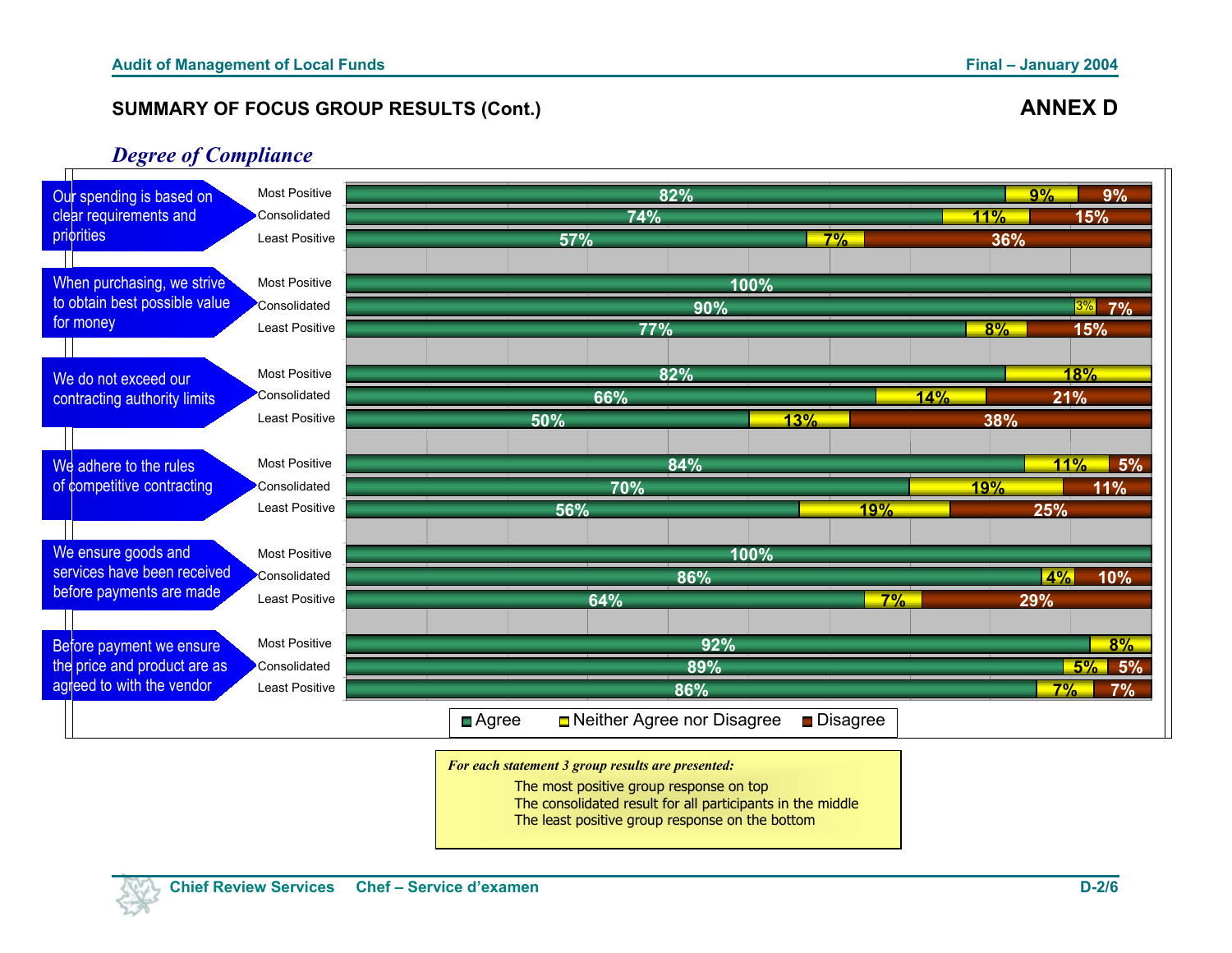# *Causes of Non-compliance*

Many of the causes of non-compliance identified during audit conduct relate to insufficient guidance/enablers, or inadequate monitoring. Several statements solicited participant opinion in these areas.

The results, as shown in the following diagram, highlight the role that policies, and training/experience play in ensuring compliance.

Of particular note is the widely varying opinion regarding the appropriateness of controls over acquisition card purchases. This variance may relate to particular local instances, and may in part be responsible for the wide range in use of acquisition cards.

The response to the statement regarding sufficient monitoring relates directly to our observation that some locations have a very robust, mature account verification process in place, while other locations are still struggling to implement this process.

The statement regarding accountability received one of the most negative responses at all locations*.* This may be a fundamental issue to address before substantially improved results are possible.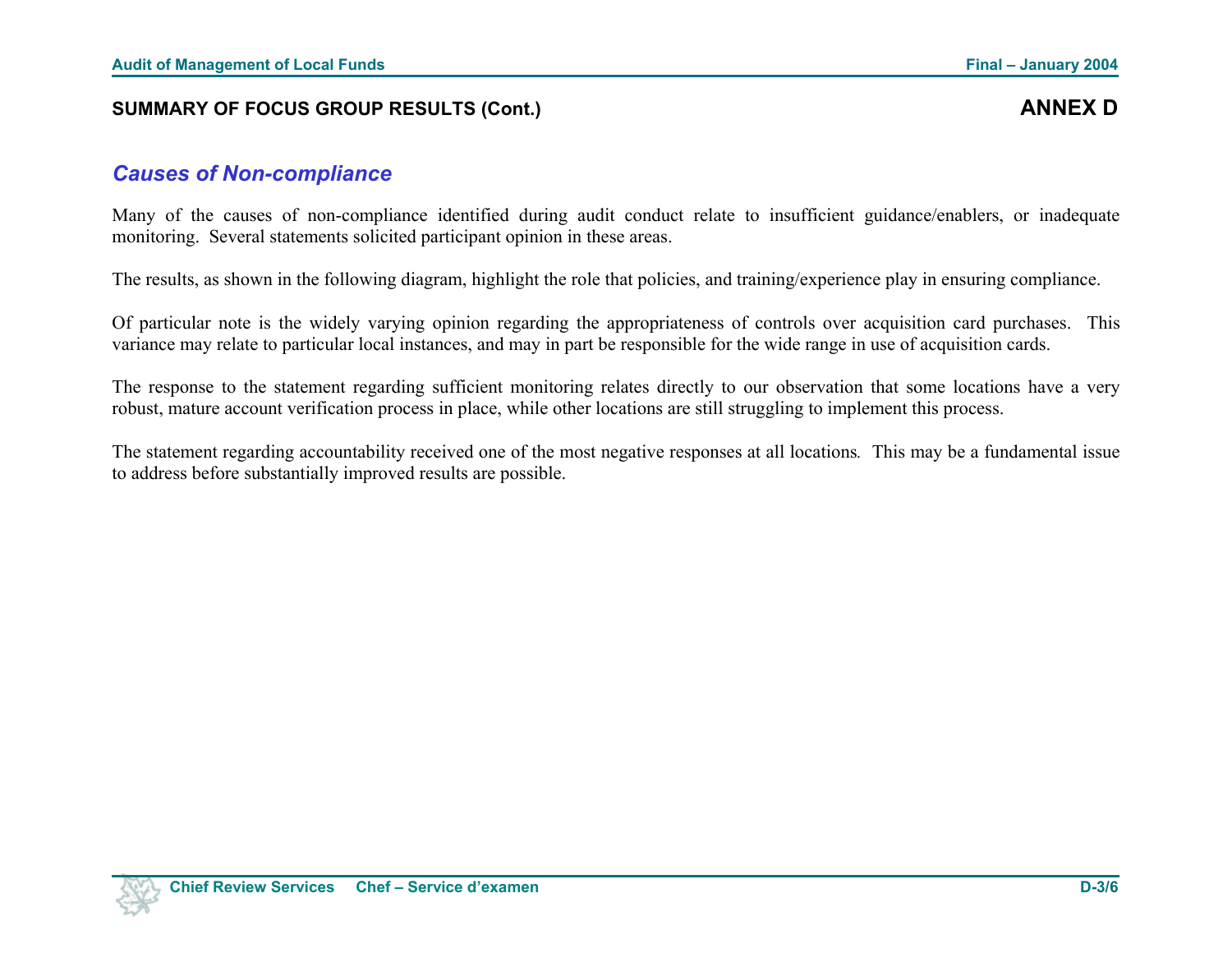### *Causes of non-Compliance*



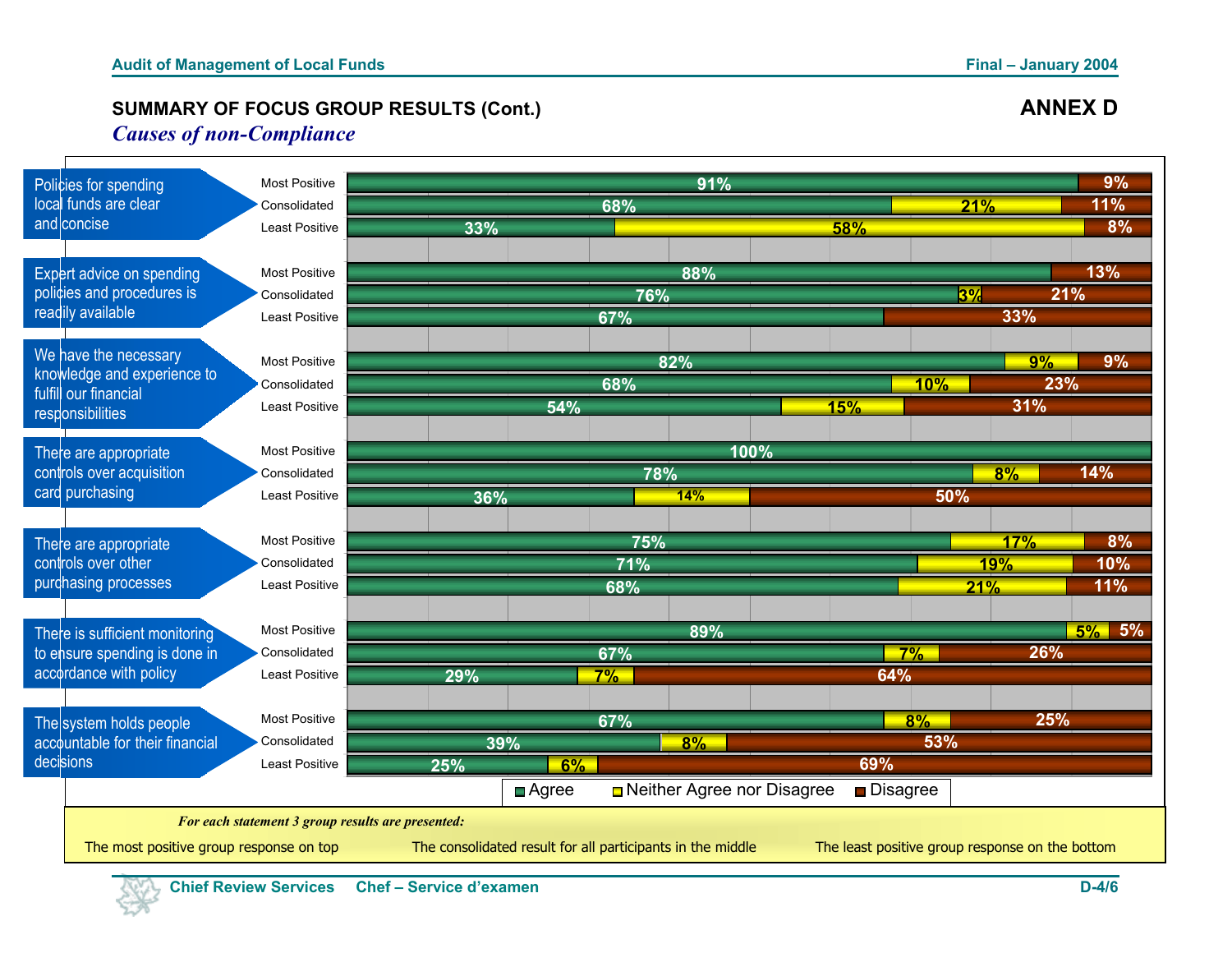### *Delegation of Authority*

Two statements solicited opinions regarding understanding of delegated authorities. While the results were generally positive, the results do indicate that a significant number of participants are unclear as to the limits of their authorities.



*For each statement 3 group results are presented:* 

The most positive group response on top The consolidated result for all participants in the middle The least positive group response on the bottom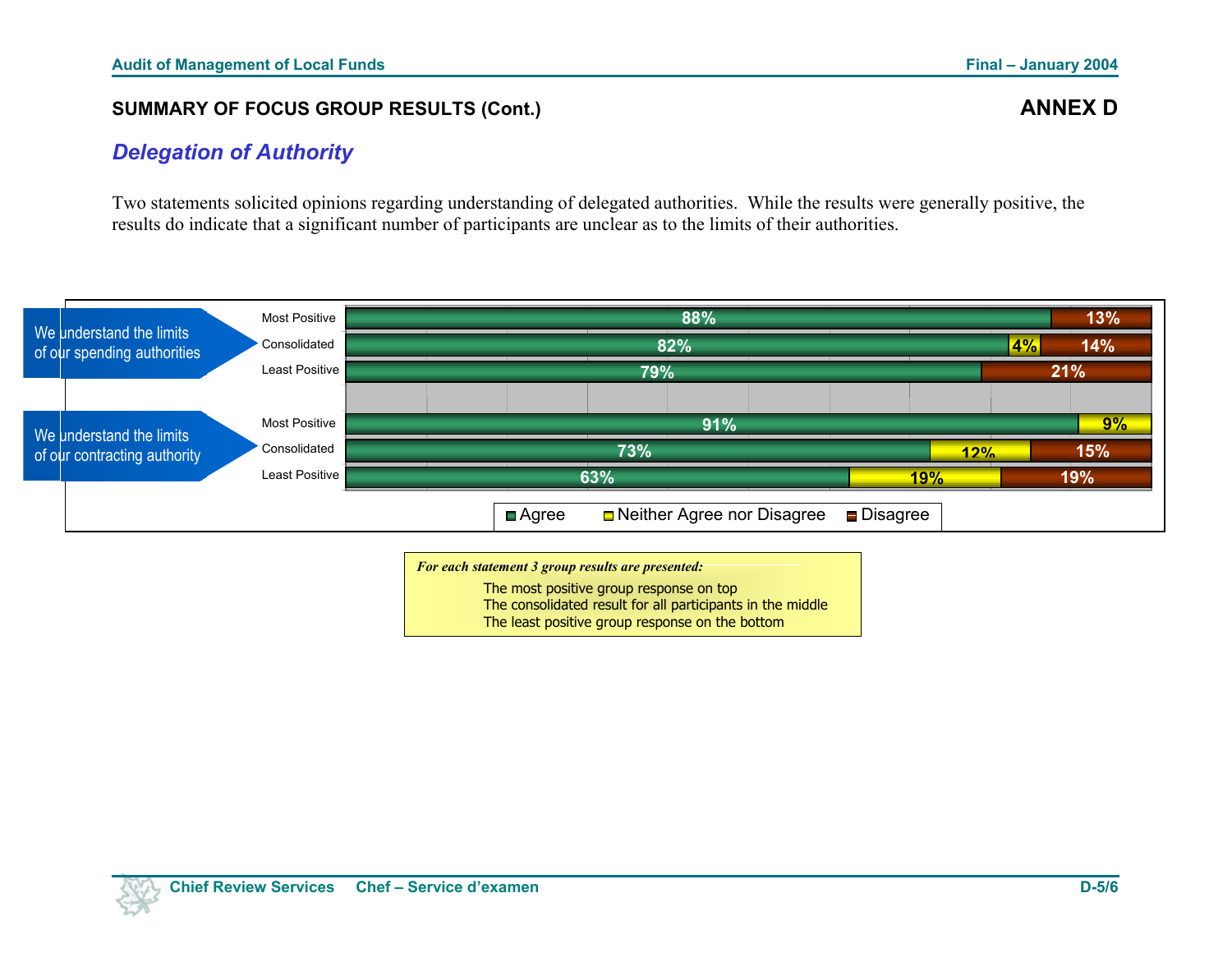Accuracy and Adequacy of Information

While participants were generally positive regarding the accuracy of their transactions, they were less positive regarding the overall accuracy and adequacy of information in Departmental systems.



The focus groups did not address the areas of Identifying and Assessing Risk, and Efficiency of Processes.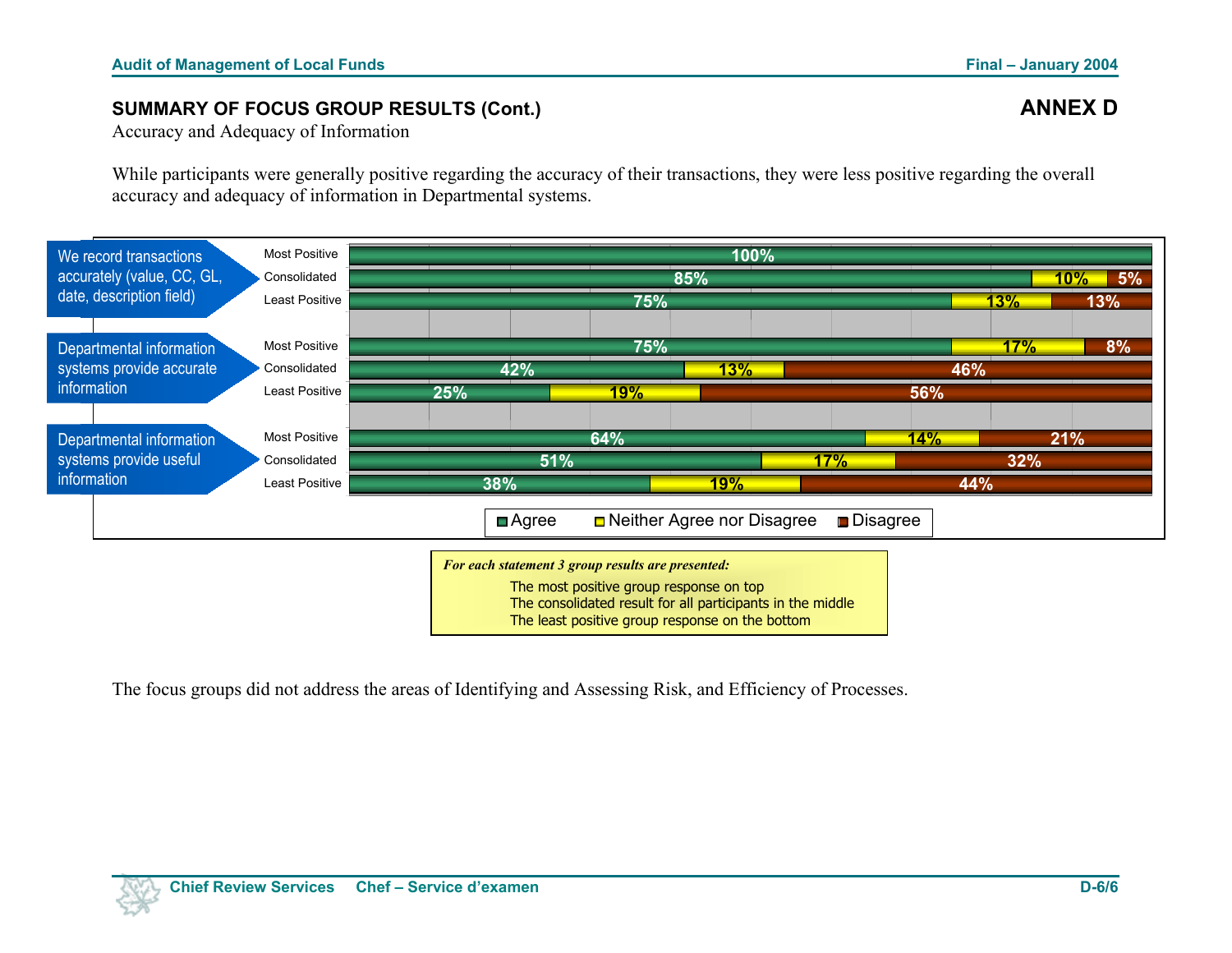# **ANNEX E – BENCHMARKING/BEST PRACTICES**



The purpose of this benchmarking exercise was to compare practices in DND, which impact the management of local funds, with practices in other federal government departments and organizations. Information was obtained through interviews conducted with audit and/or finance staff at: Royal Canadian Mounted Police, Canada Post, Indian and Northern Affairs Canada, Human Resources Development Canada, Health Canada, Department of Fisheries and Ocean, Natural Resources Canada and Public Works and Governmental Services Canada. A Web-based literature search was also performed to collect information regarding practices within US-General Accounting Office (GAO), US-Dept of Defense (DoD), UK-Defence Billing Agency (DBA), UK-Minister of Defence (MoD), as well as private sector companies. The following table highlights the key findings:

|                                                                                                         |        | <b>DND</b>                                                                                                                                                                                                                                                                                                                                                                                                                                                                                                                                                                                                                                            | <b>General situation</b>                                                                                                                                                                                                                                                                                                                                                          |         | <b>Best Practices</b>                                                                                                                                                                                                                                                                                                                    |
|---------------------------------------------------------------------------------------------------------|--------|-------------------------------------------------------------------------------------------------------------------------------------------------------------------------------------------------------------------------------------------------------------------------------------------------------------------------------------------------------------------------------------------------------------------------------------------------------------------------------------------------------------------------------------------------------------------------------------------------------------------------------------------------------|-----------------------------------------------------------------------------------------------------------------------------------------------------------------------------------------------------------------------------------------------------------------------------------------------------------------------------------------------------------------------------------|---------|------------------------------------------------------------------------------------------------------------------------------------------------------------------------------------------------------------------------------------------------------------------------------------------------------------------------------------------|
| <b>Compliance</b><br>with Policy -<br><b>FAA</b><br><b>Requirements</b><br>(Section 32 &<br>Section 34) | ٠<br>٠ | In many cases, it is impossible to<br>confirm that proper authority to initiate<br>expenditures/commit funds was<br>exercised:<br><b>RC</b> Administrators with<br>$\overline{\phantom{0}}$<br>Section 32 authority not clearly $\vert \bullet \vert$<br>documented; and/or<br>L.P.O. or call-up forms are not<br>used/kept with the invoice.<br>Thoroughness in exercising Section 34<br>varies - often, insufficient information<br>to confirm receipt, or correct quantity<br>and price.<br>While CFSSU permits electronic match<br>of purchase order, receipt voucher and<br>invoice, CFSSU is currently not widely<br>used for local purchasing. | Apart from acquisition card<br>(A.C.) transactions, all<br>interviewed organisations require<br>an appropriately authorized<br>L.P.O., contract or call-up form.<br>In most cases, procurement<br>software must be used for non-<br>A.C. transactions, thereby<br>creating an electronic record of<br>the purchase order. These are<br>generally printed, signed and<br>retained. | ٠<br>∣∎ | One organization has a complete<br>electronic approval process, with level<br>of authority linked to User Id. Invoice<br>is electronically matched to purchase<br>order and receipt before payment<br>authorized.<br>A second organization electronically<br>matches price and quantity on invoices<br>with those on the purchase order. |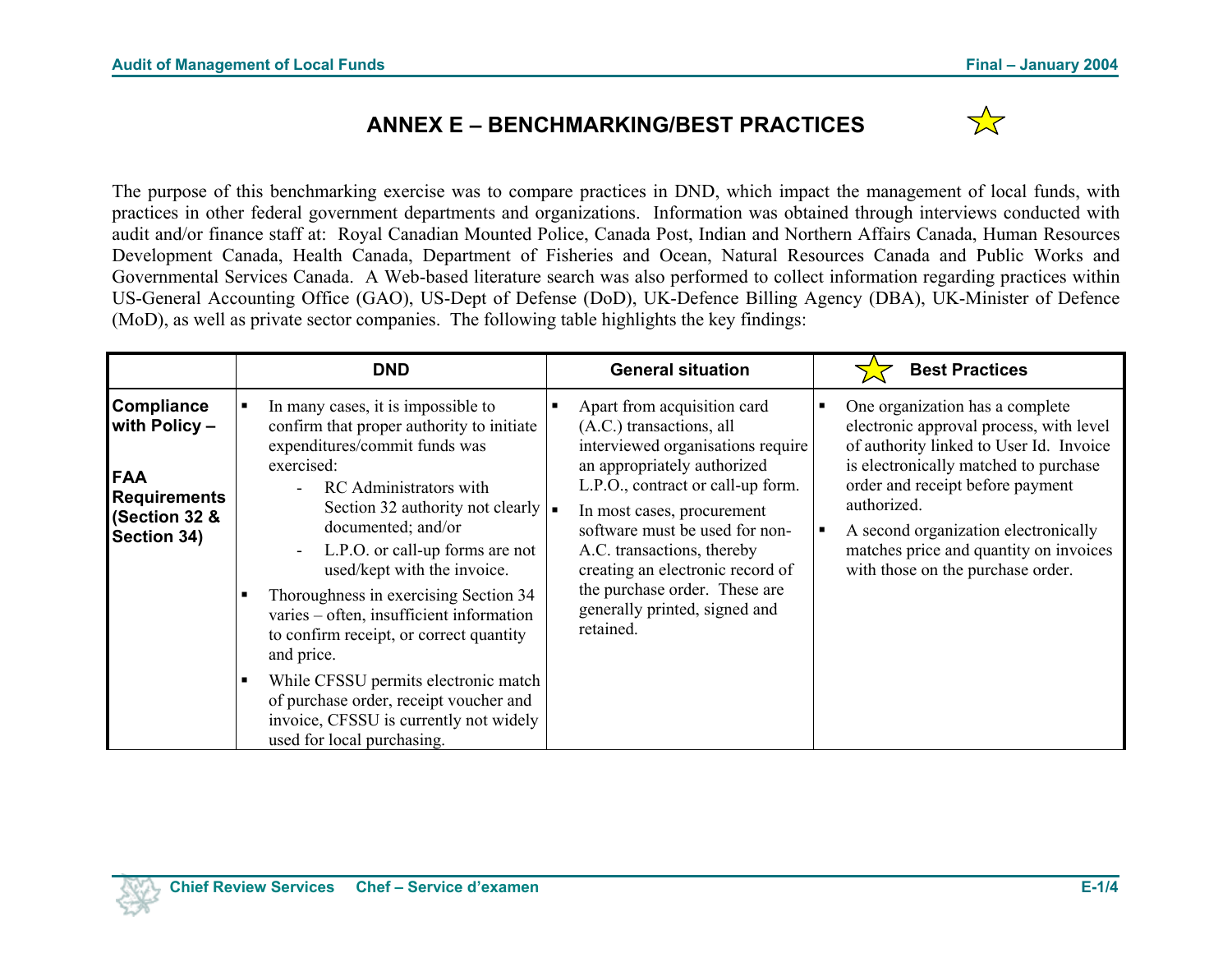# **BENCHMARKING/BEST PRACTICES (Cont.) ANNEX E**

|                                                                |                                                         | <b>DND</b>                                                                                                                                                                                                                                                                                                                                                                                                         |   | <b>General situation</b>                                                                                                                                                                                                                                                                                                                                                          | <b>Best Practices</b>                                                                                                                                                                                                                                                                                                                                                                                                                                                                                                                                                                                                                                                                                      |
|----------------------------------------------------------------|---------------------------------------------------------|--------------------------------------------------------------------------------------------------------------------------------------------------------------------------------------------------------------------------------------------------------------------------------------------------------------------------------------------------------------------------------------------------------------------|---|-----------------------------------------------------------------------------------------------------------------------------------------------------------------------------------------------------------------------------------------------------------------------------------------------------------------------------------------------------------------------------------|------------------------------------------------------------------------------------------------------------------------------------------------------------------------------------------------------------------------------------------------------------------------------------------------------------------------------------------------------------------------------------------------------------------------------------------------------------------------------------------------------------------------------------------------------------------------------------------------------------------------------------------------------------------------------------------------------------|
| Compliance<br>with Policy-<br><b>Verification</b>              | $\blacksquare$<br>٠<br>$\blacksquare$<br>$\blacksquare$ | Increase in extent of verification has<br>occurred – frequency and thoroughness<br>varies.<br>No Departmental targets have been<br>established or communicated.<br>Variation in approaches prevents<br>aggregating results, measuring against<br>targets, or identifying high-risk areas.<br>Confusion in roles and responsibilities<br>sometimes leads to duplication of<br>efforts and/or insufficient coverage. |   | Three interviewed organizations<br>have a centralized AP function<br>and do pre-payment verification<br>as opposed to post-payment<br>verification.<br>For those doing post-payment<br>verification, challenges remain in<br>terms of consistency of the<br>process, definition of an error,<br>and an acceptable error rate,<br>and/or aggregating results at<br>national level. | One department regularly consolidates<br>results of statistical sampling, using<br>clearly defined errors, and a<br>documented target error rate<br>(5 per cent). Regions whose results fall<br>outside acceptable error-range are<br>required to document corrective action<br>taken.<br>Another department has also developed<br>an extensive policy on account<br>verification that is currently applied in<br>the National Capital Area. Challenges<br>remain in implementing it across all<br>areas. (Target error rate $=$ 4 per cent)<br>DBA sets and measures achievement of<br>performance targets for timely<br>payment, processing costs, and<br>adherence to service level agreements<br>(SLA) |
| <b>Delegation of</b><br><b>Financial</b><br><b>Authorities</b> | $\blacksquare$<br>$\blacksquare$                        | The Departmental Delegation of<br>Authority for Financial Administration<br>Matrix, introduced in 1997, provides a<br>consolidated record of authority by<br>generic position.<br>At the local level, confusion remains<br>regarding the definition of RC manager<br>and RC administrator - documentation<br>of these authorities is often incomplete<br>or fragmented.                                            | ٠ | In most cases, financial<br>authorities are electronically<br>documented, either generically<br>by positions, or specifically by<br>individuals.<br>Organizations using paper-based<br>documentation either intend, or<br>have begun, to move towards an<br>electronic format.                                                                                                    | Three interviewed organizations have<br>developed department-wide electronic<br>databases that document each<br>individual's authorities and which<br>correspond to their approval-level in<br>the financial system.<br>In two cases, additional manual<br>signatures are still required; databases<br>contain electronic image of signature<br>for verification purpose.                                                                                                                                                                                                                                                                                                                                  |

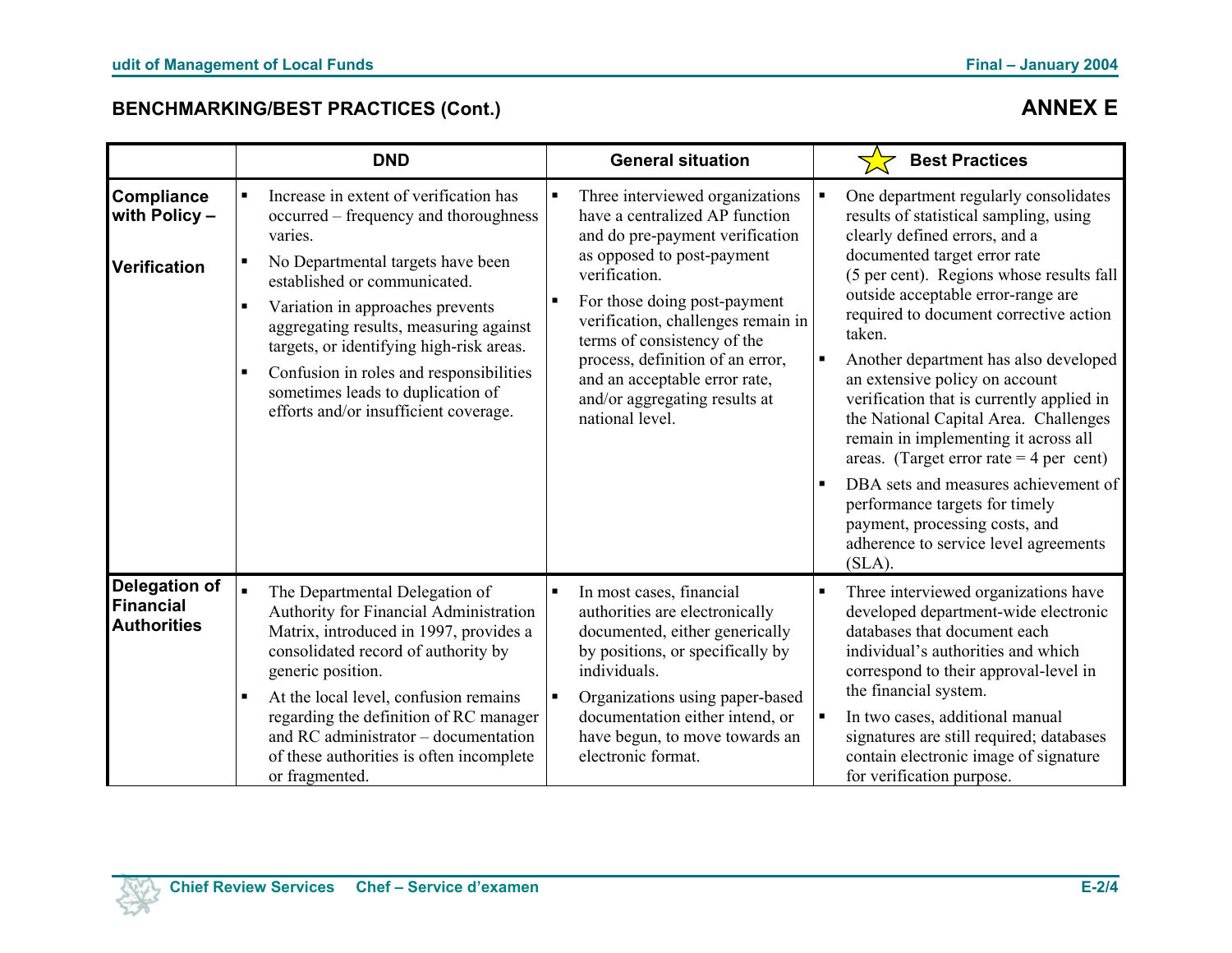# **BENCHMARKING/BEST PRACTICES (Cont.) ANNEX E**

|                                                          |                                  | <b>DND</b>                                                                                                                                                                                 | <b>General situation</b>                                                                                                                                  |   | <b>Best Practices</b>                                                                                                                                                                                                                                                                       |
|----------------------------------------------------------|----------------------------------|--------------------------------------------------------------------------------------------------------------------------------------------------------------------------------------------|-----------------------------------------------------------------------------------------------------------------------------------------------------------|---|---------------------------------------------------------------------------------------------------------------------------------------------------------------------------------------------------------------------------------------------------------------------------------------------|
| <b>Accuracy and</b><br>Adequacy of<br><b>Information</b> | $\blacksquare$<br>$\blacksquare$ | Transactions recorded relatively<br>accurately. Some opportunities for<br>improvement identified.<br>Commitments not adequately recorded                                                   | Few organizations evaluating<br>accuracy, but acknowledge it<br>could be improved.                                                                        | Е | E-Catalogue system used by one<br>Agency creates default financial<br>coding for cost centre and GL based on<br>User Id and item procured.                                                                                                                                                  |
| <b>Accuracy</b>                                          |                                  | in FMAS, reducing accuracy/visibility<br>of free balance.                                                                                                                                  |                                                                                                                                                           |   | At least three groups require<br>'procurement module' to be used for all<br>non-acquisition card purchases.<br>Authorization of the purchase order<br>creates a commitment in financial<br>system, adjusting free balance.<br>(CFSSU does this but not widely used<br>for local purchases). |
|                                                          |                                  |                                                                                                                                                                                            |                                                                                                                                                           | п | One department uses bank download to<br>create acquisition card commitments<br>daily.                                                                                                                                                                                                       |
| <b>Adequacy</b>                                          | ٠<br>٠                           | Much duplication of effort occurs due<br>to non-existent or unreliable interfaces<br>- Reconciliation is time-consuming.<br>Reliance on shadow systems/black<br>books remains substantial. | Most interviewed organizations<br>stated the use of shadow<br>systems/black books is<br>decreasing.<br>Integration of systems is a<br>challenge for most. |   | One organization recently adopted a<br>more enterprise-approach,<br>implementing a new system for<br>finance, supply and personnel, which<br>replaced 64 systems (local or regional)<br>and helped standardize the information<br>available.                                                |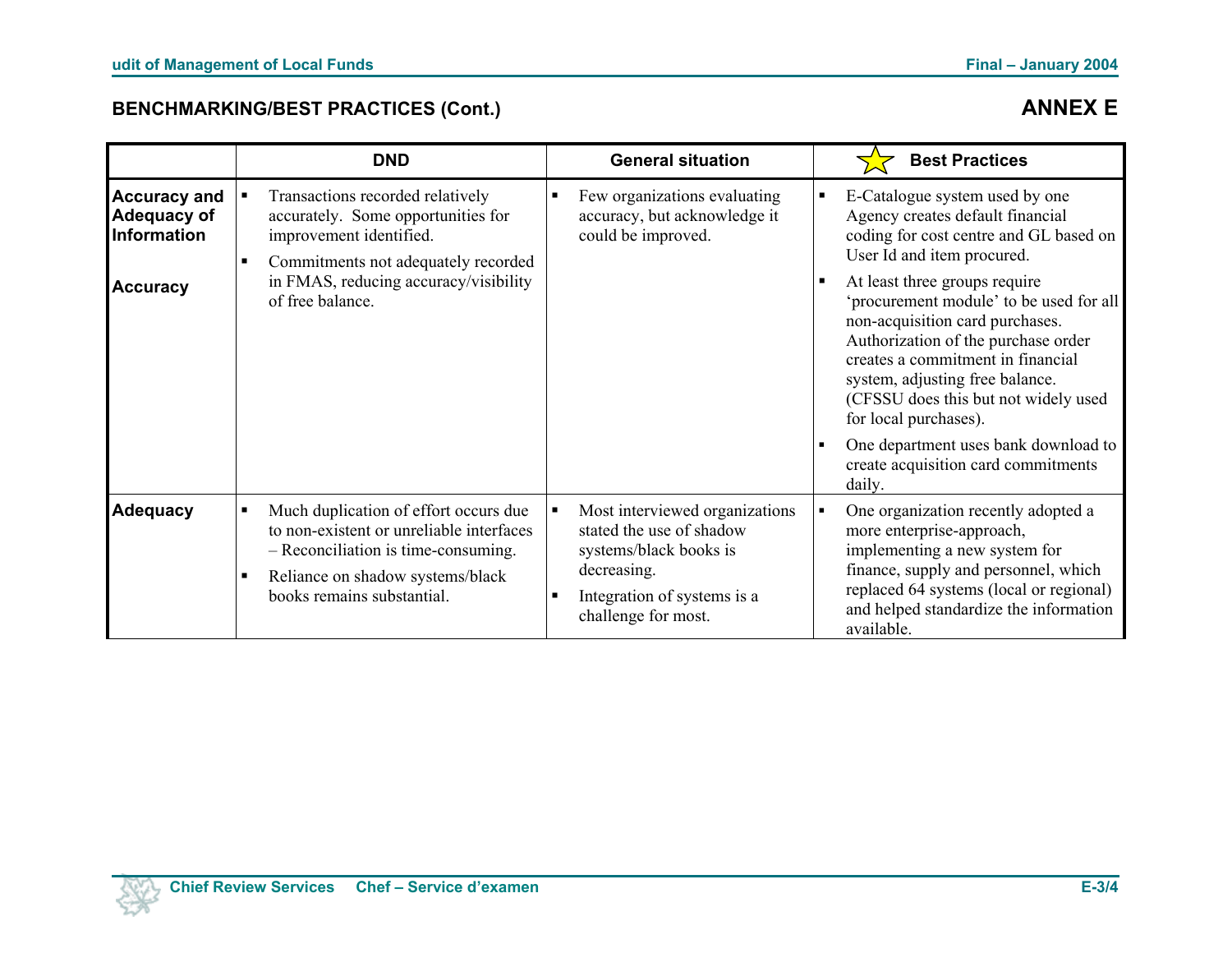# **BENCHMARKING/BEST PRACTICES (Cont.) ANNEX E**

|                                        | <b>DND</b>                                                                                                                                                                                                                                                                                                                                                                                                                                                                                                                                                                                                  | <b>General situation</b>                                                                                                                                                                                                                                                                                                                                                          | <b>Best Practices</b>                                                                                                                                                                                                                                                                                                                                                                                                                                                                                                                                                                                                    |
|----------------------------------------|-------------------------------------------------------------------------------------------------------------------------------------------------------------------------------------------------------------------------------------------------------------------------------------------------------------------------------------------------------------------------------------------------------------------------------------------------------------------------------------------------------------------------------------------------------------------------------------------------------------|-----------------------------------------------------------------------------------------------------------------------------------------------------------------------------------------------------------------------------------------------------------------------------------------------------------------------------------------------------------------------------------|--------------------------------------------------------------------------------------------------------------------------------------------------------------------------------------------------------------------------------------------------------------------------------------------------------------------------------------------------------------------------------------------------------------------------------------------------------------------------------------------------------------------------------------------------------------------------------------------------------------------------|
| <b>Efficiency of</b><br><b>Process</b> | Efficiency varies among sites as<br>measured by late payments, acquisition<br>card use and degree of centralization of<br>the payment function:<br>- Overall, 38 per cent of low \$ ECS<br>transactions $(<$ \$5K) were paid by<br>acquisition card – varied from<br>5 per cent to 83 per cent at visited<br>locations.<br>- 2.5 per cent of invoices took more<br>than 60 days to be paid $-$ varied<br>from $0.2$ per cent to 4 per cent at<br>visited locations.<br>- While several Bases/Wings have<br>consolidated part their AP function,<br>over 1700 staff involved in paying<br>0.5M ECS invoices. | Use of acquisition cards is<br>generally encouraged, sometimes<br>through a written policy or<br>establishment of targets.<br>Many companies have re-<br>$\blacksquare$<br>engineered their Accounts<br>Payable, consolidating into one<br>shared service centre. Previous<br>CRS benchmarking studies<br>showed that 75 per cent of<br>surveyed companies used this<br>approach. | In one Dept, acquisition cards are used<br>for $90 - 95$ per cent of low-risk<br>transactions. (\$5K goods, \$10K)<br>services, to limit of call-up).<br>In a 2003 GAO report, the DoD<br>estimated that 95 per cent of their<br>purchases under \$2.5K were made on<br>purchase cards in FY01.<br>A private sector company decreased<br>п<br>AP staff from 1200 to 110 by moving<br>to a shared service concept.<br>DBA offers centralized accounting, bill<br>в<br>payment and invoicing service to the<br>$MoD$ – increased Productivity by<br>35 per cent in last three years.<br>Targeted to reduce cost by further |
|                                        | Within DND, more than 3000<br>individuals have a User Id allowing bill<br>payment.                                                                                                                                                                                                                                                                                                                                                                                                                                                                                                                          |                                                                                                                                                                                                                                                                                                                                                                                   | 15 per cent by 2004.<br>In 2000/01, DBA paid 100 per cent of<br>bills within 11 calendar days of receipt.<br>Within DBA, consolidating AP allows<br>591 individuals to pay 4.4 million bills.<br>One Cdn agency is moving to<br>e-commerce using an e-catalogue with<br>pre-approved items and vendors and in<br>some cases e-invoicing.                                                                                                                                                                                                                                                                                 |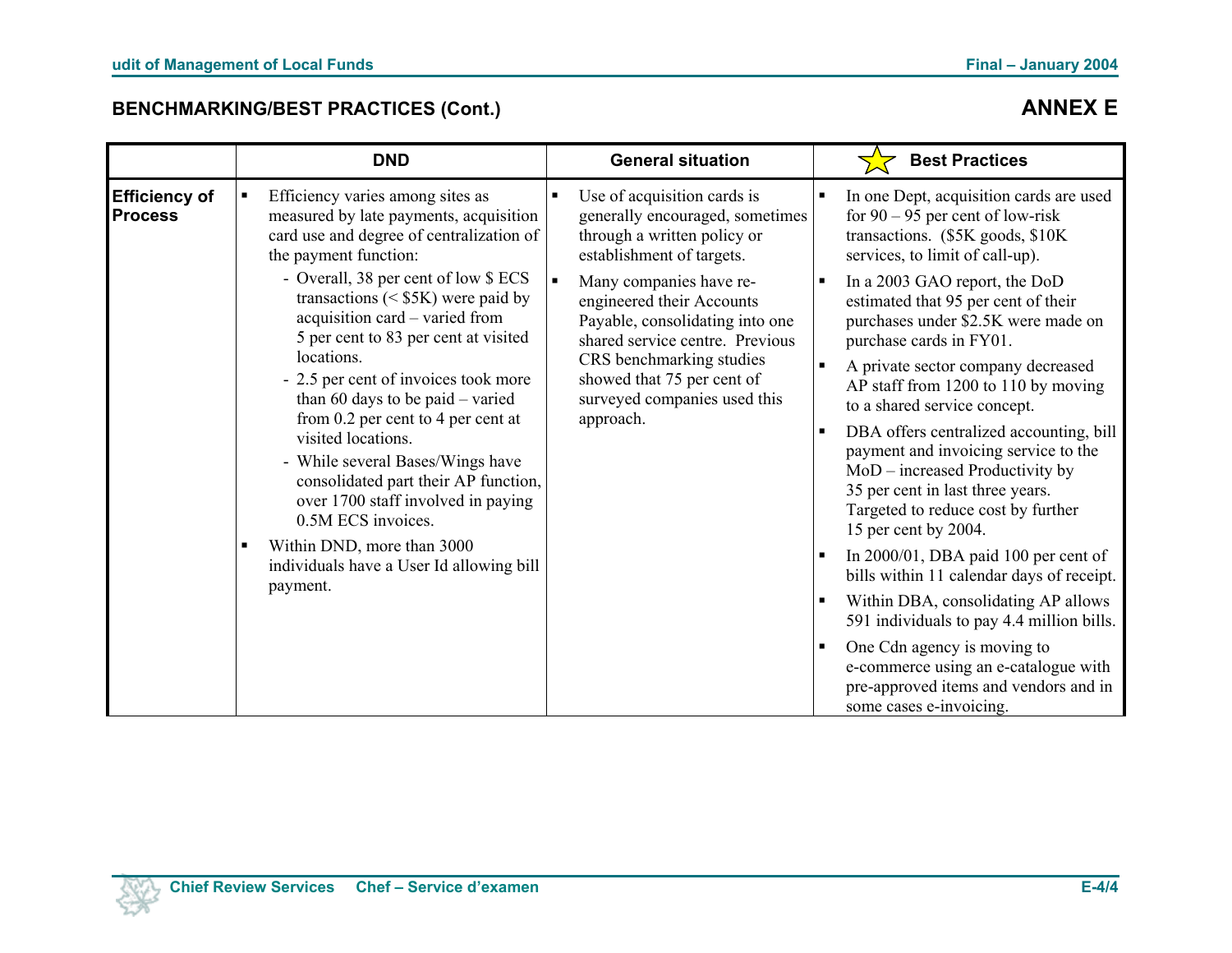# **ANNEX F – SUMMARY OF ACRONYMS IN THIS REPORT**

| <b>AC</b>                                                                                                                                                                                                                                         | <b>Acquisition Card</b>                                                                                                                                                                                                                                                                                                                                                                                                                                                                                                                                                                                                                                                                                                                                          | <b>FAM</b>                                                                                                                                                                                                                              | <b>Financial Administration Manual</b>                                                                                                                                                                                                                                                                                                                                                                                                                                                                                                                                                                                                                                                                                                           |
|---------------------------------------------------------------------------------------------------------------------------------------------------------------------------------------------------------------------------------------------------|------------------------------------------------------------------------------------------------------------------------------------------------------------------------------------------------------------------------------------------------------------------------------------------------------------------------------------------------------------------------------------------------------------------------------------------------------------------------------------------------------------------------------------------------------------------------------------------------------------------------------------------------------------------------------------------------------------------------------------------------------------------|-----------------------------------------------------------------------------------------------------------------------------------------------------------------------------------------------------------------------------------------|--------------------------------------------------------------------------------------------------------------------------------------------------------------------------------------------------------------------------------------------------------------------------------------------------------------------------------------------------------------------------------------------------------------------------------------------------------------------------------------------------------------------------------------------------------------------------------------------------------------------------------------------------------------------------------------------------------------------------------------------------|
| ADM<br>ADM(Fin CS)<br>ADM(Mat)<br>AP<br><b>CAATT</b><br>CAS<br>CCI<br><b>CDS</b><br><b>CE</b><br><b>CFAO</b><br><b>CFEMS</b><br><b>CFSSU</b><br><b>CLS</b><br><b>CMS</b><br><b>CRS</b><br>DA<br><b>DAOD</b><br>DBA<br><b>DCPol</b><br><b>DFPP</b> | <b>Assistant Deputy Minister</b><br>ADM of Finance and Corporate Services<br>ADM of Material<br><b>Accounts Payable</b><br><b>Computer Assisted Audit Tools and Techniques</b><br>Chief of the Air Staff<br><b>Command Comptroller Inspection</b><br><b>Chief of Defence Staff</b><br><b>Construction and Engineering</b><br>Canadian Forces Administrative Orders<br>Canadian Forces Engineering Management System<br>Canadian Forces Supply System Update<br>Chief of the Land Staff<br>Chief of the Maritime Staff<br><b>Chief Review Services</b><br><b>Distribution Account</b><br>Defence Administrative Orders and Directives<br>United Kingdom - Defence Billing Agency<br><b>Director Contract Policy</b><br>Director Financial Policies and Procedures | <b>FMAS</b><br><b>FRMS</b><br>FY<br><b>GAO</b><br>GL<br><b>IRMF</b><br>IT<br>L1<br><b>LPO</b><br><b>MIS</b><br>MoD<br><b>NDHQ</b><br><b>NMSO</b><br><b>OPI</b><br><b>PAYE</b><br><b>PILT</b><br><b>PPV</b><br>RC Manager<br><b>RDAO</b> | (previous to FMAS)<br>Financial and Managerial Accounting System<br>Fraud Risk Management Strategy<br>Fiscal Year (April 1 to Mar 31)<br>e.g., FY03: Apr 1/02 to Mar 31/03)<br>United States - General Accounting Office<br>General Ledger<br>Integrated Risk Management Framework<br>Information Technology<br>Level One (reports directly to either DM or CDS<br>Local Purchase Order<br>Management Information System<br>United Kingdom Ministry of Defence<br><b>National Defence Headquarters</b><br>National Master Standing Offer<br>Office of Primary Interest<br>Payable At Year End<br>Payment In Lieu of Taxes<br><b>Post Payment Verification</b><br><b>Responsibility Centre Manager</b><br>Regional Departmental Accounting Office |
| <b>DM</b><br><b>DND</b><br><b>DoD</b><br><b>ECSs</b><br>FAA                                                                                                                                                                                       | Deputy Minister of Defence<br>Department of National Defence<br>United States Department of Defense<br>Environmental Chiefs of Staff (Land, Maritime, and Air)<br><b>Financial Administration Act</b>                                                                                                                                                                                                                                                                                                                                                                                                                                                                                                                                                            | <b>ROSA</b><br><b>SA</b><br>SAV<br><b>SWE</b><br>TB                                                                                                                                                                                     | Risk and Opportunity Self Assessment<br>An FMAS transaction that adjusts an original transaction<br><b>Staff Assistance Visit</b><br>Salary Wage Envelope<br><b>Treasury Board</b>                                                                                                                                                                                                                                                                                                                                                                                                                                                                                                                                                               |
|                                                                                                                                                                                                                                                   |                                                                                                                                                                                                                                                                                                                                                                                                                                                                                                                                                                                                                                                                                                                                                                  |                                                                                                                                                                                                                                         |                                                                                                                                                                                                                                                                                                                                                                                                                                                                                                                                                                                                                                                                                                                                                  |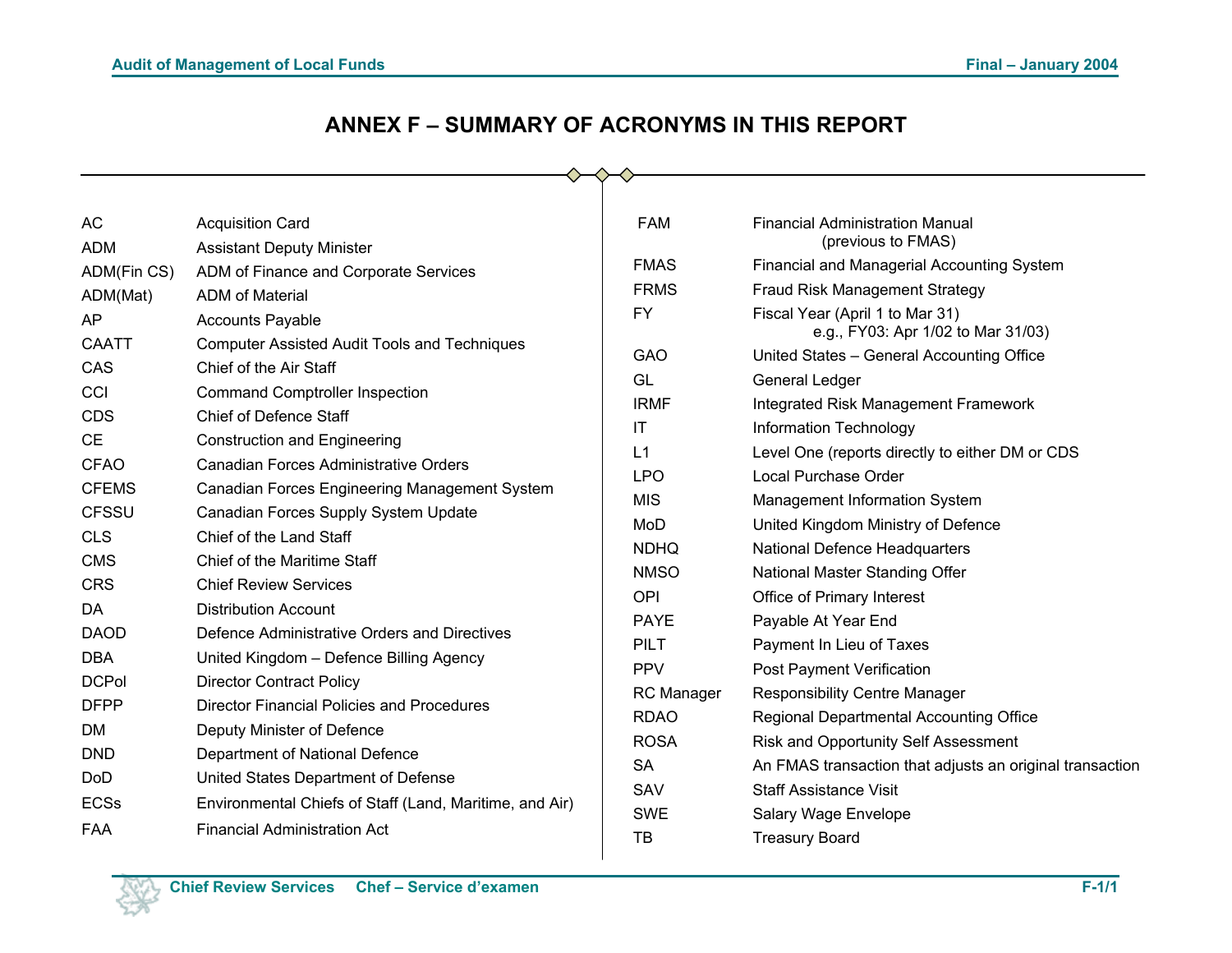# **ANNEX G – MANAGEMENT ACTION PLAN**

| <b>CRS</b> Recommendation                                                                          | $OPI(s)$ and $OCI(s)$                                  | <b>Management Action Plan</b>                                                                                                                                                                                                                                                                                                                                                                                                                                                                                                                                                                                                                                    |
|----------------------------------------------------------------------------------------------------|--------------------------------------------------------|------------------------------------------------------------------------------------------------------------------------------------------------------------------------------------------------------------------------------------------------------------------------------------------------------------------------------------------------------------------------------------------------------------------------------------------------------------------------------------------------------------------------------------------------------------------------------------------------------------------------------------------------------------------|
|                                                                                                    |                                                        | ADM(Fin CS) response:                                                                                                                                                                                                                                                                                                                                                                                                                                                                                                                                                                                                                                            |
| A more detailed comprehensive<br>1.<br>approach to Section 33 verification<br>should be developed: | DC Pol                                                 | NOTE: With respect to the recommendation for giving adequate<br>attention to ensuring contracting requirements are met, it is recommended<br>that this specific subject be identified also as a distinct item from that of<br>Section 33. There are a number of issues raised in terms of contracting<br>throughout the audit report, and these will need to be addressed by DC<br>Pol as the OPI for contracting policy. These issues relate more to Section<br>32 and 34 authorities than they do to Section 33.                                                                                                                                               |
| giving adequate attention to<br>a.<br>ensuring contracting requirements<br>are met:                | C Fin O<br><b>DGFA</b><br><b>DGAPPP</b><br><b>DFPP</b> | C Fin O will issue renewed functional direction to all<br>a.<br>Comptrollers in the Department to reinforce their responsibilities<br>related to FAA Section 33 payment authorization. In addition,<br>C Fin O will revisit the Central Departmental Accounting Office<br>(CDAO) and the Regional Departmental Accounting Office<br>(RDAO) models with respect to Section 33 authorization as it<br>applies to the NCR, with a view to devolve Section 33<br>authorization to ADM(Mat), ADM(IM) and ADM(IE). CDAO<br>(DGAPPP) will maintain Section 33 authorization for all other<br>Level One organizations currently under the mandate of RDAO<br>0001 (NCR). |
|                                                                                                    |                                                        | Auditor's Note: Subsequent to the receipt of this Management Action<br>Plan in Dec 03, and in view of weaknesses which have become apparent<br>in monitoring and in the application of all financial certifications within<br>NDHQ, we are informed that ADM(Fin CS) has re-examined the<br>advisability of "devolving" FAA S. 33 authorities. As of end Mar 04, our<br>understanding is that rather than devolving authorities, ADM(Fin CS)<br>will align resources within the CDAO on a functional basis. This<br>alignment will serve to enhance learning and expertise, thereby<br>strengthening the FAA S. 33 process.                                      |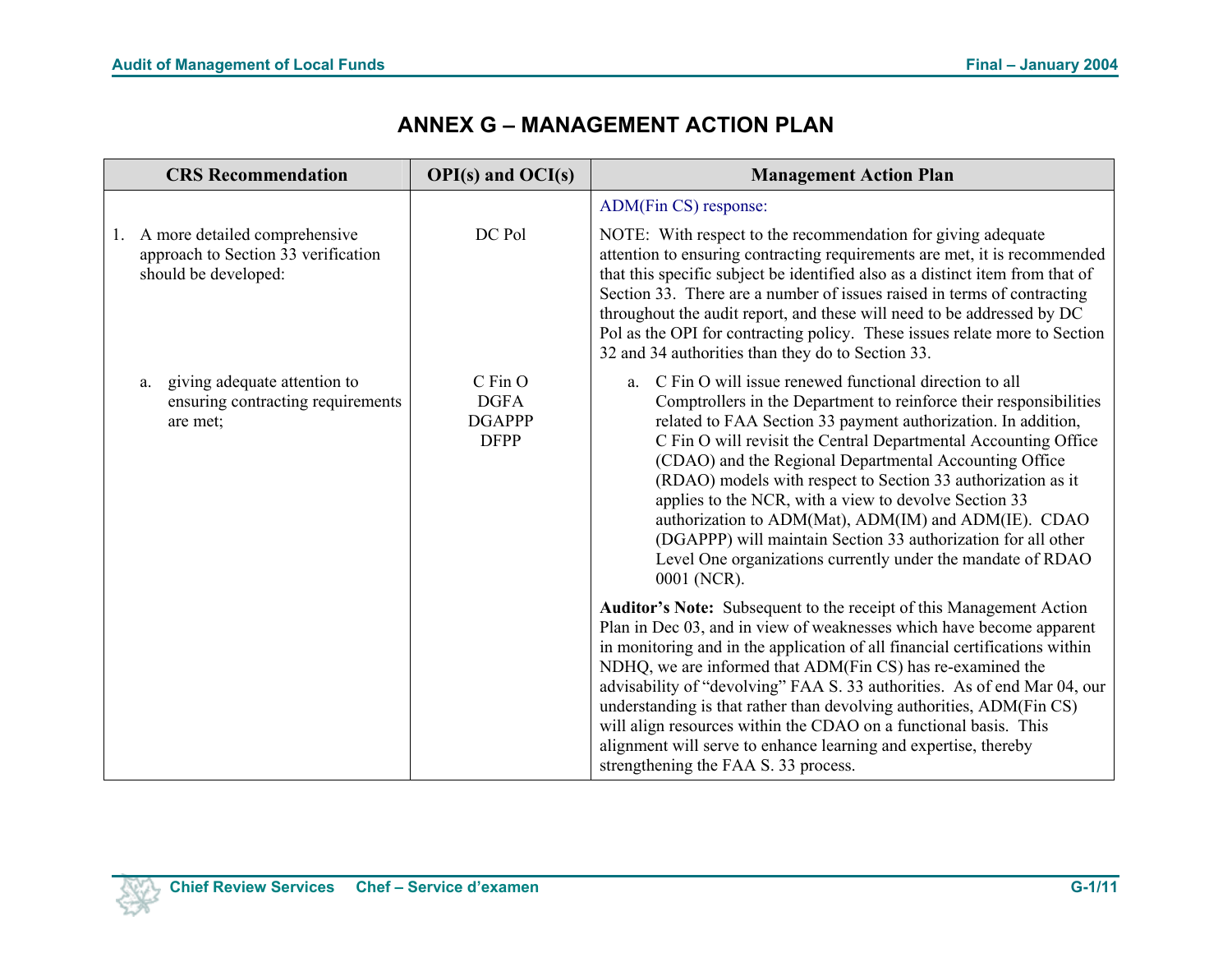|                | <b>CRS</b> Recommendation                                                                                       | $OPI(s)$ and $OCI(s)$ | <b>Management Action Plan</b>                                                                                                                                                                                                                                                                                                                                                                                                                                                                                                                                                                                                                            |
|----------------|-----------------------------------------------------------------------------------------------------------------|-----------------------|----------------------------------------------------------------------------------------------------------------------------------------------------------------------------------------------------------------------------------------------------------------------------------------------------------------------------------------------------------------------------------------------------------------------------------------------------------------------------------------------------------------------------------------------------------------------------------------------------------------------------------------------------------|
|                | b. including validation of<br>appropriate coding;                                                               | <b>DFPP</b>           | b. A Financial Administration Manual Chapter on the Classification<br>of Accounts (FAM Chapter 1015-1) was issued in March 2003.<br>Further, work is underway to develop a departmental coding<br>manual that will provide specific details to those involved in the<br>coding of financial transactions. Proper recording of transactions<br>has been emphasized through different forums to those entering<br>transactions. For example, the importance of using the correct<br>codes formed part of the training on year-end procedures, and<br>has been emphasized in workshops conducted at the various<br>Comptrollership conferences in Cornwall. |
|                |                                                                                                                 | DB                    | In addition, the Directorate of Budget will commence active monitoring<br>of all accounts to strengthen post-payment verification: DB will conduct<br>logic checks on expenditure and revenue transactions within the FMAS<br>for anomalies; DB will ascertain the appropriateness of the combination<br>of Fund and General Ledger usage and the appropriate usage of<br>commitments.                                                                                                                                                                                                                                                                   |
| $\mathbf{c}$ . | ensuring a consistent standard is<br>applied at all locations so as to<br>aggregate and compare results;<br>and | <b>DFPP</b>           | c. The existing Expenditure Management FAM Chapters will be<br>reviewed and revisions made as required. Consultation will be<br>undertaken with the Level One Comptrollers so as to ensure their<br>concurrence with proposed changes and the application of these<br>changes.                                                                                                                                                                                                                                                                                                                                                                           |
| d.             | following-up if results are not<br>reported or are outside the<br>acceptable range.                             | Comptrollers          | d. C Fin O as Departmental Comptroller will provide functional<br>direction to all Comptrollers in the Department to reinforce their<br>responsibilities related to Section 33 payment authorization and<br>in particular the requirement for finance officers to provide<br>assurance of the adequacy of the Section 34 account verification<br>and be in a position to state that the process is in place and is<br>being properly and conscientiously followed.                                                                                                                                                                                       |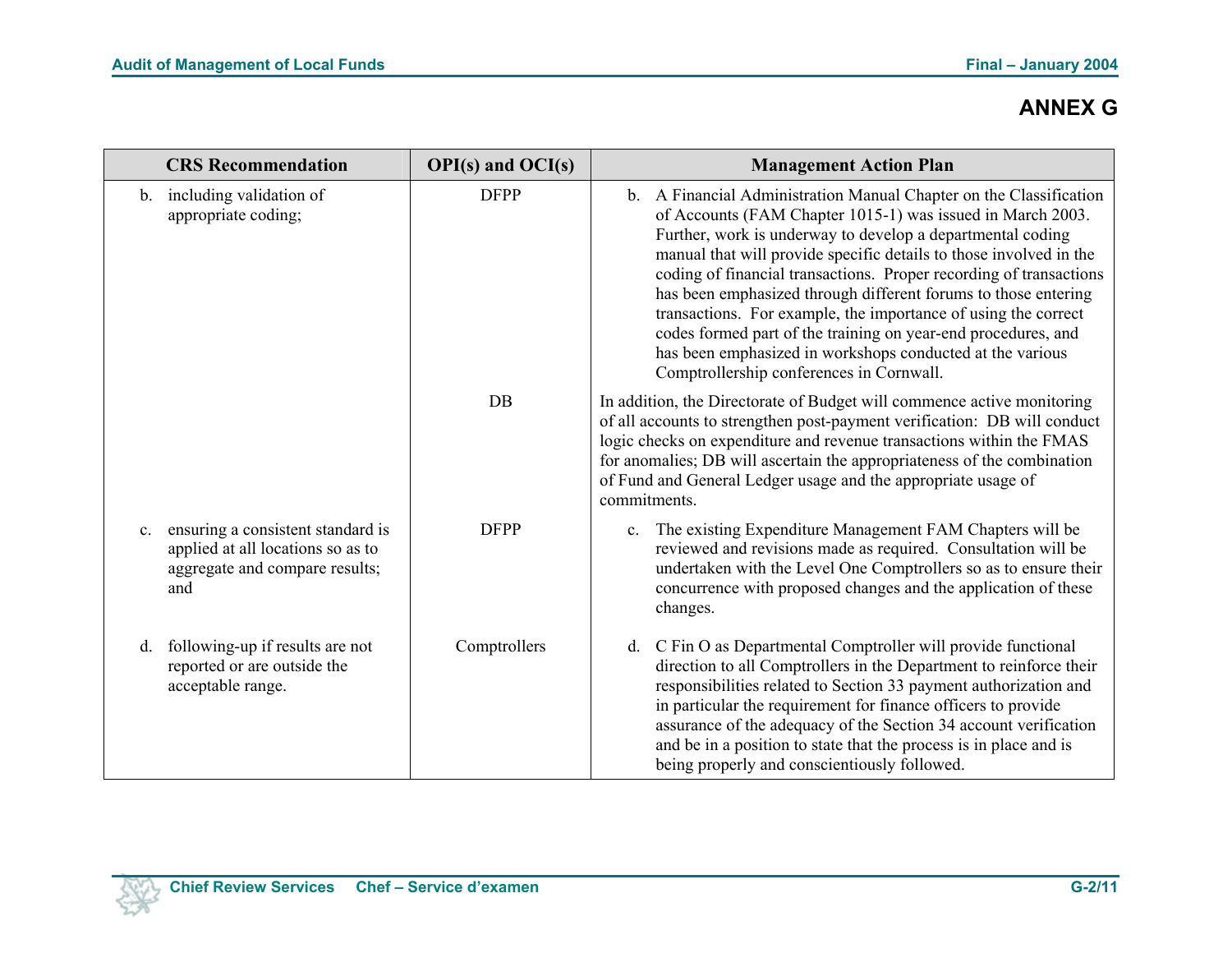| <b>CRS</b> Recommendation                                                                                                                                                                                          | $OPI(s)$ and $OCI(s)$ | <b>Management Action Plan</b>                                                                                                                                                                                                                                                                                                                                                                                                                                                                                                                                                                                                                                                                                                                                                                        |
|--------------------------------------------------------------------------------------------------------------------------------------------------------------------------------------------------------------------|-----------------------|------------------------------------------------------------------------------------------------------------------------------------------------------------------------------------------------------------------------------------------------------------------------------------------------------------------------------------------------------------------------------------------------------------------------------------------------------------------------------------------------------------------------------------------------------------------------------------------------------------------------------------------------------------------------------------------------------------------------------------------------------------------------------------------------------|
|                                                                                                                                                                                                                    | <b>DFPP</b>           | A policy series outlining the roles and responsibilities of Comptrollers at<br>the various levels within the organization is to be developed. At present,<br>the roles and responsibilities, of which compliance is one, are defined in<br>the 31 October 2000 memorandum signed by the DM/CDS. C Fin O will<br>review the finance functional direction, strengthen it where necessary and<br>reissue it.                                                                                                                                                                                                                                                                                                                                                                                            |
|                                                                                                                                                                                                                    | <b>CMD</b>            | The financial management module of the current Resource Manager's<br>course, that prepares resource managers to meet their responsibilities for<br>resource management and control, will be strengthened in the area of<br>financial certification. By 1 April 2004, a mandatory three-hour financial<br>management module will be available for all resource managers in DND.<br>Resource managers will be required to re-certify every three years.<br>Comptrollers will be responsible for ensuring that all resource managers<br>certifying Sections 32 and 34 have current certification.                                                                                                                                                                                                       |
|                                                                                                                                                                                                                    |                       | ADM(Mat) response:                                                                                                                                                                                                                                                                                                                                                                                                                                                                                                                                                                                                                                                                                                                                                                                   |
|                                                                                                                                                                                                                    | DC Pol                | ADM(Mat) fully concurs with this observation. DC Pol is available to<br>assist DFPP.                                                                                                                                                                                                                                                                                                                                                                                                                                                                                                                                                                                                                                                                                                                 |
|                                                                                                                                                                                                                    |                       | ADM(Fin CS) response:                                                                                                                                                                                                                                                                                                                                                                                                                                                                                                                                                                                                                                                                                                                                                                                |
| In the longer term, a technology-<br>2.<br>driven capability to continuously<br>monitor key performance areas<br>should be developed. This would<br>allow directed testing to be focused<br>on areas of high-risk. | <b>DGFA</b>           | The Department has a well-established FIS-Compliant, Integrated<br>Financial and Managerial Accounting System (IFMAS) that integrates<br>financial and non-financial information from a strategic perspective. It<br>has been used to project and report the costs or savings associated with<br>several Departmental initiatives. IFMAS is not a static system and<br>continues to be refined and will be upgraded to SAP Version 4.7<br>Enterprise next year. In addition, a relational database is being<br>developed which integrates financial information with non-financial<br>information providing a three dimensional projection of the strategic<br>financial environment to the Department's Level One Advisors to assist<br>in their Business Planning and in informed decision-making. |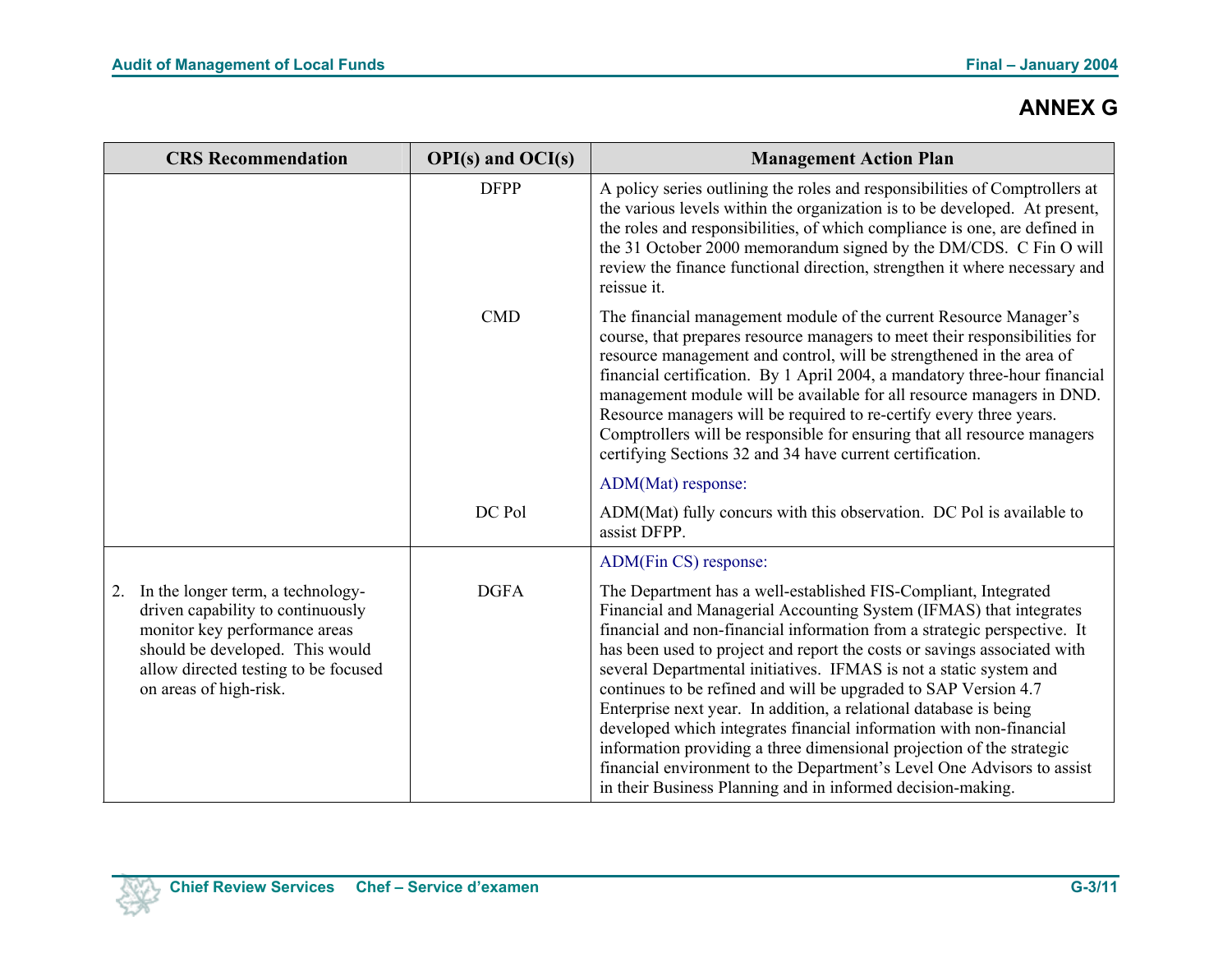|    | <b>CRS</b> Recommendation                                                                                                          | $OPI(s)$ and $OCI(s)$ | <b>Management Action Plan</b>                                                                                                                                                                                                                                                                                                                                                                                 |
|----|------------------------------------------------------------------------------------------------------------------------------------|-----------------------|---------------------------------------------------------------------------------------------------------------------------------------------------------------------------------------------------------------------------------------------------------------------------------------------------------------------------------------------------------------------------------------------------------------|
|    |                                                                                                                                    |                       | A second initiative that has interdependency with the upgrade activity is<br>the Data Warehouse/Financial Analytics activities that are under the<br>Modern Comptrollership mandate. The objective of these activities is to<br>improve reporting capabilities for managers and provide information to a<br>manager that is complete, and sufficiently integrated to meet their<br>changing management needs. |
|    |                                                                                                                                    |                       | Management of local funds rests with the RC managers. DGFA ensures<br>that appropriate system controls are in place and provides assurance that<br>the financial transactions have been adequately recorded. Risk<br>assessment and monitoring have been incorporated in our quality<br>assurance procedures.                                                                                                 |
|    |                                                                                                                                    |                       | We concur that more active and continuous monitoring may be<br>implemented, but this would fall under the mandate of the active<br>monitoring unit that C Fin O is considering.                                                                                                                                                                                                                               |
|    |                                                                                                                                    |                       | ADM(Mat) response:                                                                                                                                                                                                                                                                                                                                                                                            |
|    |                                                                                                                                    | <b>DMMD</b>           | ADM(Mat) fully concurs with this observation. The MASOP project is<br>working to develop a more focused performance measurement system to<br>help manage inventory within the CFSS. DMMD is available to assist<br>DGFA.                                                                                                                                                                                      |
| 3. | A Department-wide automated<br>approach for documenting<br>individuals' authorities should be<br>implemented. The approach should: |                       | ADM(Fin CS) response:                                                                                                                                                                                                                                                                                                                                                                                         |
|    | clearly identify the RC manager,<br>a.<br>and administrators, and the funds<br>for which they have authority;<br>and               | <b>DFPP</b>           | Through the Comptrollership Action Plan, C Fin O will remind<br>a.<br>all Comptrollers of the requirement to review on an annual basis<br>the financial signing authorities (FAM Ch 41 – Financial Signing<br>Authorities, para 57 refers), and to amend as required.                                                                                                                                         |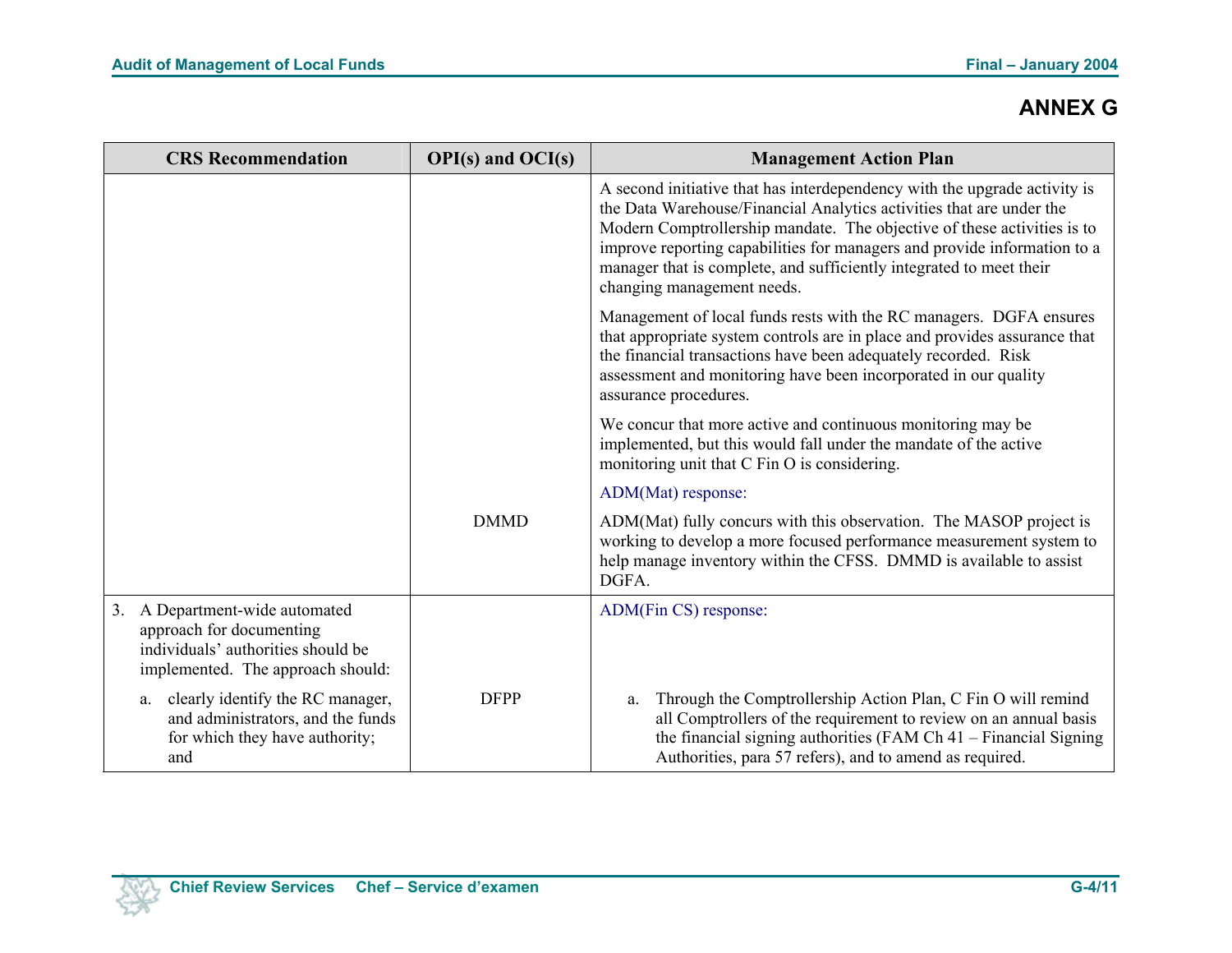|    | <b>CRS Recommendation</b>                                                                                                                                                                                                                        | $OPI(s)$ and $OCI(s)$ | <b>Management Action Plan</b>                                                                                                                                                                                                                                                                                                                                                                                                                                                                                                                                   |
|----|--------------------------------------------------------------------------------------------------------------------------------------------------------------------------------------------------------------------------------------------------|-----------------------|-----------------------------------------------------------------------------------------------------------------------------------------------------------------------------------------------------------------------------------------------------------------------------------------------------------------------------------------------------------------------------------------------------------------------------------------------------------------------------------------------------------------------------------------------------------------|
|    |                                                                                                                                                                                                                                                  |                       | C Fin O will issue further direction concerning the replacement of the<br>current signature cards by Delegation of Authorities forms. DFPP has<br>developed Delegation of Authorities forms for Responsibility Centre<br>Managers (DND 2295) and Responsibility Centre Administrators (DND<br>2289), which list all the authorities delegated to these positions<br>(including Section 34 of the FAA). These forms require the signature of<br>the individual and their superior and identify the area of authority for<br>which the individual is responsible. |
|    | include electronic images of<br>$b_{-}$<br>signatures to eliminate the need<br>for specimen signature cards.                                                                                                                                     |                       | b. The use of electronic images of signatures will be adopted once<br>resources are available. In the interim, a hardcopy of forms will<br>still be required as a source document and to provide for the<br>certification by the individual and their superior that they have<br>the necessary knowledge and training. In the longer term, the<br>use of electronic signatures will also be explored.                                                                                                                                                           |
|    |                                                                                                                                                                                                                                                  |                       | Auditor's Note: CRS will request a specific milestone for the<br>availability of electronic images of signatures to facilitate validation.<br>Manually-stored specimen signature cards are awkward and inefficient.                                                                                                                                                                                                                                                                                                                                             |
|    |                                                                                                                                                                                                                                                  |                       | ADM(Mat) response:                                                                                                                                                                                                                                                                                                                                                                                                                                                                                                                                              |
|    |                                                                                                                                                                                                                                                  |                       | ADM(Mat) fully supports this recommendation.                                                                                                                                                                                                                                                                                                                                                                                                                                                                                                                    |
| 4. | In the longer term, methods of linking<br>authorizations to system privileges<br>should be explored. Transactions<br>should be routed to appropriate<br>authority to approve electronically.<br>Electronic signatures should become<br>standard. | DFPP/DGFA             | ADM(Fin CS) response:<br>We concur with the recommendations, however it should be noted that<br>the current FMAS "system privileges", i.e., roles, relate to an individual's<br>ability to process transactions in FMAS only. Section 34 - confirmation<br>of contract performance and price is much more than a system control.                                                                                                                                                                                                                                |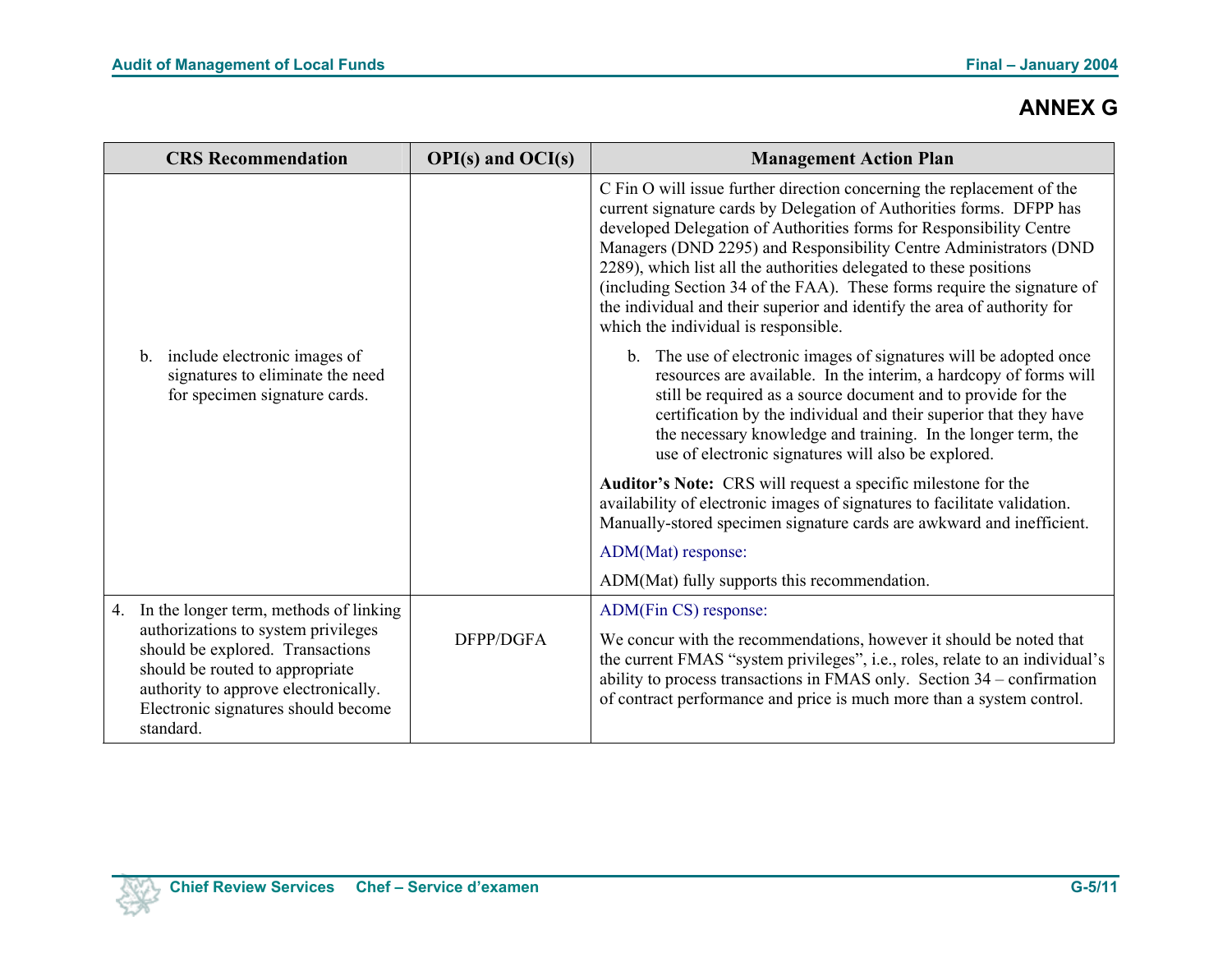| <b>CRS</b> Recommendation                                                                                                                                                                              | $OPI(s)$ and $OCI(s)$ | <b>Management Action Plan</b>                                                                                                                                                                                                                                                                                                                                                                                                                                                                                                                                   |
|--------------------------------------------------------------------------------------------------------------------------------------------------------------------------------------------------------|-----------------------|-----------------------------------------------------------------------------------------------------------------------------------------------------------------------------------------------------------------------------------------------------------------------------------------------------------------------------------------------------------------------------------------------------------------------------------------------------------------------------------------------------------------------------------------------------------------|
|                                                                                                                                                                                                        |                       | That being said, the manager that has been delegated Section 34 authority<br>may, in fact, not necessarily have authorized "system privileges". The<br>linking of the authorizations and electronic signatures to the FMAS<br>roles/system privileges will need to be analyzed closely to ensure there is<br>a method to capture all types of Section 34 authorization scenarios, or an<br>alternative developed. Further, the impact in terms of increased system<br>users and the associated impact would need to be assessed.                                |
|                                                                                                                                                                                                        |                       | ADM(Mat) response:                                                                                                                                                                                                                                                                                                                                                                                                                                                                                                                                              |
|                                                                                                                                                                                                        | <b>DMMD</b>           | The CFSS currently maintains extensive levels of authorizations and<br>profiles for different types of system access that are centrally controlled.<br>The development of such a system to ensure compliance with the FAA<br>signing authorities would have to be scoped and costed to see whether or<br>not it is achievable and affordable. If it is determined by DGFA that the<br>CFSS should form part of the solution, we would be more than willing to<br>participate in this endeavour.                                                                 |
| 5.<br>Some policies/procedures relating to<br>management of local funds need<br>updating and/or clarification:                                                                                         |                       | ADM(Fin CS) response:                                                                                                                                                                                                                                                                                                                                                                                                                                                                                                                                           |
| Clearer direction should be<br>a.<br>provided regarding correct<br>coding, in particular for user-pay<br>situations, and commitments.<br>The importance of accurate<br>recording should be reinforced. | <b>DFPP</b>           | As indicated above, the proper recording of transactions has been<br>a.<br>emphasized through different forums to those entering<br>transactions. For example, the importance of using the correct<br>codes formed part of the training on year-end procedures, and<br>has been emphasized in workshops conducted at the various<br>Comptrollership conferences in Cornwall. Further, DFPP<br>personnel are working on a financial coding manual. It is<br>expected that a draft manual, addressing expenditure codes, will<br>be available by late March 2004. |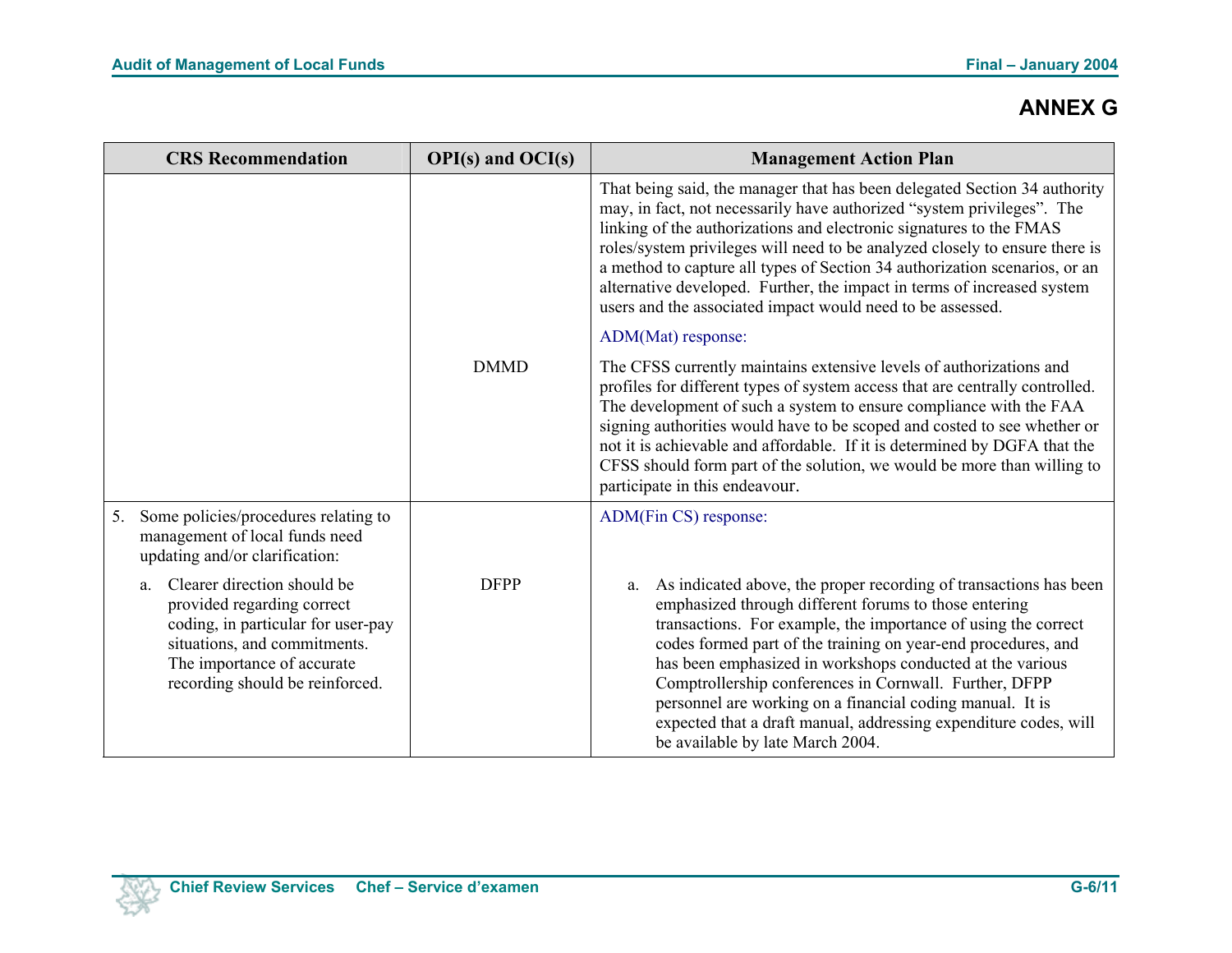|    | <b>CRS</b> Recommendation                                                                                                                                                                                                                                                                                                                                                      | $OPI(s)$ and $OCI(s)$ | <b>Management Action Plan</b>                                                                                                                                                                                                                                                                                                                                                                                                                                                                                                                                                                                                                                                                                                                                                                                                                                                                                                                                                |
|----|--------------------------------------------------------------------------------------------------------------------------------------------------------------------------------------------------------------------------------------------------------------------------------------------------------------------------------------------------------------------------------|-----------------------|------------------------------------------------------------------------------------------------------------------------------------------------------------------------------------------------------------------------------------------------------------------------------------------------------------------------------------------------------------------------------------------------------------------------------------------------------------------------------------------------------------------------------------------------------------------------------------------------------------------------------------------------------------------------------------------------------------------------------------------------------------------------------------------------------------------------------------------------------------------------------------------------------------------------------------------------------------------------------|
|    | When new policy is developed, a<br>b.<br>mechanism should exist to<br>document all related policies that<br>need updating or deleting. The<br>mechanism should also allow<br>Bases and Units to formally<br>report conflicting or outdated<br>policies and references. Interim<br>advice should be made available,<br>and the contradictions rectified in<br>a timely fashion. |                       | b. When new policy is developed, every effort is made to indicate<br>which other policy documents (e.g., older Financial Administra-<br>tion Manual (FAM) Chapters, Financial Administrative<br>Directives, etc.) are superceded by the issuance of the new<br>policy. When such is not the case, Level One Comptrollers, or<br>Bases/units through their Level One Comptroller, may advise<br>DFPP of apparent inconsistencies and/or references that are<br>missed. This communication can take place via e-mail, through<br>meetings of the Financial Management Working Group or<br>through the General Enquiries and Feedback section of the DFPP<br>website. Action would be taken as soon as possible to remedy<br>the situation. Interim advice is often provided, in the absence of<br>a formal FAM Chapter (for example, there have been several<br>memorandums addressing such issues as the offering of gifts and<br>mementos and the extension of hospitality). |
|    |                                                                                                                                                                                                                                                                                                                                                                                |                       | ADM(Mat) response:                                                                                                                                                                                                                                                                                                                                                                                                                                                                                                                                                                                                                                                                                                                                                                                                                                                                                                                                                           |
|    |                                                                                                                                                                                                                                                                                                                                                                                | <b>DMMD</b>           | ADM(Mat) fully supports this recommendation. DMMD is available to<br>assist DFPP.                                                                                                                                                                                                                                                                                                                                                                                                                                                                                                                                                                                                                                                                                                                                                                                                                                                                                            |
| 6. | Efficiency should be monitored and<br>enhanced:                                                                                                                                                                                                                                                                                                                                |                       | ADM(Fin CS) response:                                                                                                                                                                                                                                                                                                                                                                                                                                                                                                                                                                                                                                                                                                                                                                                                                                                                                                                                                        |
|    | use of acquisition cards should be<br>a.<br>increased. Target acquisition<br>card usage rates should be<br>established, and progress towards<br>the target monitored.                                                                                                                                                                                                          | DFPP/DGAPPP/DGFA      | The use of acquisition cards has and continues to be promoted as<br>a.<br>a payment tool. The policy on its use has recently been updated,<br>and is expected to be formally issued.                                                                                                                                                                                                                                                                                                                                                                                                                                                                                                                                                                                                                                                                                                                                                                                         |
|    |                                                                                                                                                                                                                                                                                                                                                                                |                       | On the issue of the Acquisition Card (AC) process, as part of the<br>Enterprise Upgrade initiative across the SAP shared system cluster of<br>departments, the AC process was one of the processes chosen and<br>supported in terms of development of a standard process to be included<br>in the CORE footprint.                                                                                                                                                                                                                                                                                                                                                                                                                                                                                                                                                                                                                                                            |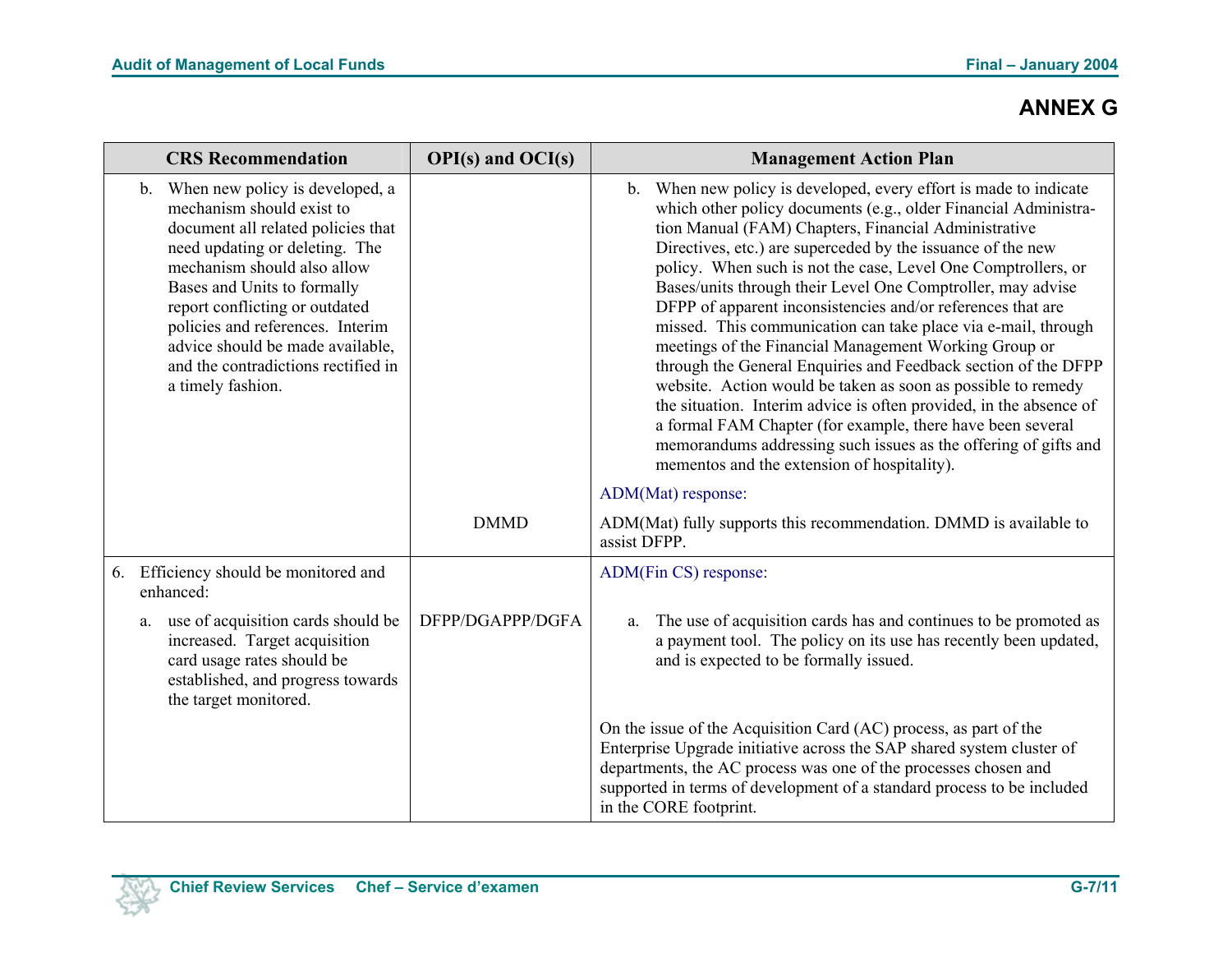|    | <b>CRS</b> Recommendation                                                                                                                                                                                                                         | $OPI(s)$ and $OCI(s)$        | <b>Management Action Plan</b>                                                                                                                                                                                                                                                                                                                                                                                                                           |
|----|---------------------------------------------------------------------------------------------------------------------------------------------------------------------------------------------------------------------------------------------------|------------------------------|---------------------------------------------------------------------------------------------------------------------------------------------------------------------------------------------------------------------------------------------------------------------------------------------------------------------------------------------------------------------------------------------------------------------------------------------------------|
|    |                                                                                                                                                                                                                                                   |                              | Internally, as a part of that process a 'user' Working Group has been<br>established to look at areas of improvement/enhancement to the current<br>DND AC process. This should help with user acceptance and increased<br>usage of the acquisition cards as a procurement/payment method.                                                                                                                                                               |
|    |                                                                                                                                                                                                                                                   |                              | Auditor's Note: We anticipate that target usage rates will be established<br>along with risk-based edits and monitoring.                                                                                                                                                                                                                                                                                                                                |
|    | b. Invoice processing should be<br>further consolidated.<br>Performance measures, such as<br>process cost per invoice, and<br>number of individuals entering<br>invoices, should be developed to<br>monitor process efficiency.                   |                              | b. The subject of consolidating invoice processing will need to be<br>addressed in light of best practices, resource availability and the<br>concept of modern comptrollership.                                                                                                                                                                                                                                                                         |
|    |                                                                                                                                                                                                                                                   |                              | Auditor's Note: In view of apparent efficiency, resource re-allocation<br>and control advantages, CRS will monitor this closely for rationale.                                                                                                                                                                                                                                                                                                          |
|    |                                                                                                                                                                                                                                                   |                              | ADM(Mat) response:                                                                                                                                                                                                                                                                                                                                                                                                                                      |
|    |                                                                                                                                                                                                                                                   | <b>DMMD</b>                  | ADM(Mat) fully supports this recommendation. The use of the<br>acquisition card provides an auditable means of tracking accountable<br>materiel that is purchased, which enables us to verify whether or not it<br>has been recorded in the supply system. Without some means of tracking<br>and verifying the purchases made this would be difficult to achieve.<br>DMMD is available to assist DGAPPP.                                                |
| 7. | Consideration should be given to                                                                                                                                                                                                                  |                              | ADM(Mat) response:                                                                                                                                                                                                                                                                                                                                                                                                                                      |
|    | using CFSSU for most non-<br>acquisition card purchases. In this<br>way, the CFSSU capability for<br>matching purchase orders, receipts<br>and invoices can be maximized, and<br>more comprehensive procurement<br>information will be available. | DMMD/DC Pol/<br><b>DMASP</b> | ADM(Mat) fully supports this recommendation. DMMD is conducting a<br>review of its policies with respect to the use of the CFSS for local<br>procurement. Based on the results of that review, and input from the<br>Environmental Chiefs of Staff, it is anticipated that use of the CFSS for<br>local procurement, in the circumstances described by the CRS, will<br>become mandatory with only a few exceptions related to MASIS<br>implementation. |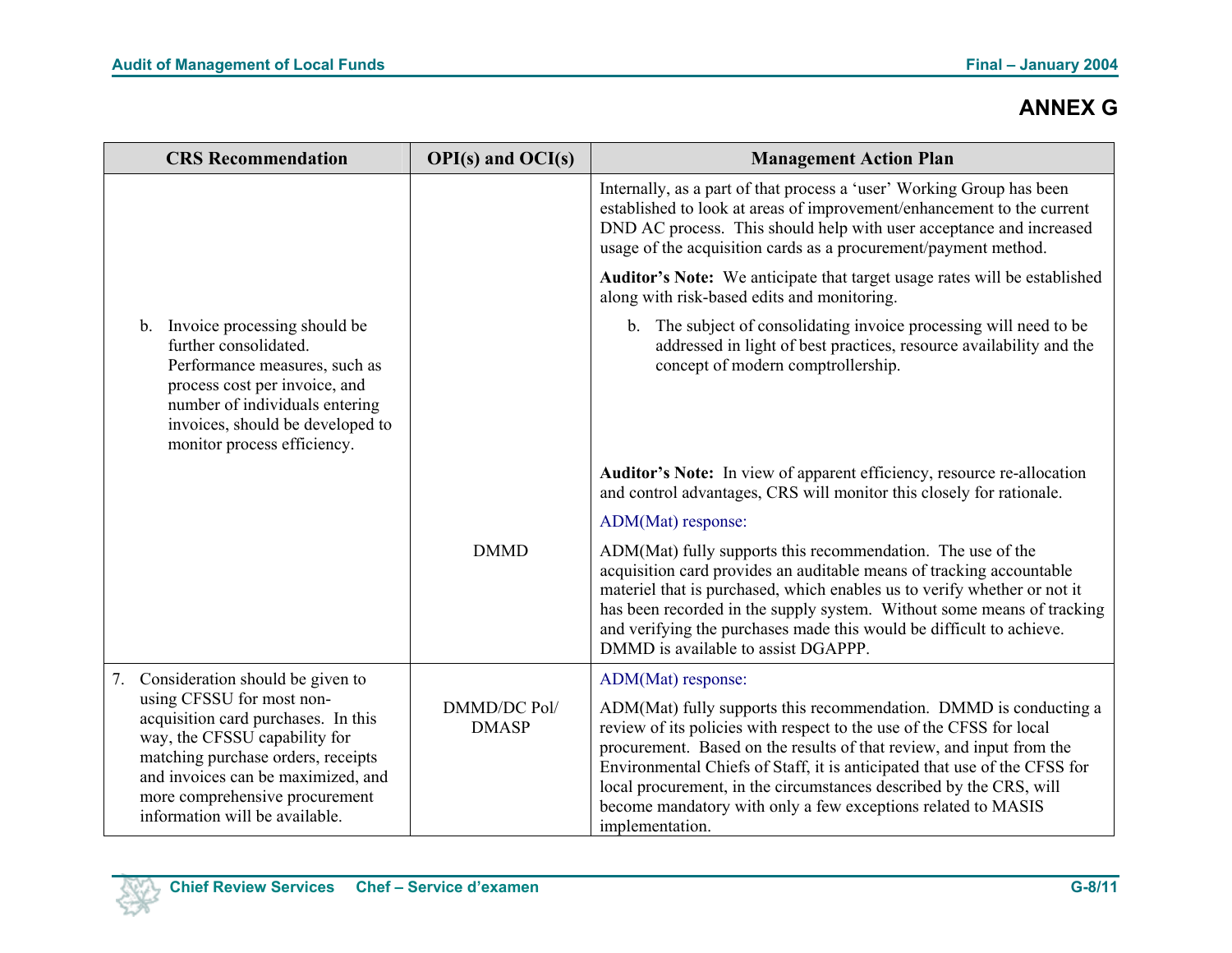| <b>CRS</b> Recommendation                                                                                                                                                                                   | $OPI(s)$ and $OCI(s)$ | <b>Management Action Plan</b>                                                                                                                                                                                                                                                                                                                                                                                                                                                                                                                                                                                                                                                                                                                                                                                                 |
|-------------------------------------------------------------------------------------------------------------------------------------------------------------------------------------------------------------|-----------------------|-------------------------------------------------------------------------------------------------------------------------------------------------------------------------------------------------------------------------------------------------------------------------------------------------------------------------------------------------------------------------------------------------------------------------------------------------------------------------------------------------------------------------------------------------------------------------------------------------------------------------------------------------------------------------------------------------------------------------------------------------------------------------------------------------------------------------------|
|                                                                                                                                                                                                             |                       | ADM(Fin CS) response:                                                                                                                                                                                                                                                                                                                                                                                                                                                                                                                                                                                                                                                                                                                                                                                                         |
|                                                                                                                                                                                                             | DFPP/DGFA             | On the issue of usage of CFSSU for most non-acquisition card purchases:                                                                                                                                                                                                                                                                                                                                                                                                                                                                                                                                                                                                                                                                                                                                                       |
|                                                                                                                                                                                                             |                       | FMAS is the department's financial system of records and currently has<br>in operation an interface for both commitments and expenditures with<br>CFSSU.                                                                                                                                                                                                                                                                                                                                                                                                                                                                                                                                                                                                                                                                      |
|                                                                                                                                                                                                             |                       | D Fin A is currently working with CFSSU to modify/enhance the<br>interface in order that CFSSU will transmit to FMAS a 'full line of<br>coding' as apposed to its current defaulted coding method.                                                                                                                                                                                                                                                                                                                                                                                                                                                                                                                                                                                                                            |
| In the longer term, strategies for more<br>8.<br>fully integrating financial and<br>operational information should be<br>developed, along with a mechanism<br>to document and reduce system<br>duplication. | <b>DGFA</b>           | ADM(Fin CS) response:<br>The Department has a well-established FIS-Compliant, Integrated<br>Financial and Managerial Accounting System (IFMAS) that integrates<br>financial and non-financial information from a strategic perspective. It<br>has been used to project and report the costs or savings associated with<br>several Departmental initiatives. IFMAS is not a static system and<br>continues to be refined and will be upgraded to SAP Version 4.7<br>Enterprise next year. In addition, a relational database is being<br>developed which integrates financial information with non-financial<br>information providing a three dimensional projection of the strategic<br>financial environment to the Department's Level One Advisors to assist<br>in their Business Planning and in informed decision-making. |
|                                                                                                                                                                                                             |                       | A second initiative that has interdependency with the upgrade activity is<br>the Data Warehouse/Financial Analytics activities that are under the<br>Modern Comptrollership mandate. The objective of these activities is to<br>improve reporting capabilities for managers and provide information to a<br>manager that is complete, and sufficiently integrated to meet their<br>changing management needs.                                                                                                                                                                                                                                                                                                                                                                                                                 |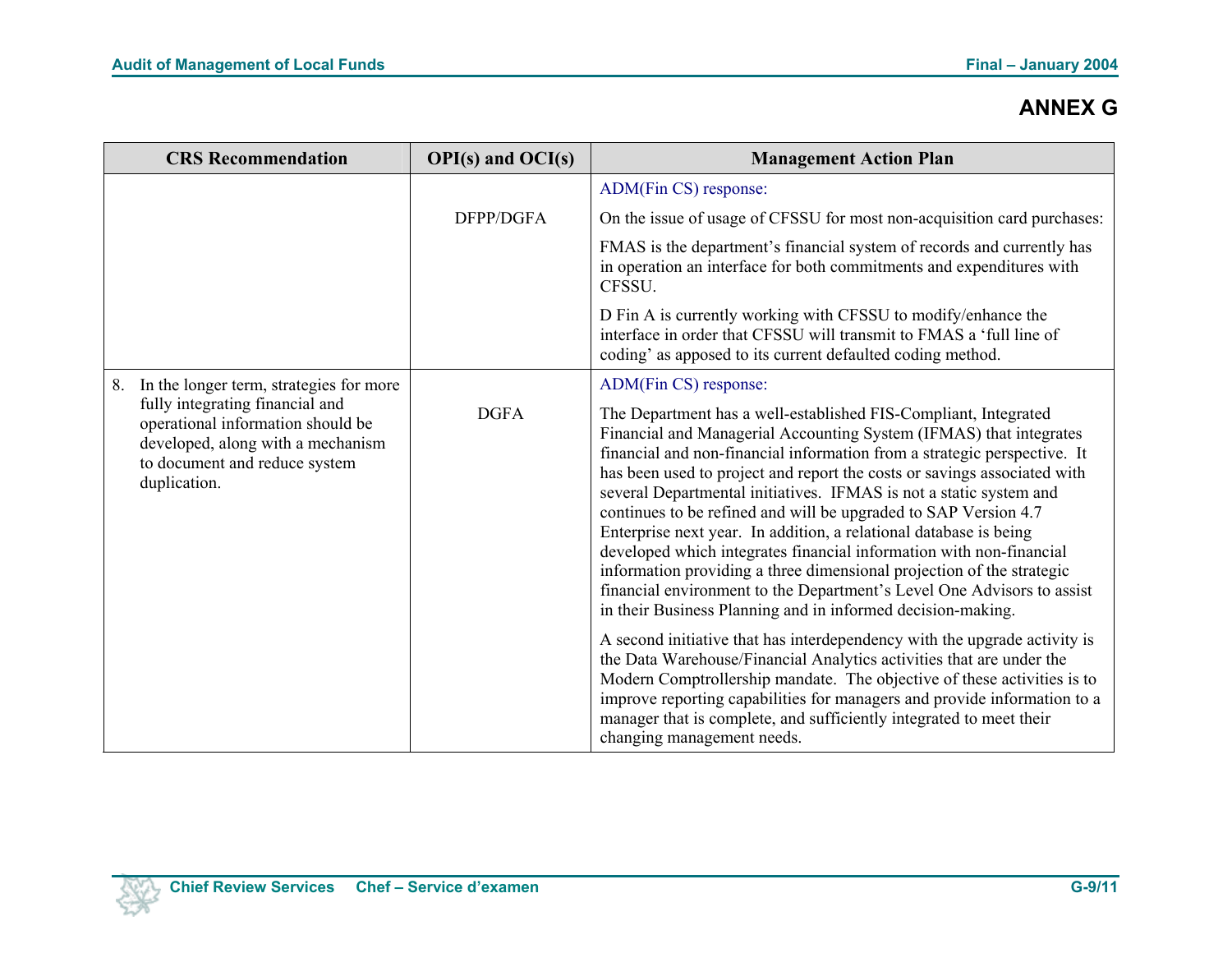| <b>CRS</b> Recommendation                                                                                                                          | $OPI(s)$ and $OCI(s)$ | <b>Management Action Plan</b>                                                                                                                                                                                                                                                                                                                                                                                                                 |
|----------------------------------------------------------------------------------------------------------------------------------------------------|-----------------------|-----------------------------------------------------------------------------------------------------------------------------------------------------------------------------------------------------------------------------------------------------------------------------------------------------------------------------------------------------------------------------------------------------------------------------------------------|
|                                                                                                                                                    |                       | ADM(Mat) response:                                                                                                                                                                                                                                                                                                                                                                                                                            |
|                                                                                                                                                    | <b>DMMD</b>           | DMMD supports this recommendation. DMMD continues to work with<br>FMAS and to provide better integration of financial data. This includes<br>ongoing work to improve the recording of financial data and the<br>provision of accrual accounting data.                                                                                                                                                                                         |
| 9.<br>Continued progress toward<br>E-commerce/business should be<br>explored to create an end-to-end<br>electronic procurement payment<br>process. |                       | ADM(Fin CS) response:                                                                                                                                                                                                                                                                                                                                                                                                                         |
|                                                                                                                                                    | DFPP/DGFA             | Work continues in this area, with additional suppliers being added to<br>those with whom the Department conducts business (payment<br>processing) electronically. Further, one of the key drivers for the FMAS<br>upgrade to Version 4.7 Enterprise is its web-enablement technology base.<br>The upgrade to Enterprise will place FMAS in a better position to<br>address E-commerce/E-business from a system's perspective.                 |
|                                                                                                                                                    |                       | ADM(Mat) response:                                                                                                                                                                                                                                                                                                                                                                                                                            |
|                                                                                                                                                    | <b>DMASP/DMMD</b>     | ADM(Mat) supports this recommendation, however, cost and interface<br>difficulties, particularly when interdepartmental interfaces are involved,<br>pose significant challenges in this domain. Combined with the<br>challenges of working with a relatively new system such as the CFSS<br>puts this particular recommendation beyond our current capabilities to<br>achieve. We will however continue to monitor developments in this area. |
|                                                                                                                                                    |                       | We are currently working to produce an MA&S E-Business Strategy and<br>are also looking at the business process model to provide comments/<br>recommendations on areas that would be conducive to e-business<br>opportunities. The MA&S e-business strategy will be evolving over the<br>next two years and will align with the departmental e-business strategy.                                                                             |